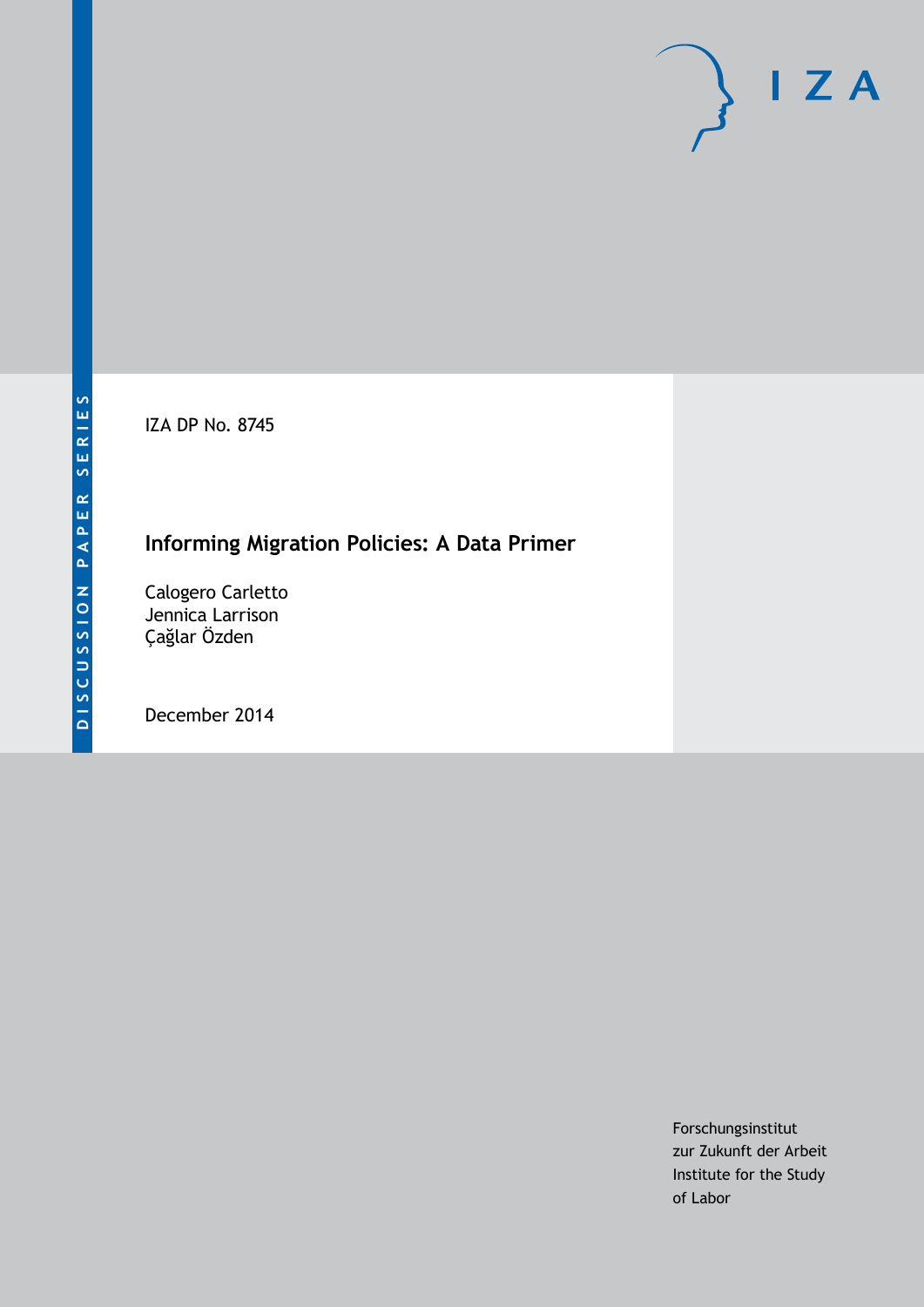# **Informing Migration Policies: A Data Primer**

# **Calogero Carletto**

*World Bank*

# **Jennica Larrison**

*University of Baltimore*

# **Çağlar Özden**

*World Bank and IZA*

Discussion Paper No. 8745 December 2014

IZA

P.O. Box 7240 53072 Bonn Germany

Phone: +49-228-3894-0 Fax: +49-228-3894-180 E-mail: [iza@iza.org](mailto:iza@iza.org)

Any opinions expressed here are those of the author(s) and not those of IZA. Research published in this series may include views on policy, but the institute itself takes no institutional policy positions. The IZA research network is committed to the IZA Guiding Principles of Research Integrity.

The Institute for the Study of Labor (IZA) in Bonn is a local and virtual international research center and a place of communication between science, politics and business. IZA is an independent nonprofit organization supported by Deutsche Post Foundation. The center is associated with the University of Bonn and offers a stimulating research environment through its international network, workshops and conferences, data service, project support, research visits and doctoral program. IZA engages in (i) original and internationally competitive research in all fields of labor economics, (ii) development of policy concepts, and (iii) dissemination of research results and concepts to the interested public.

IZA Discussion Papers often represent preliminary work and are circulated to encourage discussion. Citation of such a paper should account for its provisional character. A revised version may be available directly from the author.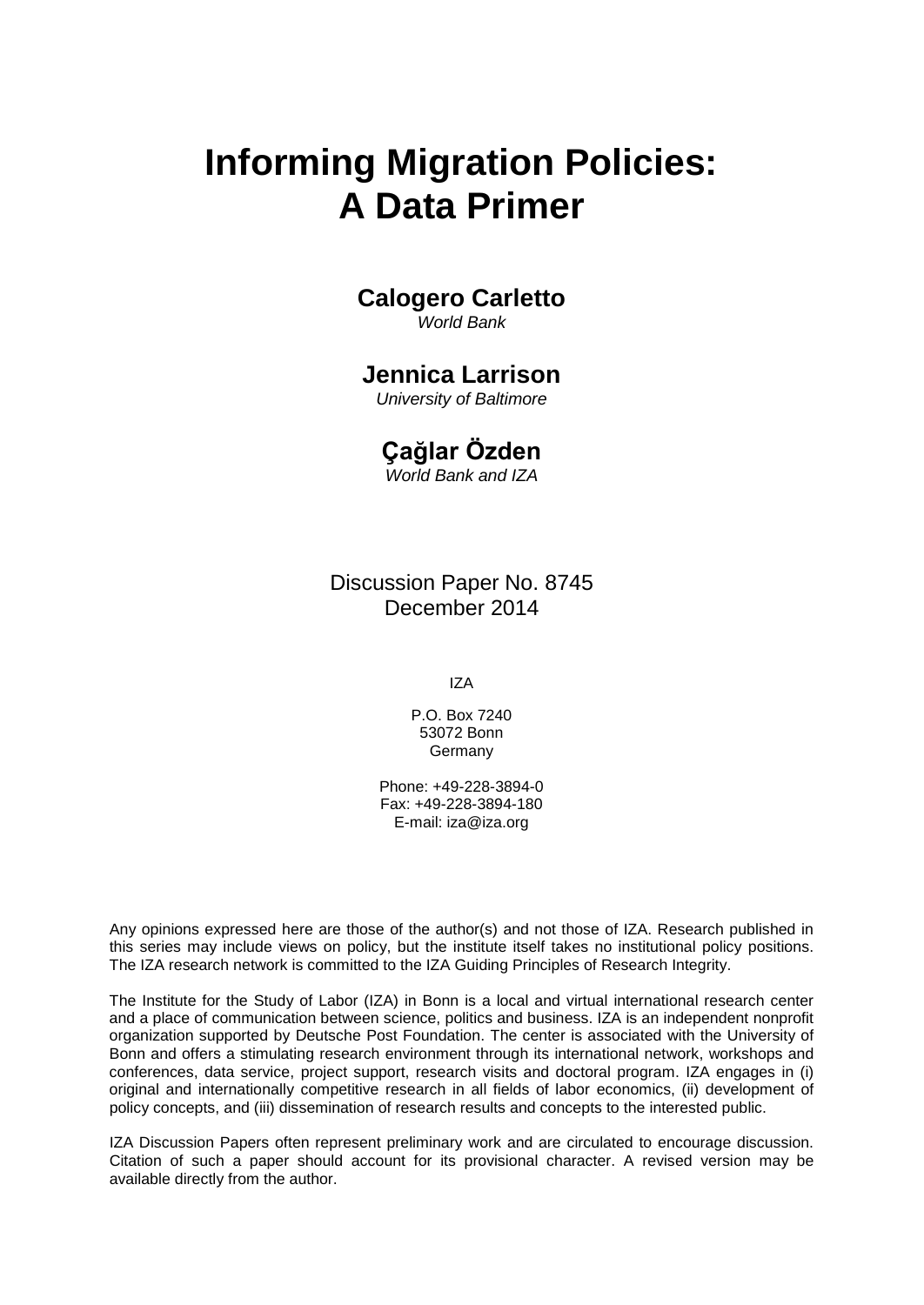IZA Discussion Paper No. 8745 December 2014

# **ABSTRACT**

# **Informing Migration Policies: A Data Primer**

Researchers in many fields, such as demography, economics, and sociology, have established various data collection methodologies and principles to answer a range of academic and policy questions on migration. Although the progress has been impressive, some basic challenges remain. This paper addresses some basic, yet fundamental, questions on identification of international migrants and how their various demographic, personal, and human capital characteristics are captured via different data sources. The critical issues are the construction of proper sampling frames in censuses, registers, and surveys and the design of questionnaires in household, labor market, and other relevant surveys. The paper discusses how these data sources can be used to answer policy questions in areas such as labor markets, education, or poverty. The focus is on how some of the existing shortcomings in availability, quality, and relevance of migration data can be overcome via improvements in data collection methods.

JEL Classification: F22, J61, O15

Keywords: migration, development, survey design, data collection, data dissemination

Corresponding author:

Çağlar Özden Development Research Group The World Bank Mail Stop MC3-303 1818 H Street, NW Washington, DC 20433 USA E-mail: [cozden@worldbank.org](mailto:cozden@worldbank.org)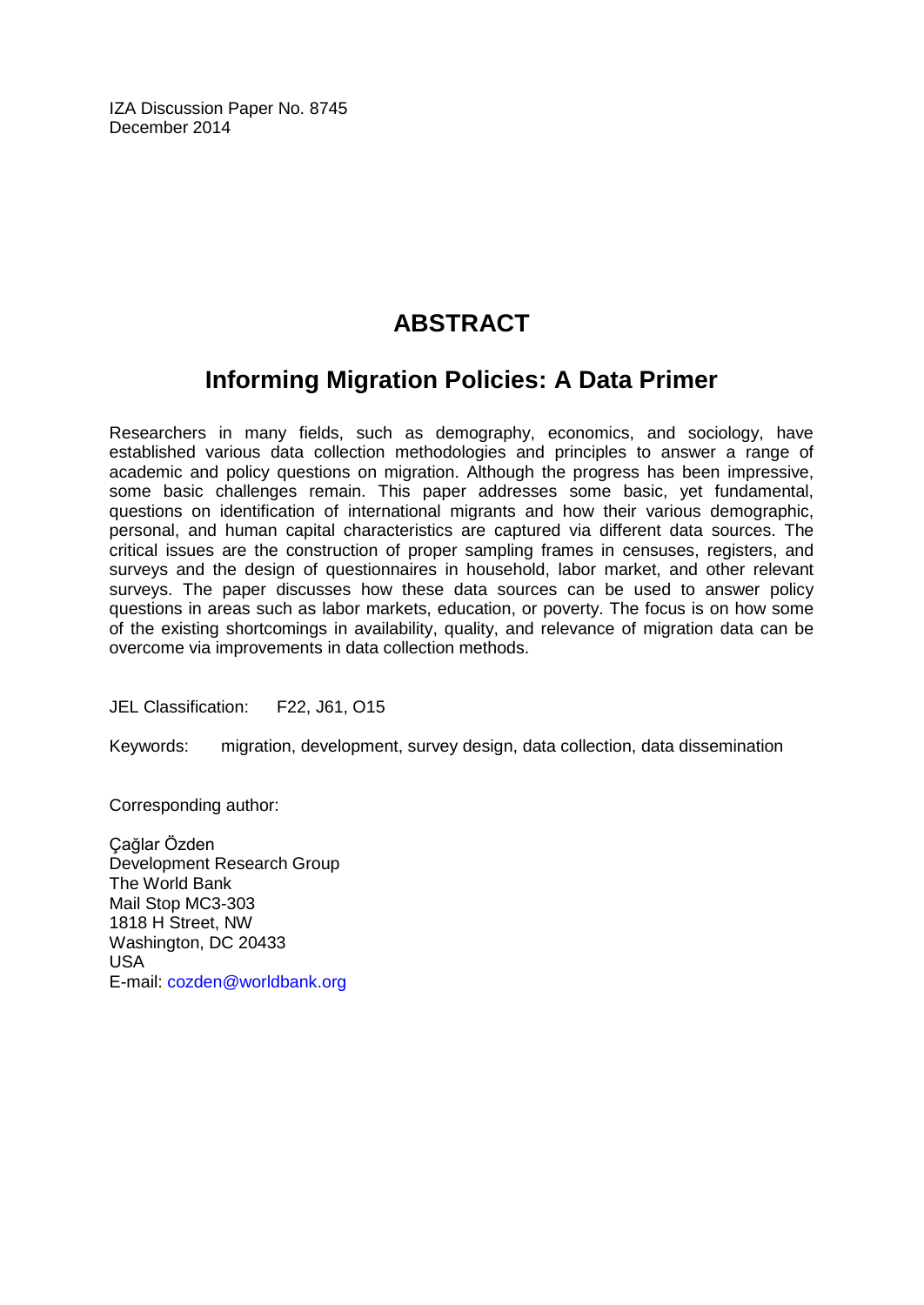#### I. INTRODUCTION

While establishing his theory of human migration, which forms the basis of much of modern research on migration, Ernst Georg Ravenstein (1885, 1889) relied on various data sources from over 20 countries in Europe and North America to back up his assertions with facts. One of his main conclusions was the importance of high-quality primary data, mainly from national sources, for demographic and geographic research. Since then, researchers in numerous fields such as demography, economics, sociology and political science have established various data collection methodologies and principles via censuses, administrative registers, nationally representative or specialpurpose surveys to answer a wide range of academic and policy questions. On one hand, the progress has been quite impressive in terms of the variety and quality of data sources available. On the other hand, some of the basic challenges from the nineteenth century still haunt us with all their vigor.

This paper has two purposes. First, it answers some fundamental questions on who international migrants are and how their numbers as well as various demographic, personal and human capital characteristics are captured via different data sources. The critical issues are the construction of proper sampling frames in censuses, registers, surveys and the design of questionnaires in the relevant surveys. These are among the challenges with which collectors and users of migration data continue to struggle from the days of Ravenstein to date. Second, the paper discusses how these data sources on migration can be used to answer different policy questions in various areas, such as labor markets, education policies or economic welfare. The focus of the discussion will be on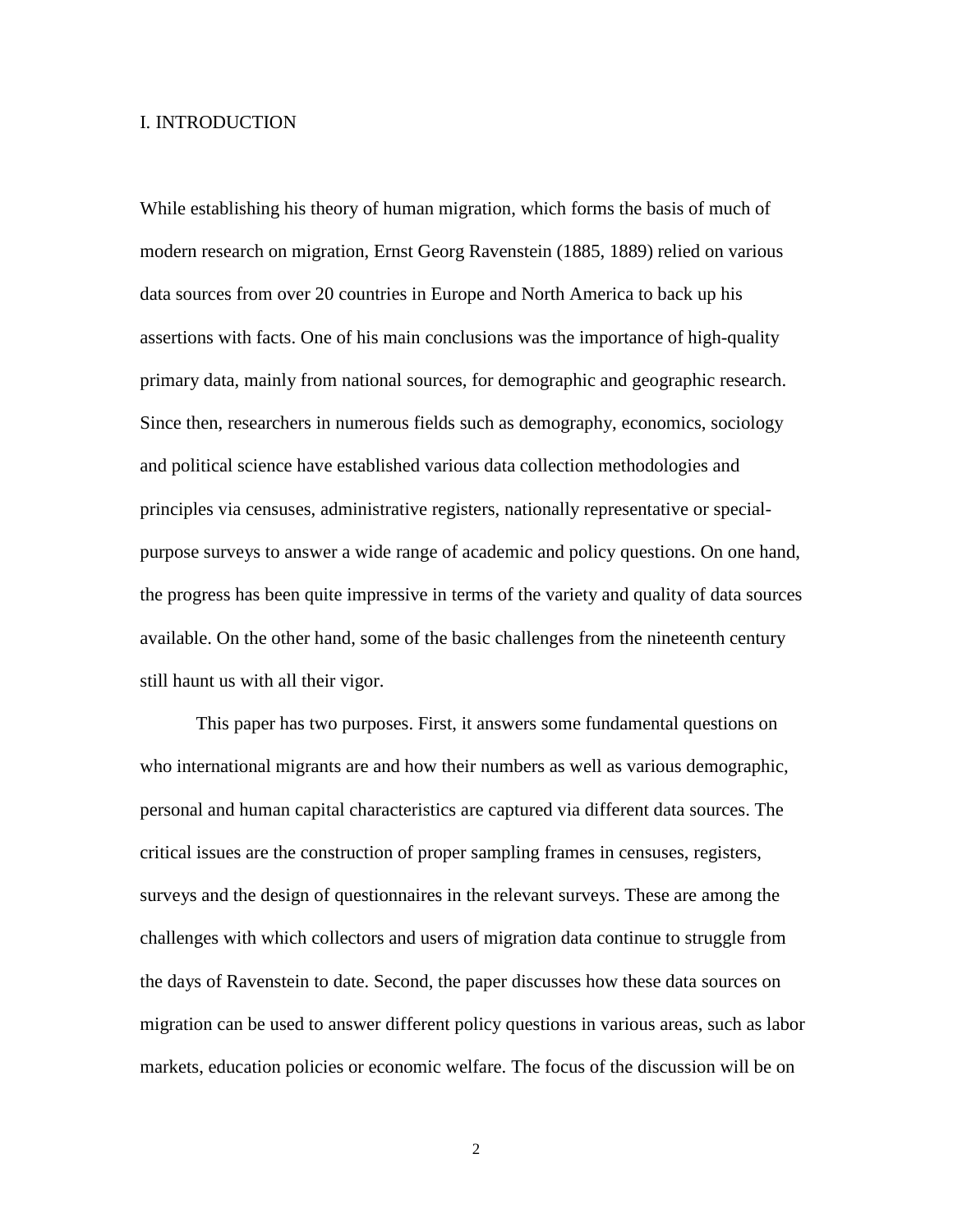how some of the existing shortcomings in terms of availability, quality and policy relevance of migration data can be overcome via improvements in data collection methods.

# II. DATA SOURCES AND CHALLENGES $^1$  $^1$

#### **Sources of Data**

The majority of migration data come from destination countries, as it is often easier to capture people where they currently are rather than where they left. Destination countries use a wide range of tools to count and analyze characteristics of migrants within their boundaries. Among these data sources are (i) censuses that are aimed at capturing all people within borders at a given point, (ii) various surveys, such as labor market or specialized and multi-topic surveys, that sample a smaller portion of the population but ask more detailed questions, (iii) population registers, common in certain countries, and (iv) various administrative data sources such as border statistics, employment and residency permits, as well as naturalization records. Such data sources are used in quantifying migration patterns, especially between country pairs, as well as in identifying demographic, economic, social and cultural characteristics of migrants within a country. In addition, the impact of migration on destination countries' labor markets or various other social and economic outcomes can be assessed using these data in conjunction with other relevant data sources.

<span id="page-4-0"></span>1. Some of the sections in this paper draw from Carletto and de Brauw (2008) and de Brauw and Carletto (2012).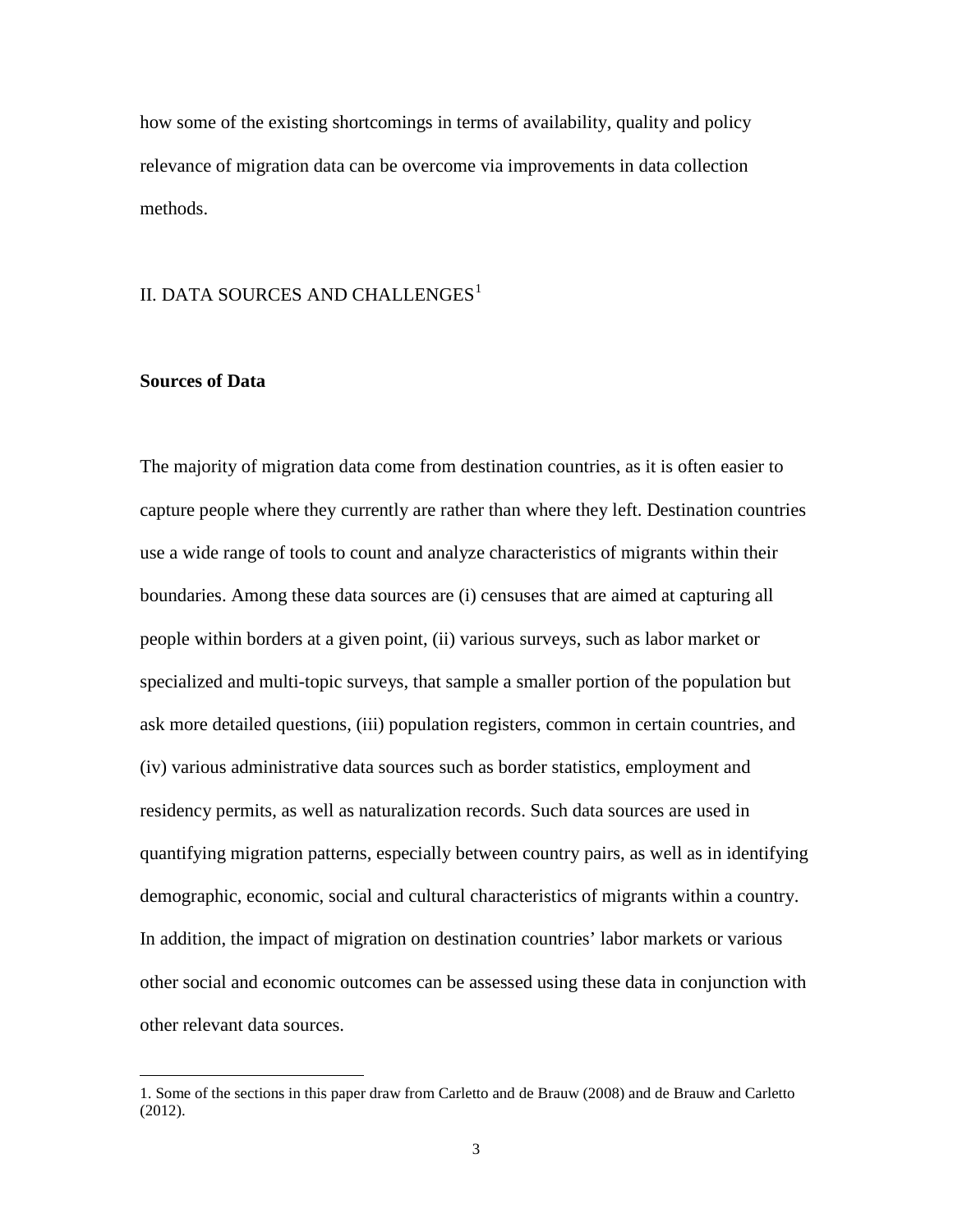'Easier' data collection in destination countries in no way means 'easy', as collecting information from migrants presents many challenges and shortcomings that prevent researchers from answering many important policy questions. Most of these are concerned with the impact of emigration on the families and communities that migrants have left behind in their home countries. These effects range from the poverty alleviation impact of remittances to the decline in health and education services when doctors and teachers emigrate. While censuses and administrative records in origin countries may provide clues on these issues, most relevant data come from surveys with special migration questions or modules. The main challenge is that questions about migrants need to be answered by a proxy, generally a family member, which introduces many imperfections, as we discuss below.

### *Censuses*

Censuses survey an entire population at a single point in time and are generally conducted decennially, even though there are plenty of exceptions. Everyone needs to be counted and the staff of the relevant National Statistics Office uses their expertise to reach everyone with the same, short questionnaire on mainly demographic variables. The main goal of a census is not to collect data on the migrant population, but on the whole population; the data on migration are generally a 'by-product'.

An important distinction is between a '*de jure*' census, which aims to count all 'usually resident', and a '*de facto*' census, which targets all physically present at the time of census. *De facto* censuses in an origin countries would generally, by definition, fail to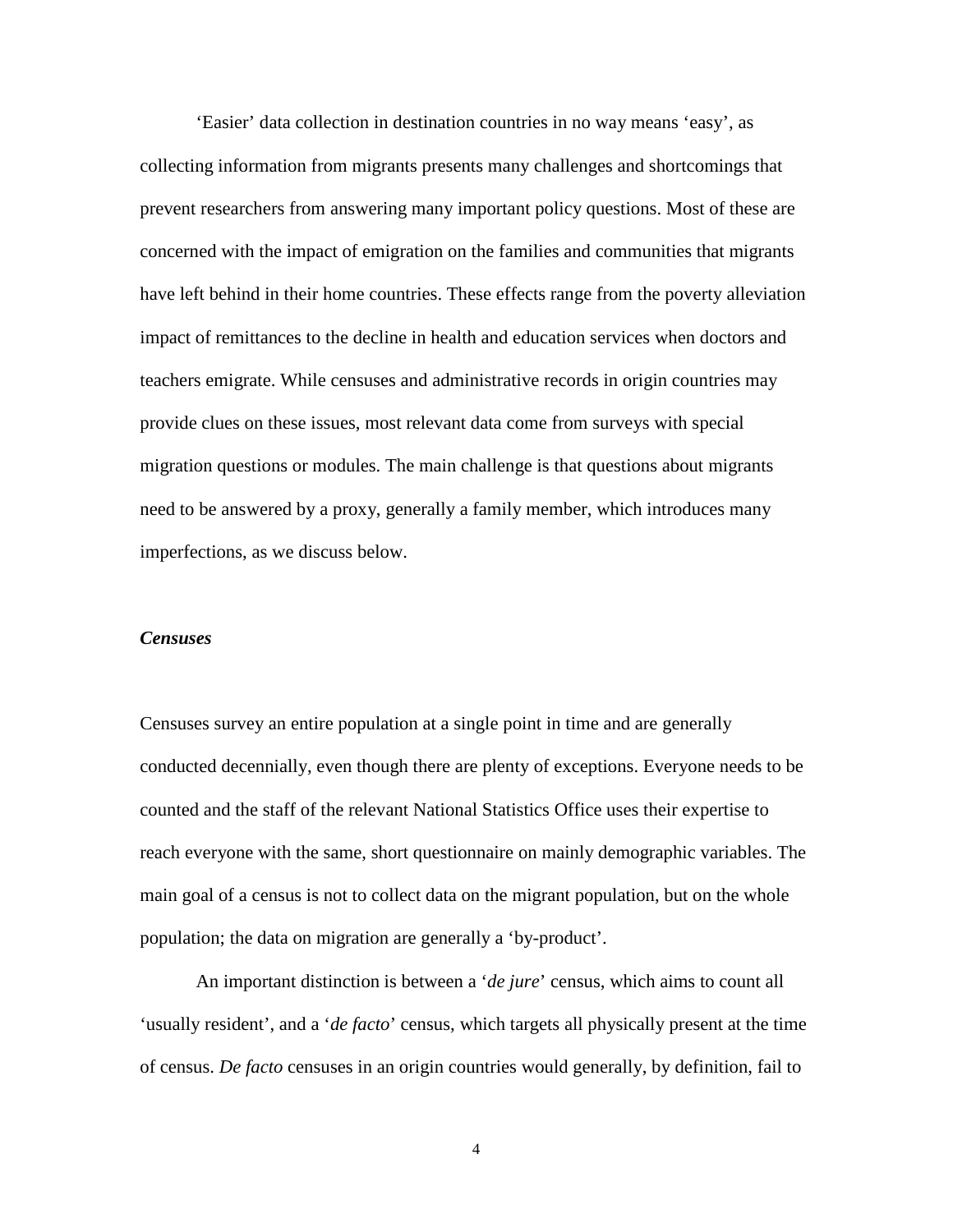count the emigrants abroad, while *de jure* censuses might capture some recent or temporary emigrants. Thus it is the censuses from destination countries that can be reliably used in migration research.

Universal coverage is the main advantage of a census, and 'census rounds' are generally conducted within ten-year periods from the middle of each decade. For example, the 2010 round censuses are conducted between 2005 and 2014. Censuses are expensive; resources and expertise of the national statistical agencies determine the quality of the data and the results. Many statistical agencies just publish cross-tabulations of the main variables of interest as they process the data according to a priority list. Migration data, unfortunately, are among the least crucial for many countries and are published with a significant lag. While census data provide important snapshots of migration over time, they have two key shortcomings. First, they include only basic variables – such as gender, age, place of birth/nationality and maybe education – and thus cannot be used to answer many policy questions. Second, they cannot be used to analyze recent and nuanced trends. However, almost every country conducts a census and the questions are relatively homogeneous.[2](#page-4-0) This degree of standardization and geographical breadth means that census data have become the backbone of most of the available global databases on migration stocks, especially in bilateral corridors.<sup>[3](#page-6-0)</sup> A key challenge arises when the census tries to capture undocumented migrants who might be reluctant to respond due to concerns that their data will be used for identification and subsequent

<span id="page-6-0"></span>2. The United Nations Department of Economic and Social Affairs Statistical Division (UNDESASD) reports that 202 countries have completed a census since 2005, with 26 more countries planning one. 3. Censuses may be used to calculate migration flows by asking questions pertaining to migrants' residence in previous years and the date of their arrival in the current location.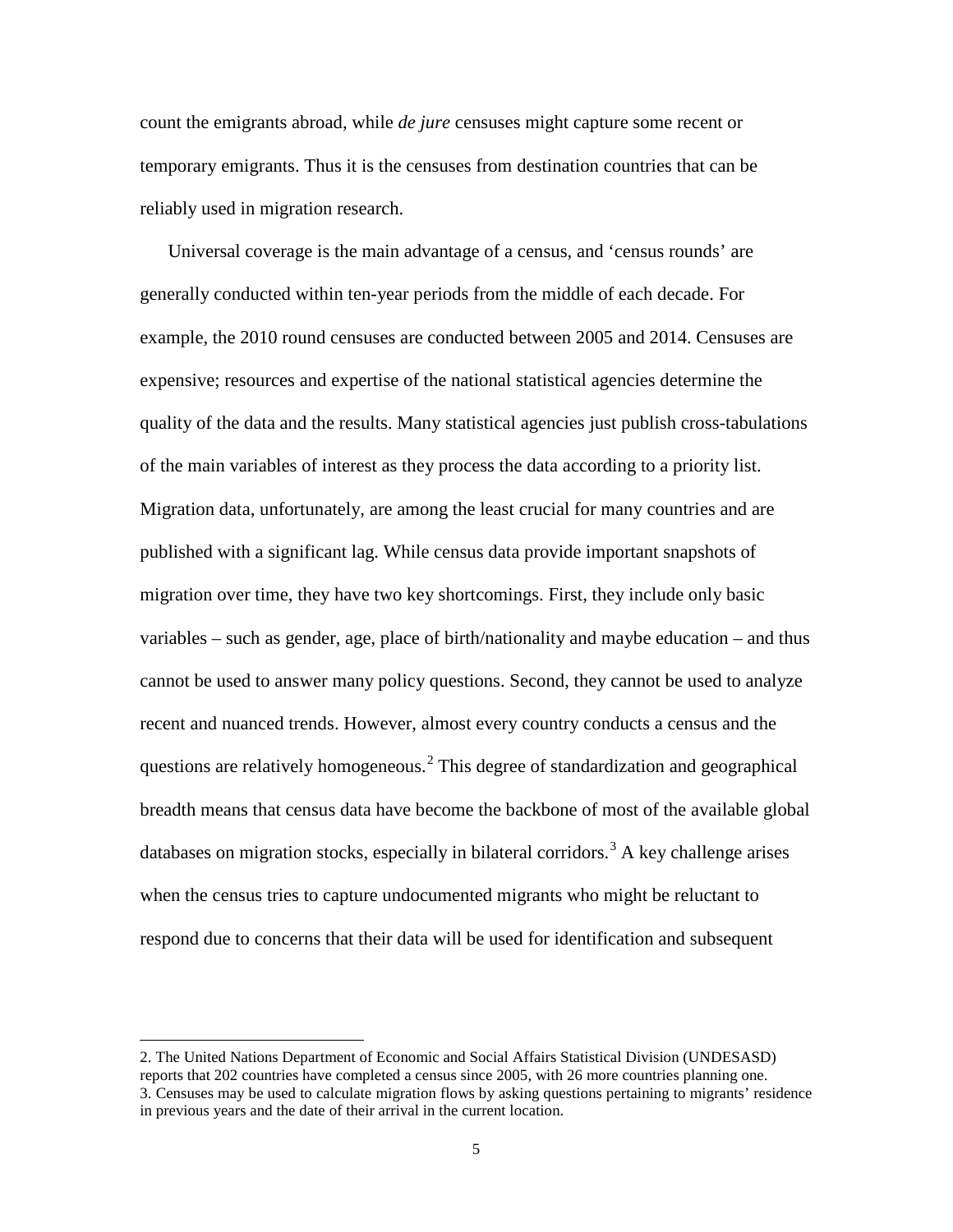deportation. As a result, migrant populations may be grossly undercounted in censuses, unless proper corrective procedures are implemented.

#### *Population registers*

Population registers are continuous reporting systems used to enumerate the resident population of a particular area, which typically and historically corresponds to a municipality, parish or police precinct. Popular in many parts of Europe – especially the Benelux, Scandinavian and Baltic countries – population registers record the names and addresses of the residents as well as their key demographic variables, such as births, deaths and changes in marital or residential status. A legal requirement typically exists to register and notify any alterations in status. As such, they may be used to record both internal and international migration, and provide detailed up-to-date demographic and socioeconomic information. This makes them a rich, and often fairly exhaustive, source of (migration) data, although the incentive to keep records updated varies across individuals and subgroups of the population. In- and outflows can be tracked with much greater frequency and depth. Although the extent of register data is also rather limited, the continuous updating of the information makes registers more appropriate for tracking migration and for nuanced research questions in comparison with census data.

Population registers, unfortunately, are not widely available outside Europe, and suffer from a higher degree of heterogeneity across countries in terms of registration criteria as well as data scope and quality. The Nordic countries typically implement impressively accurate registers, while the precision of those from Southern Europe is far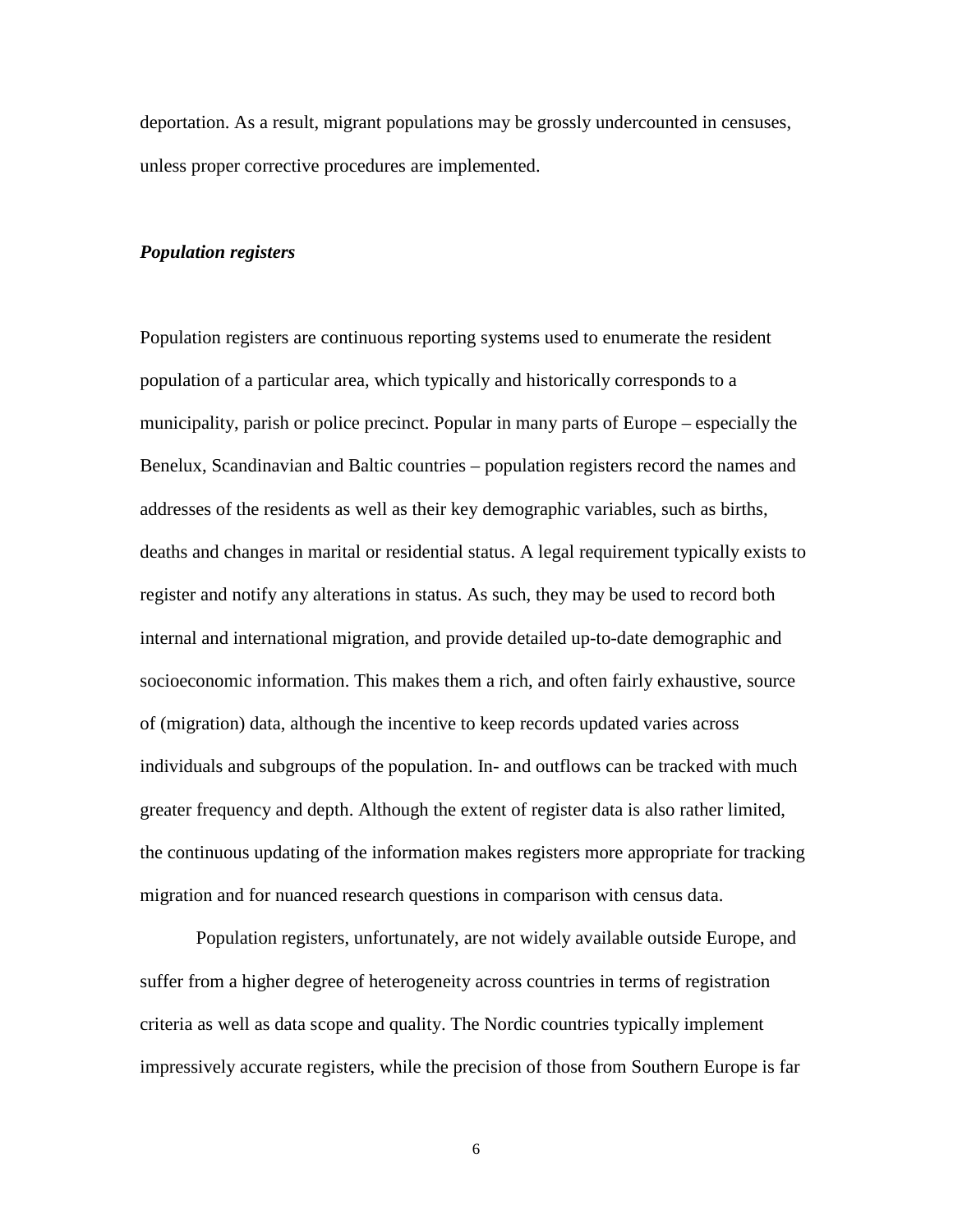worse (Redfern, 1989). Undocumented migrants are, by definition, not captured at all since they would not want to register with local authorities. Another shortcoming is that departures are significantly underreported since many people avoid deregistering in order to retain residency rights, and some of the benefits that come with it (OECD, 2009).

# *Administrative data*

There are various sources of administrative data that may provide detailed information about international migration. Again, most of these sources come from destination countries, as they collect data on the migrants themselves. The most common are residency permits, which give migrants many rights and are implemented across a wide range of countries. Many destination countries regularly publish such data, both on the stock of migrants with permits, as well as the flow of new permits issued within a given time frame. Data may be disaggregated by different qualification criteria, such as family reunification, professional qualifications, humanitarian reasons and lotteries. One has to be careful in interpreting residency permit data since issuances need not equal the number of new immigrants. Permits might be based on issuance but taken up by migrants with an extended delay. Another possibility is that permits are issued to those already in the country as they change their legal status, without a real change in the number of migrants within the country. Most importantly, the legal criteria and rights of permits vary greatly. In some countries, residency permits lead to citizenship, while in others they are granted for limited stays. In cases where free mobility agreements between countries exist, such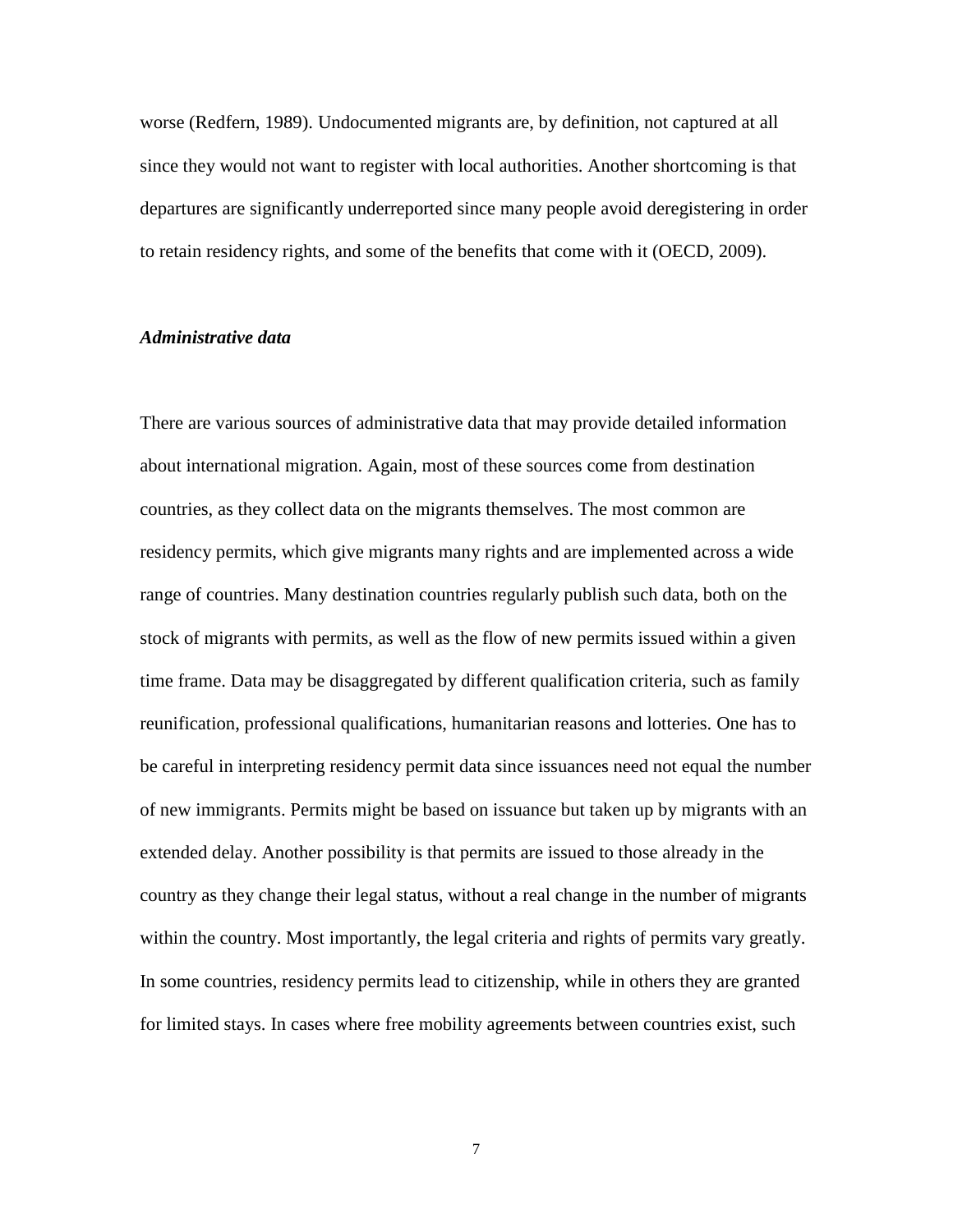as in the European Union, migration might not lead to issue of new permits. Students who are issued long-term visas may or may not be included in the official statistics.

There are other potentially useable administrative data sources, such as border crossings, police records and social security data. There have been several innovative papers that use social security data from European countries to analyze return and circular migration (e.g., Borjas and Bratsberg, 1996), since all employed individuals can be tracked for extended time periods. Ultimately, the quality of the administrative data depends on the responsible national agency in charge of collection and dissemination, and comparability across sources varies by country. But the use of this kind of data is often limited by the fact that they are seldom made public by government officials.

#### *Household surveys*

The final and possibly most useful and comprehensive sources of information on migration are surveys that include, among others, Labor Force Surveys (LFS), Demographic and Health Surveys (DHS), Living Standards Measurement Study Surveys (LSMS), as well a variety of purpose-specific surveys. Specialized surveys are also fielded in many countries, often to investigate specific aspects of migration. These microlevel surveys provide a rich source of data and are essential for identifying microeconomic linkages between migration and other facets of households' livelihoods and outcomes that other data sources fail to capture. They are also useful as they better capture undercounted migrants if proper sampling frames and techniques are employed. Finally, such surveys can be conducted in both destination and origin countries, and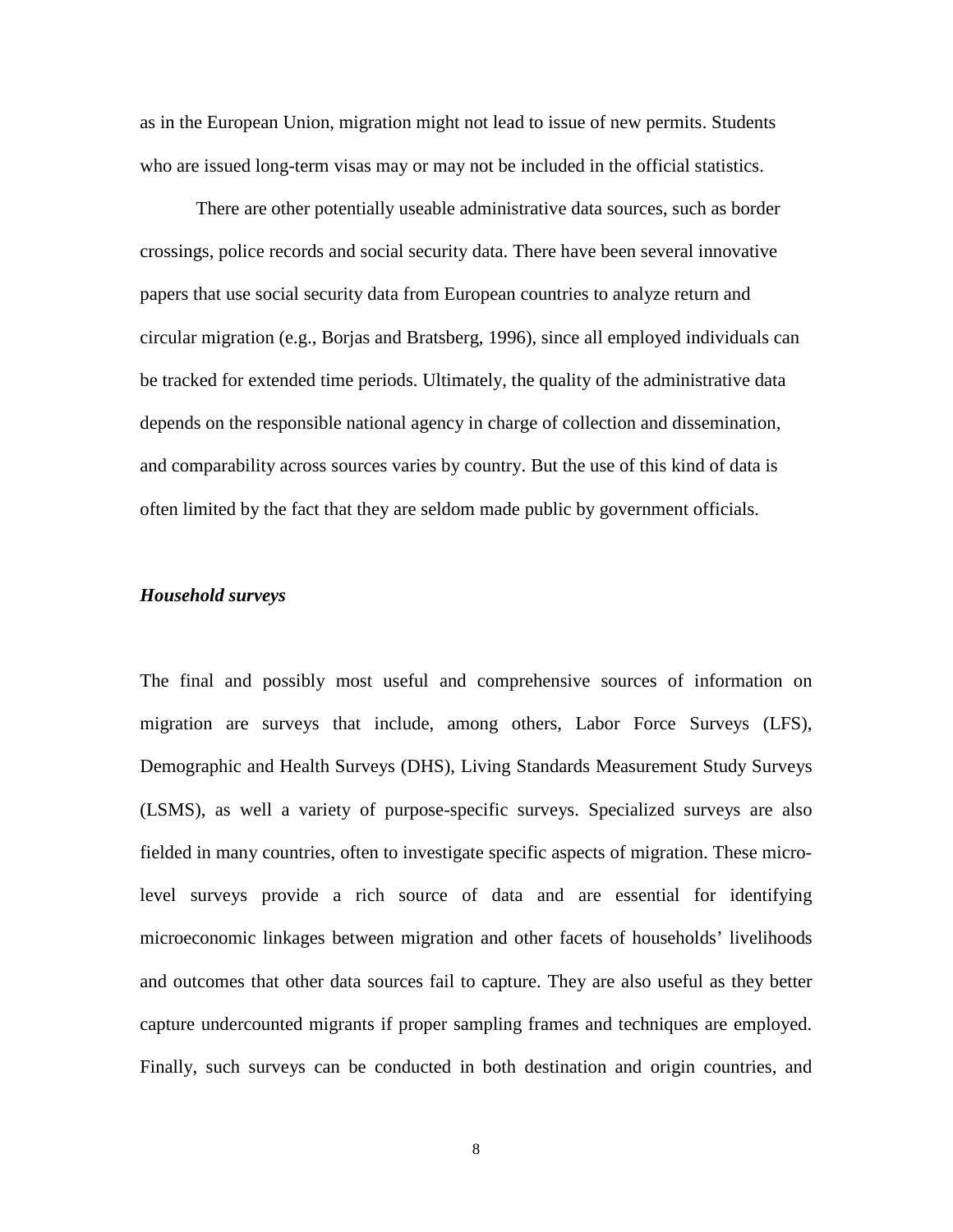enable researchers to explore a wide range of issues. Most importantly, surveys are the most reliable data sources in origin countries.

There are several potential drawbacks of survey data, including the relative variance of the difficulties faced in implementing household surveys in terms of data collection and processing, and their comparatively small sample sizes. These limit their potential for assessing global trends and performing comparisons. Ethnic and other minorities, including migrants, might be underrepresented in the data and stratified sampling can only be meaningfully applied should other nationwide data with proper sampling, such as a census, become available. The variation in surveying practices across countries and their relatively small sample sizes imply that they fail to capture migrants from smaller corridors and are seldom used in the construction of databases of bilateral migration stocks. But surveys remain an indispensable tool for studying migration, its determinants and impacts. Where migration modules have been successfully integrated in household surveys using appropriate sampling techniques, they have often succeeded in capturing sufficiently large numbers of migrants for meaningful analyses. Depending on the resources devoted, use of surveys will and should increase in the future (Center for Global Development, 2009).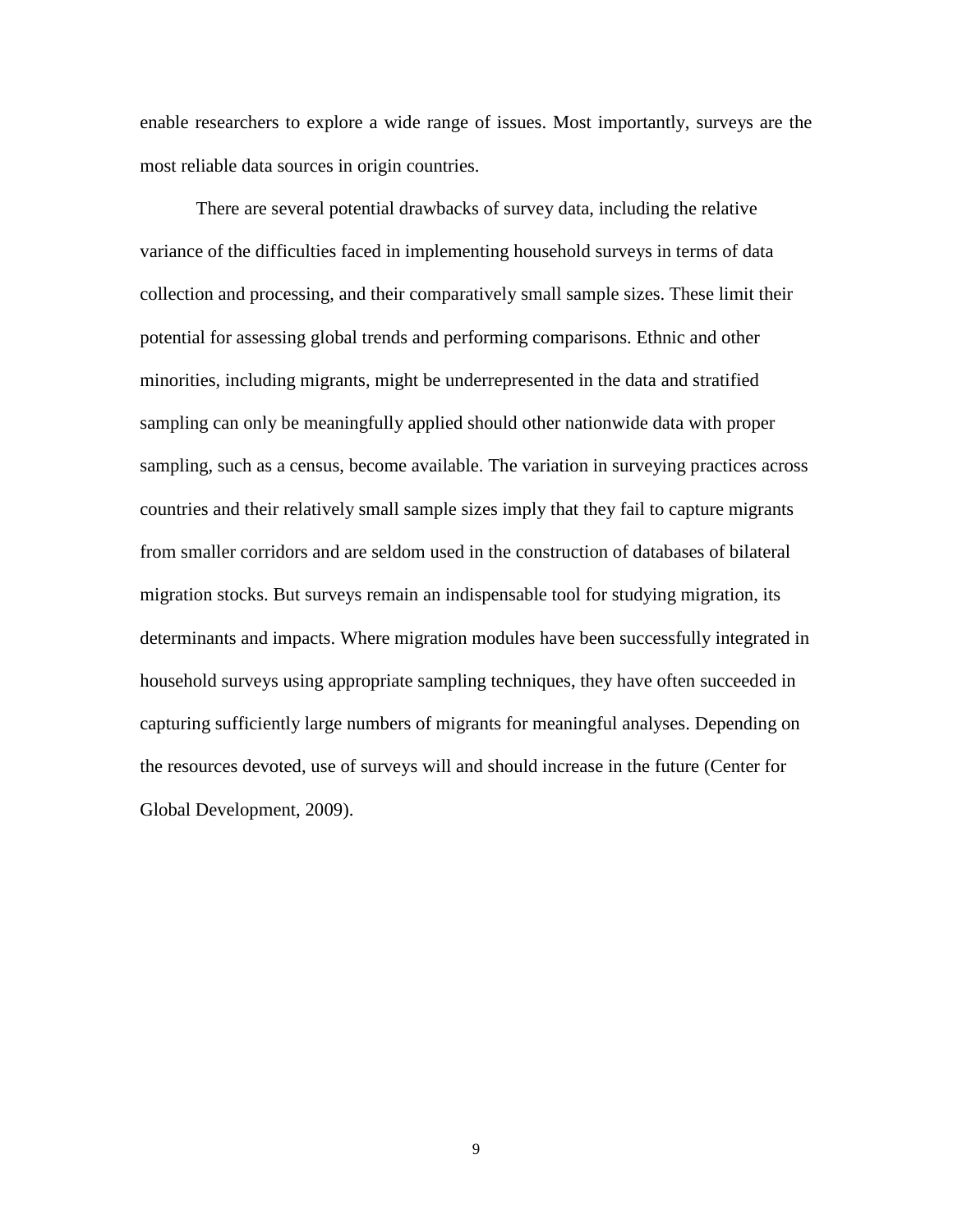### **Data Challenges**

As discussed above, countries use a range of statistical methods and tools – censuses, registers, administrative records and surveys – to document and profile their populations, including migrants. Each source has advantages and disadvantages with respect to coverage, detail of data collected, frequency and comparability across time and countries. Changes in the questionnaires and data collection methods are two key determinants of comparability over time or within a country. Some issues are more relevant for data collected in the country of destination; others present more of a challenge when collecting data on migrants at the origin. Below we discuss some of the more systematic challenges faced in data collection and analysis.

### *Definition of a migrant*

<span id="page-11-0"></span>How a migrant is defined has been a challenge, and Ravenstein (1885) devoted a long discussion to the issue. According to the United Nations Statistics Division (1998, p. 6), a migrant is 'any person that changes his or her country of usual residence'. The essence is movement from one geographic location to another, which is the most relevant criterion for economic analysis. In practice, however, migration in official statistics manifests itself in myriad guises and is anchored to different concepts and definitions, including the individual's country of birth, country of citizenship, purpose of visit or visa type, place of last permanent residence, duration of stay, and even ethnicity.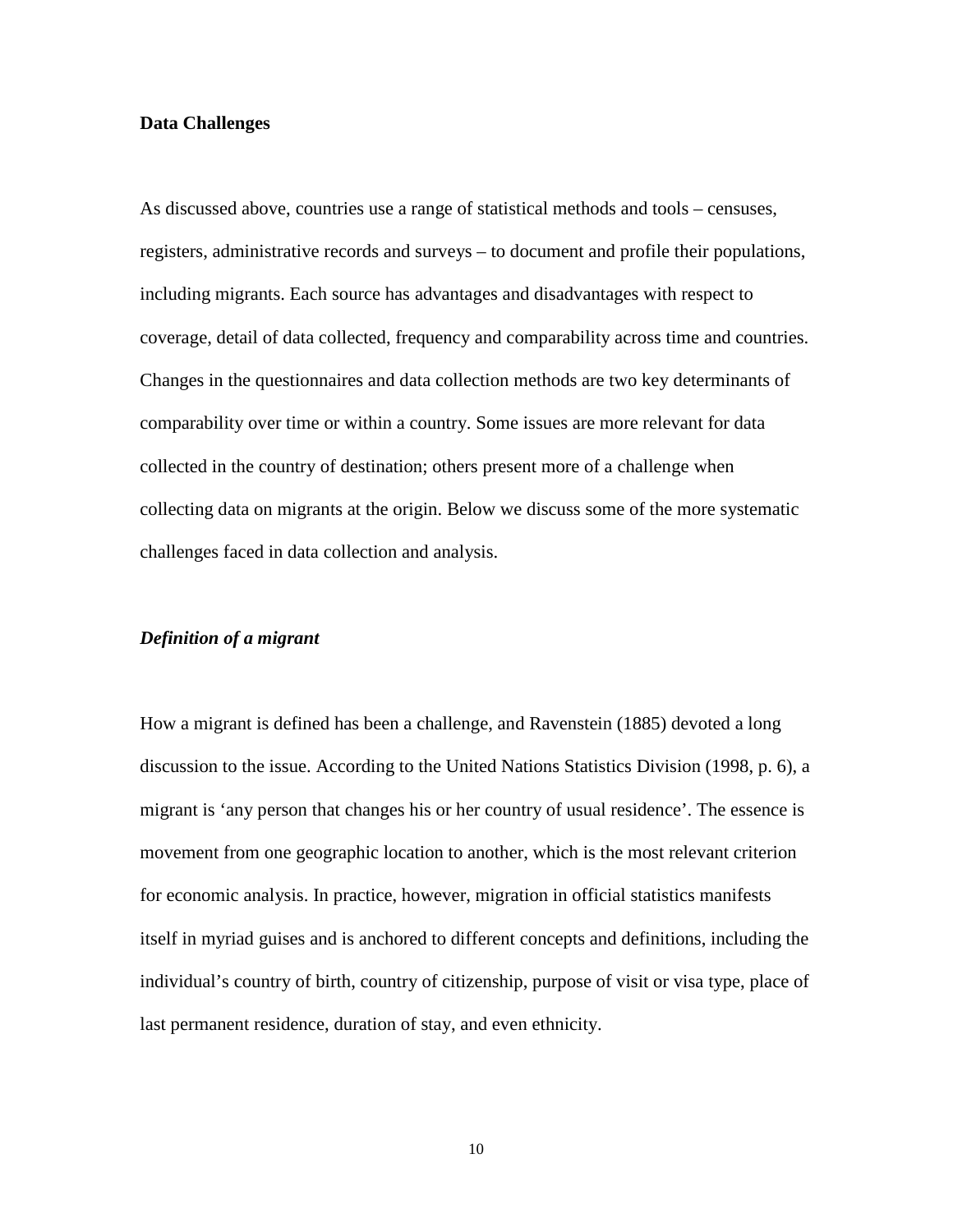Place of birth and nationality are the two most commonly used definitions. Foreign-born applies to the first generation that crosses the national boundary. Nationality, on the other hand, might apply to dependents and offspring if the destination country's laws are relatively restrictive in granting citizenship to migrants and/or their children born there. Individuals may be classified as migrants or non-migrants, depending on the definition, even in different sources within a single country. Variation in countries' adoption of definitions has hampered cross-country comparability of migration data. Some destination countries grant citizenship to foreign-born people who are family members of citizens or who satisfy certain legal and residency requirements. These naturalized citizens continue to be recorded as migrants under the foreign-born definition, but not under the foreign citizen definition. Many countries (for example, the USA) grant automatic citizenship to people born within their territory regardless of the citizenship status of the parents. Yet others, such as Japan, require at least one parent to be a citizen, even if children were born within the country's borders. Because of these differences in citizenship and naturalization laws, the number of migrants will be substantially higher in the USA if the foreign-born criterion is used. In Japan, on the other hand, the number of migrants is higher under the foreign citizenship criterion.<sup>[4](#page-6-0)</sup>

Most bilateral migration databases use the criterion under which census data are collected, which tends to be the country of birth. First, this is more appropriate in analyzing physical movements and handling the cases of former colonies and dependencies. Second, while nationality can change, place of birth cannot. Third, the possibility of holding multiple nationalities complicates matters further. Fourth,

<span id="page-12-0"></span>4. Further confounding interpretation of the underlying definitions is the fact that countries variously apply the foreign-born definition (Docquier and Marfouk, 2006).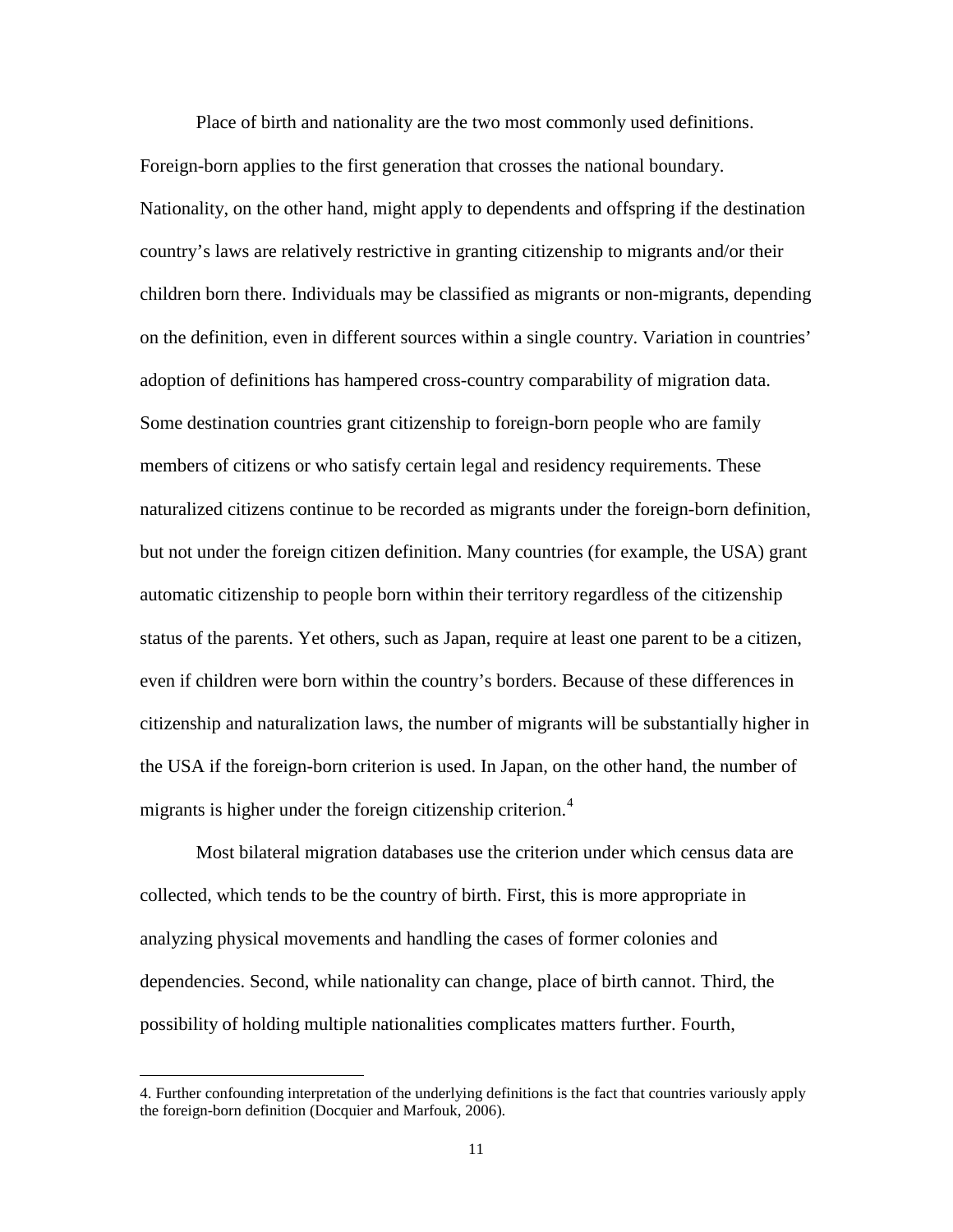naturalization laws and rates vary enormously across destination countries. Differences in laws on citizenship criteria (for both migrants and their children born in the destination country) do not affect data based on place of birth. Finally, when migrants, especially refugees and asylum seekers, cannot be assigned to a specific nationality, they are often recorded under an aggregated umbrella heading, leading to ambiguity.

All of these issues plague censuses, population registers and administrative data, as well as surveys. Thus it is critical for collectors of data to ask specific questions and users to be aware of the differences. Ideally, both place of birth and citizenship status should be asked about. However, many undocumented migrants will refrain from participation in the survey for fear of identification when faced with citizenship questions, which will bias the data collected. If a choice needs to be made, place of birth is preferable.

#### *Variation in census dates and missing censuses*

Despite the attempts by multilateral institutions to achieve coordination, countries choose when to conduct a census or a survey. Even though the standard procedure is to conduct the censuses in the middle of the round, say in 2010, and every ten years, many exceptions exist to both norms. For example, the census dates in France were 1962, 1968, 1975, 1982, 1990, 1999 and 2006. Such large variation can lead to difficulties in comparison across countries, especially in global databases.

The more serious problem is that many countries fail to conduct a survey or a census at a given time or fail to include relevant questions to identify migrants. Censuses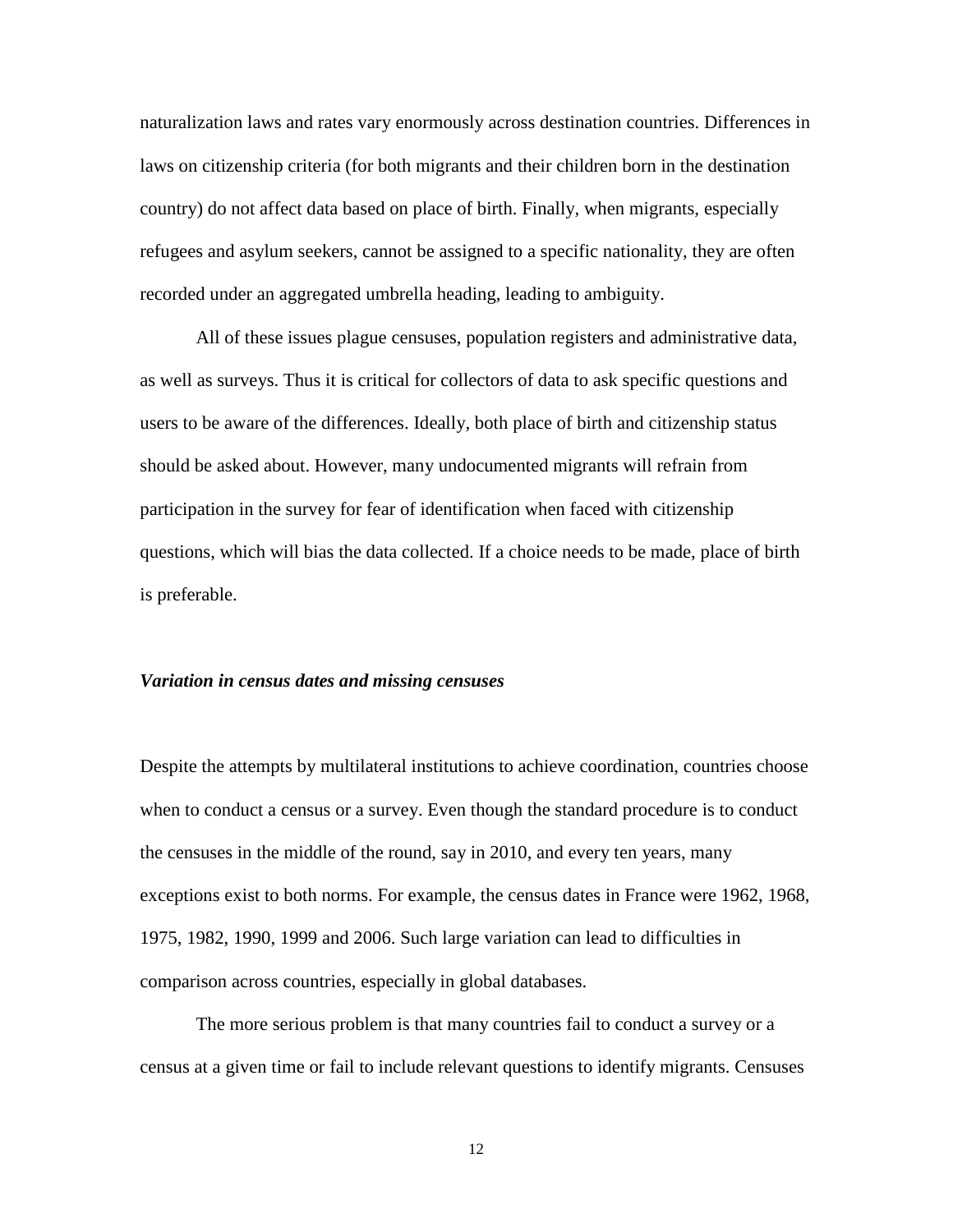are both expensive and demanding in terms of human resources, which make them less attractive activities in poorer countries. Wars, civil conflict or simple public opposition might prevent data collection. There might be political opposition since surveys and censuses collect data on potentially controversial subjects such as ethnicity, language and religion. Even if collected, data might not be released in detail or in a timely manner. Or worse, the data might be manipulated for political reasons. And, depending on the country's capacity and political sensitivities, adding even a minimal set of questions on migration is often deemed impractical and undesirable, as it may have adverse consequences for the quality of the census data. Researchers must therefore judge the reliability of the data source, as would be the case in other areas, before using it.

# *Definition of a country*

Even if a survey or a census asks country of birth or citizenship questions of the participants, the definitions of countries change over time. Many countries gained independence (Eritrea, Timor-Leste, South Sudan and many other countries in Sub-Saharan Africa), dissolved into smaller states (the Soviet Union, Yugoslavia and Czechoslovakia) or unified (Yemen, Germany, Vietnam) since the Second World War. Shifting national borders creates other challenges. First, with partition, millions of migrants are artificially created without ever moving from their homes. Those born in Moscow, but residing in Kiev, would never have been classified as migrants under either of the two most commonly used definitions until August 23, 1991, but are classified as such in the following censuses. For instance, as Özden et al. (2011) show, the sudden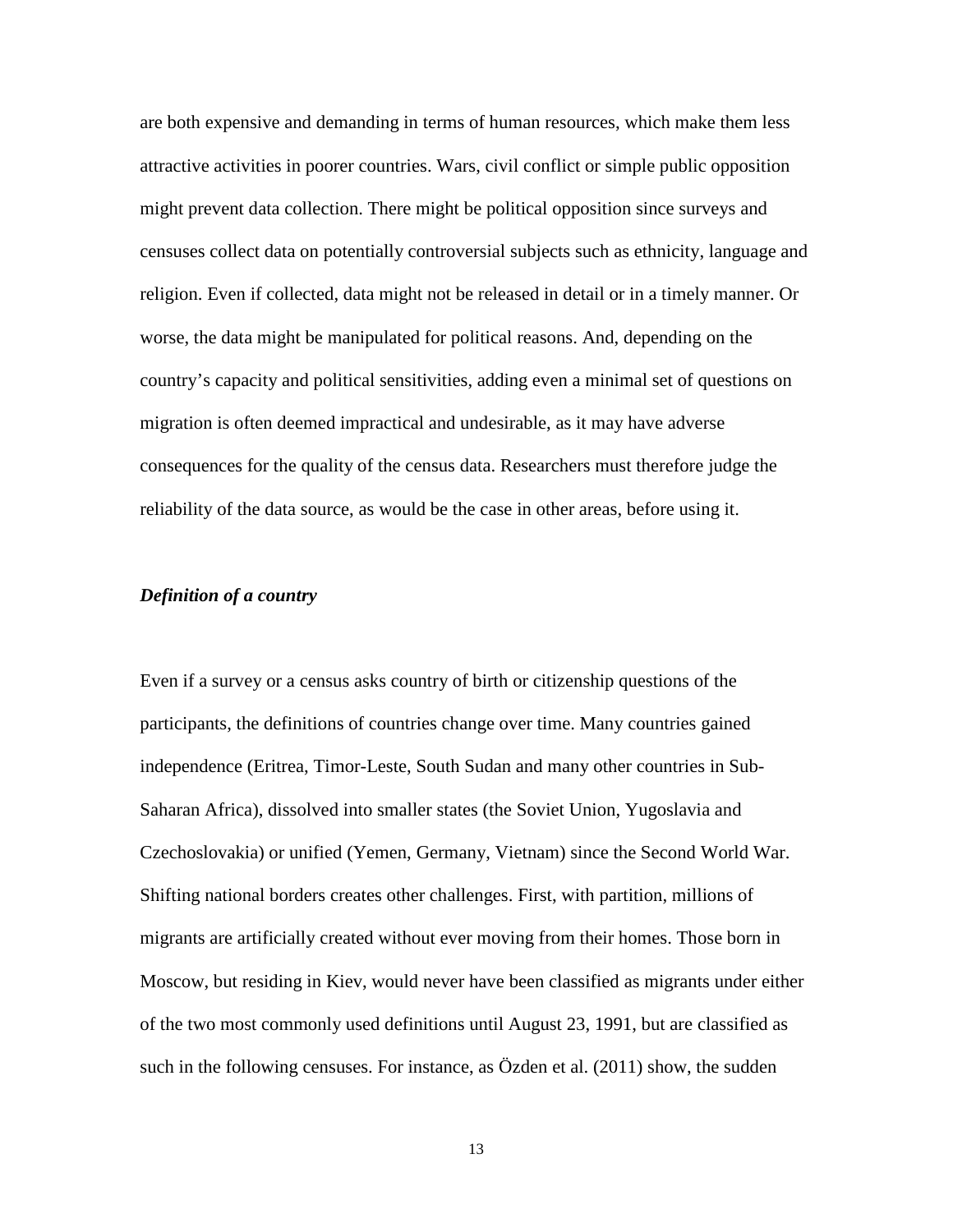jump in international migrants' numbers between 1990 and 2000 is mainly due to the break-up of the Soviet Union.

Changing borders pose problems when analyzing time-series data. One option is to use the countries in existence at that point in time. Migrants from Africa who came to the USA before the 1970s were recorded under different origin countries in different censuses as their birth countries gained independence. Other changes are more subtle. The definition of an 'Ethiopian' included Eritreans in the 1970 census but not in 2000. Thus there is an artificial decline in Ethiopian migrants, as some have been relabeled as Eritreans in later years. Researchers need to keep these border changes in mind when performing their analysis and make the necessary adjustments.

#### *Collecting migrant data through proxy respondents*

Collecting survey data on migrants in destination countries presents a number of challenges. These difficulties center on the absence of a proper sampling frame and the high cost of tracking down individuals who tend to form a small portion of the population or might be present without proper documentation and want to avoid detection. Nevertheless, most high-income destination countries have sophisticated national data collection mechanisms, especially for surveys for labor-force, expenditure/income or health-related issues, and can overcome these challenges in relatively satisfactory ways. Among the most prominent examples is the micro sample of the US Census and the American Community Survey, where a smaller sample of the American population fills out an extensive questionnaire that covers migration-related questions such as the year of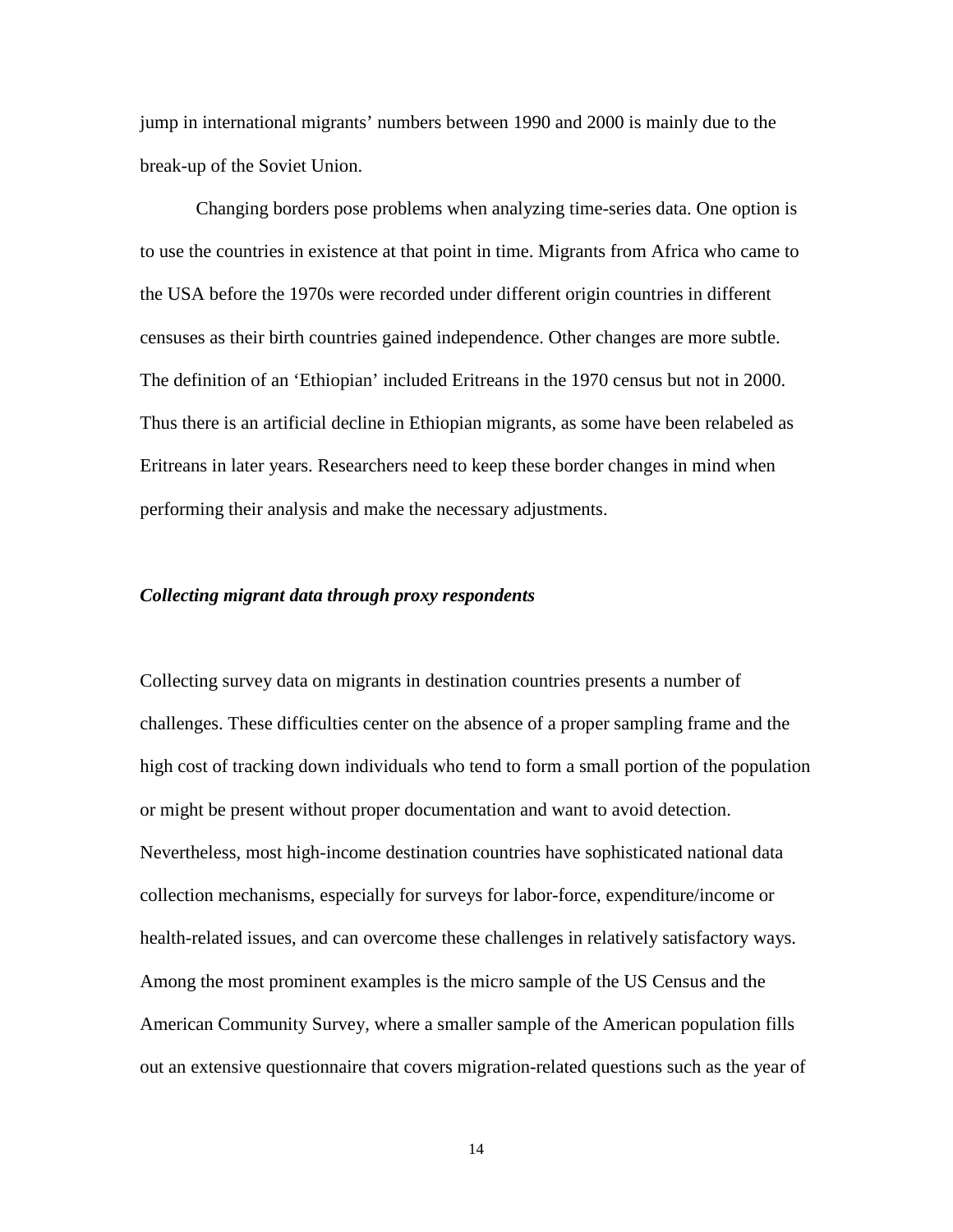migration, languages spoken at home and ethnicity. When these are used together with information on education, income, occupation and demographic characteristics, researchers can answer questions on labor market performance, poverty, cultural integration and social outcomes. Similarly, Demographic and Health Surveys, Labor Force Surveys or Income and Expenditure Surveys with proper sampling frames and detailed questions to identify migrants in the data are used extensively to analyze linkages between migration and the applicable issues.

The real challenge in survey design and data collection emerges in origin countries, especially among those that lack adequate statistical capacity. The absence of migrants from the household where data are collected only complicates matters further. Such survey data collection operations require reliance on proxy respondents, in most cases a family member, to answer the questions on behalf of the absent migrants. Various concerns arise from eliciting information through proxy respondents, including whether respondents remember or even know the answers. The information collected through proxies in the household or community of origin can be complemented and cross-checked with short interviews of the migrant themselves via other means, such as phone or online interviews. Alternatively, for certain types of migration, say seasonal or circular migration, proper timing of fieldwork may enable eliciting information at the point of origin directly from the migrant. Finally, interviews at the origin can be administered directly to returnee migrants, often using long recall periods.

Deciding how to identify migrants is the first step in ensuring that desired individuals are captured in an origin-country survey. In order to assess the impact of overall migration patterns, one should try to identify (1) all current household members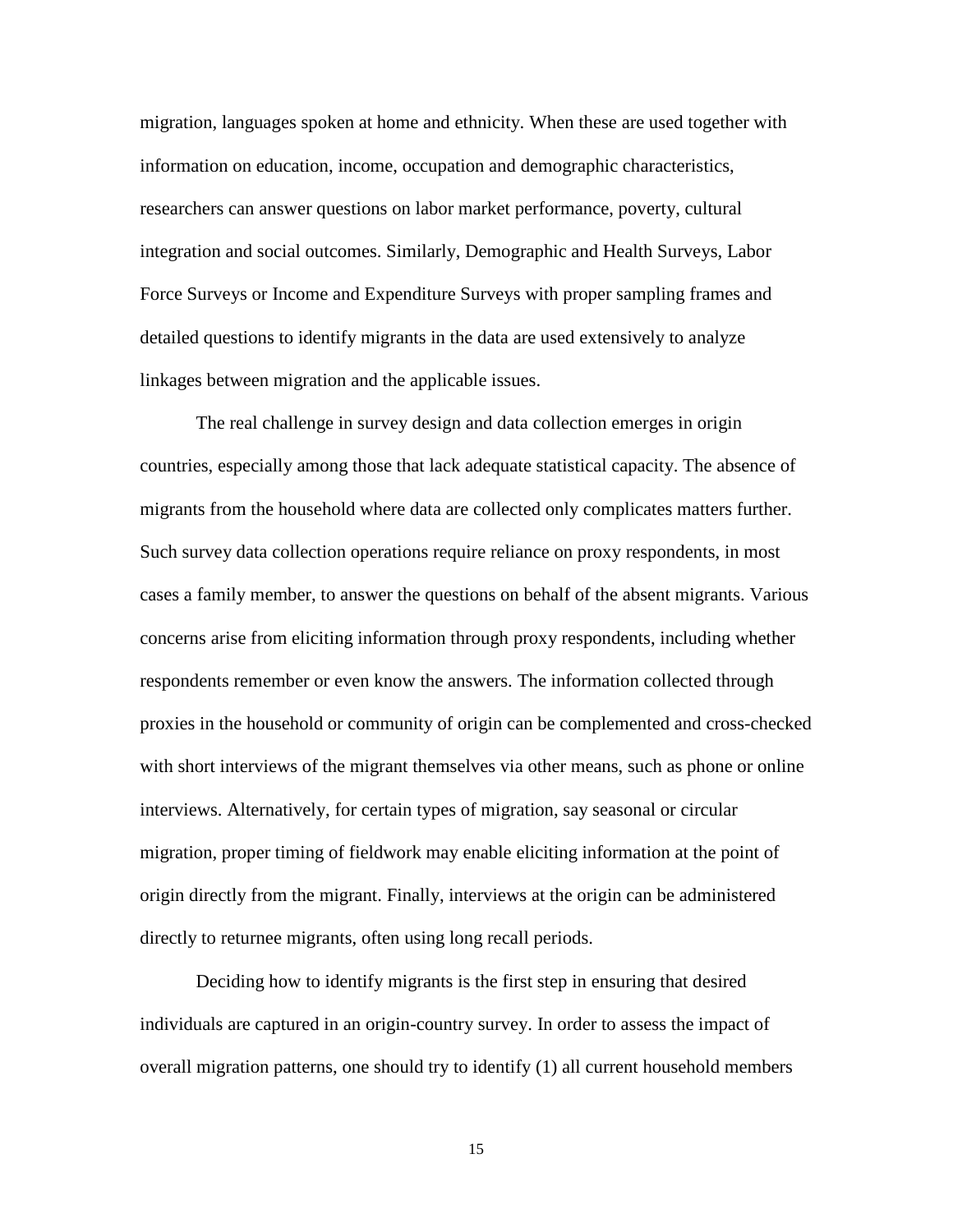with past experience with international migration over a given period – return migrants, (2) all former household members who are now living abroad – current migrants, and (3) all former household members with past international migration experience who now live in the source country but in a different household – non-member returnees. As mentioned, collecting information for each group presents different challenges, especially when combined with the necessity to use a proxy respondent (groups 2 and 3) or not  $(group 1)$ .

The criterion of household membership, generally defined as all individuals who normally live and eat their meals together, affects whether migrants are captured in a survey. In the case of migration questions, additional restrictions are generally imposed to refine the concept, for example by asking about the number of months individuals have been absent over the previous 12 months. In most standard surveys, if the absence is more than 3 (or 6) months, the person will no longer be considered a household member and thus excluded from data collection past the basic household roster. However, many of these people maintain linkages – such as through remittances – and they should be considered in the survey, especially if the goal is to assess the impact of migration on those left behind. Another question is whether these groups should include all former household members (i.e. any individual who used to live in the household at any point in time) or only members of the nuclear family. Although the latter approach may result in an underestimation of the total number of international migrants, it may be preferable. This method has been applied to internal migration in a nearly nationally representative survey collected in China (de Brauw et al., 2002), and again in the Mexican National Rural Household Survey (Richter and Taylor, 2005).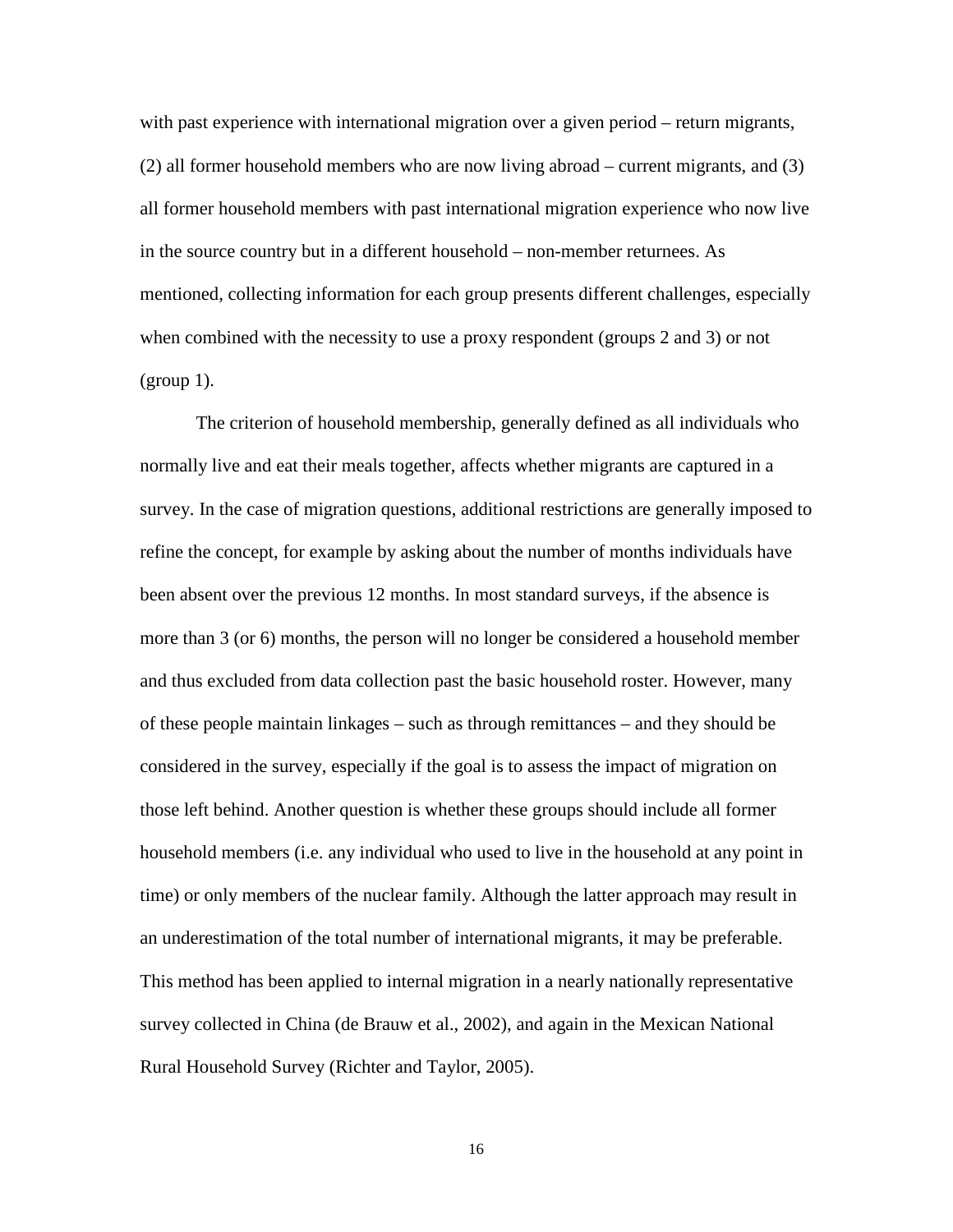An alternative method takes advantage of the fact that many household surveys already contain a fertility module, in which information on all children ever born from all female members of reproductive age is collected. A drawback is that it will miss all children of women no longer in the household or who have passed away. A similar approach is to list in a separate module all adult children of the head of the household and/or his/her spouse regardless of when they left, especially if the mother is absent or no longer alive. These methods were used in various Albania Living Standards Measurement Surveys (INSTAT, 2002, 2005; Carletto and Azzarri, 2007).

In all of these techniques, the critical issue is double-counting of migrants, especially those who can be claimed as members in other households' rosters. The problem of double-counting is even more acute if household rosters are further extended to include any former household member irrespective of their relationship to the household head. Constructing the list based on clearly defined familial relationships, such as for children or siblings, renders the identification and recall of potential migrants simpler and more accurate, and the sample more demographically representative.

### *Collecting information to assess the impact of migration*

Data collection needs to be designed according to objectives. Since migration, by its very definition, is a selective process, any analysis needs to control for the determinants of migration and collect the necessary information for identification of both migrant (treatment) and non-migrant (control) individuals and their households. In addition, data on pre-migration conditions are needed. Assuming a migrant is identified based on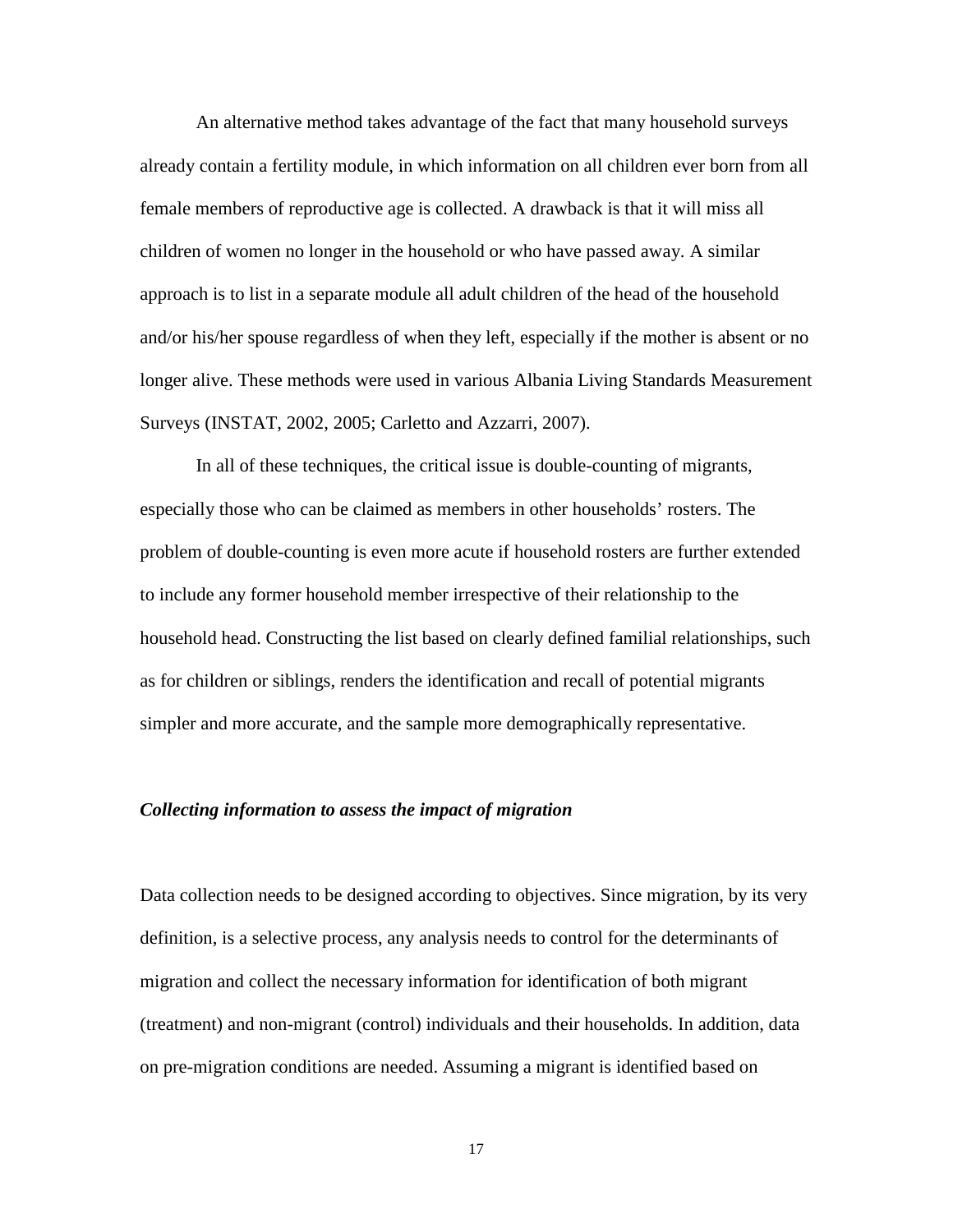departure within a year, the pre-migration timing corresponds to the prior year. For longer reference periods, ideally one would want to collect information for each single year as the factors affecting migration are likely to have changed over time (Bilsborrow et al., 1997).

In terms of impact of migration, one must first decide where the impact occurs – on the migrant while abroad or on return, on the household left behind or on the community. Second, the outcome of interest needs to be collected properly. For example, if the topic of interest is poverty, the survey must collect consumption or income data from the household. Another important issue is the identification strategy, as unobservable factors affecting migration decisions are also likely to be correlated with the outcome of interest. Ideally, one would rely on an experimental design in which the treatment is randomly assigned, and before and after information are collected. However, given the nature of migration, this is hardly ever the case.[5](#page-12-0) Sasin and McKenzie (2007) discuss these issues extensively.

The information collected will depend on a number of factors, including the length of the questionnaire, the capacity and training of fieldworkers, but, most importantly, whether information is gathered directly from the migrant or through a proxy respondent. Use of a proxy might severely constrain the ability to ask questions in depth. However, a minimum set of questions can easily be asked about the emigrants, including their basic demographic characteristics, education level, occupation abroad, country (and location) of current residence, the year of first (and last) migration and remittance behavior. Other questions may be asked about legal status, marital status, the

<span id="page-19-0"></span>5, An exception is work by McKenzie et al. (2006), who take advantage of the random allocation of New Zealand visas to Tongan residents.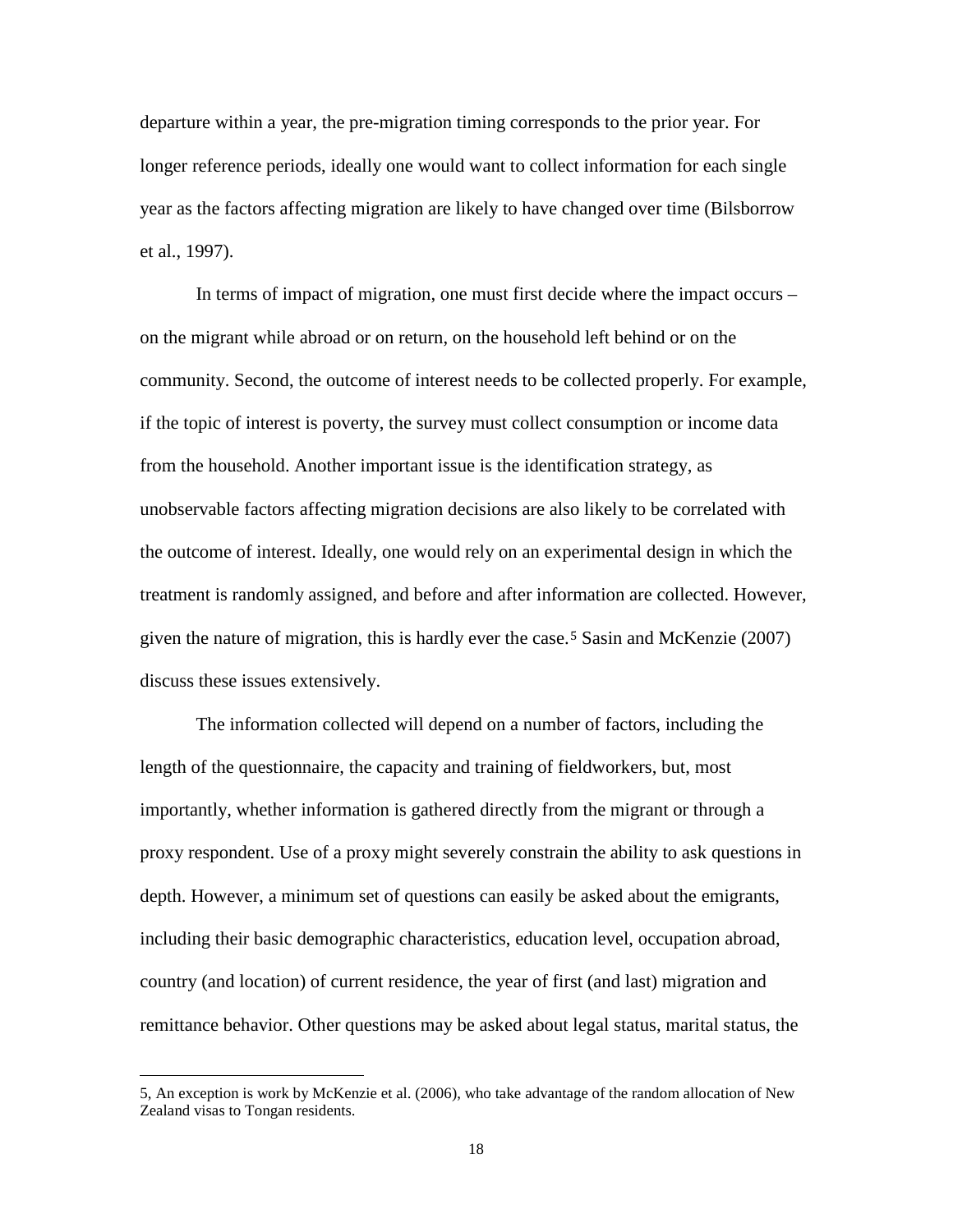basic demographic composition of the household abroad, frequency and nature of contact with the household, and occupation prior to migrating. Further questions that relate to the specific objectives of the survey can also be added. An attempt could be made to collect more extensive information on past migration episodes, including timing and country of destination.

Finally, to ensure that household conditions prior to migration are recorded, it is useful to collect other selected information within the recall period. For example, one could collect information on occupations or assets in the household prior to, during and after the migration spell of any household member who had migration experience. Other information, often subjective, might also be worth collecting for individuals who may be return migrants, such as whether or not they plan to leave the household again; and the reasons for return. Some potential reasons for return, such as health of household members, can be corroborated in other parts of the survey. While the design of a questionnaire is important to ensuring that the 'right' information is gathered for a study, a survey is only as good as its sample and sampling frame.

### *Tracking migrants*

Another approach to collecting more exhaustive information about emigrants would be to track them. This requires detailed contact information to reach the migrant. Such methods have been used to examine the impacts of internal migration on welfare in Tanzania via a health and development panel data set (Beegle et al., 2011), and in Ethiopia combining a rural household survey with a migrant tracking survey (de Brauw et al., 2013). Given the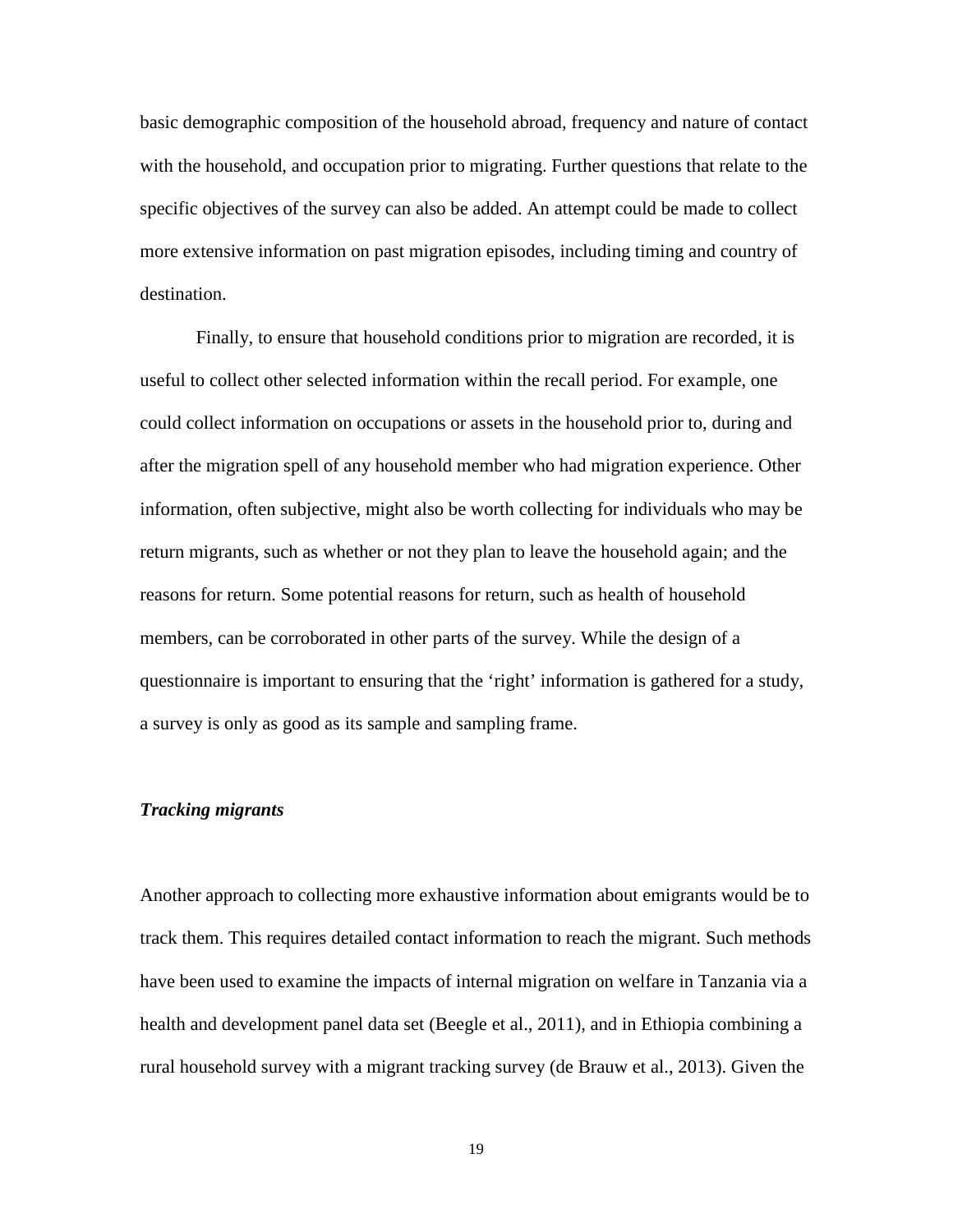high mobility of migrants, the tracking survey would ideally occur within weeks of the survey at the sending destination. Internationally, tracking surveys of this type have been carried out in a few countries, including between Mexico and the USA, and between Albania and Greece. Alternatively, one can first carry out a survey in destination countries and, using a similar approach, track down the original household in the sending countries. An example is the aforementioned study between New Zealand and Tonga (McKenzie et al., 2006).

Tracking surveys can also be used as validation of information that was gathered in the original household through proxy respondents, as well as to measure differences in perceptions between migrants and household members left behind. While allowing for direct interviews with the migrants, tracking presents a number of problems, which might outweigh the benefits. It can be too costly and is characterized by a high level of attrition, particularly when the share of undocumented migration is high.

# *Sampling design*

Within migration surveys, a traditional probability sample based on a multi-stage cluster design will not succeed in finding many migrants, whether this is done in origin or sending countries. A probability sample, by assigning a known non-zero probability of selection to each sampling unit, allows for making inferences to the whole population. The foundation of a proper sample is an updated sampling frame. However, this is the main stumbling block in the design of migration-focused surveys, in origin and destination countries. As mentioned earlier, migrants with certain characteristics or from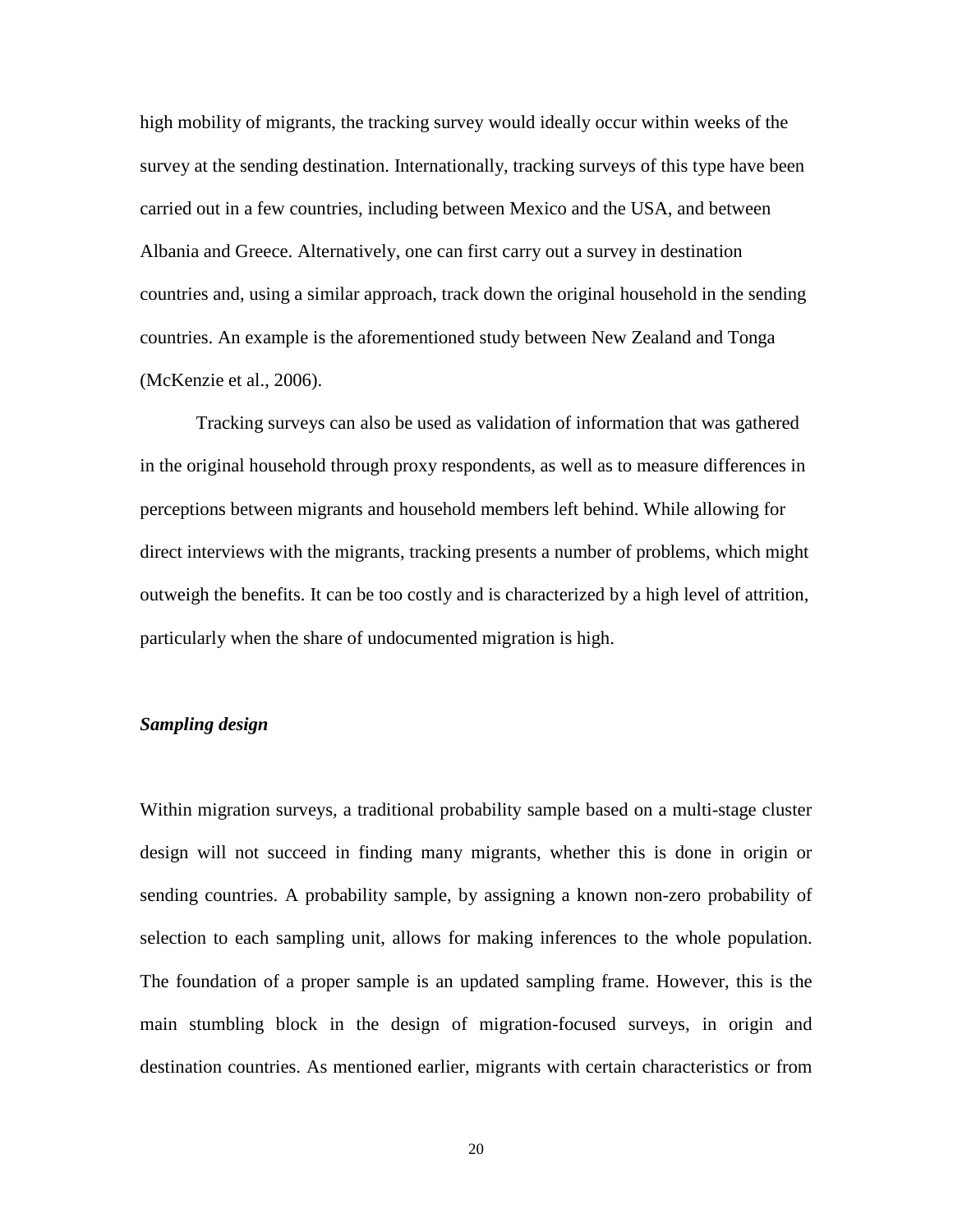certain origin countries might not be present in large enough numbers to be properly captured in the sample. Furthermore, certain types of migrants might be reluctant to participate for cultural and legal reasons. The Census Department in the USA, for example, uses various techniques to adjust for these biases. These include conducting preliminary surveys to determine the extent of undocumented migration in certain areas, and then adjusting their weight in the sample after taking their response likelihood into account. In other cases, using listing from NGOs working with migrants is often the only, even if incomplete, frame from which to draw a sample. Snowballing and other quasirandom techniques are often used, but the resulting samples are seldom representative of the migrant population as a whole.

In origin countries, most available frames do not contain any information on the exposure to past or current migration of the listed households, preventing *ex ante* stratification of the sample based on migration status. As discussed at the beginning of this paper, neither the population census nor available administrative records provide adequate sampling frames for selecting emigrants in a given sending country. Nor, in most cases, do they provide information on previous migration experience to help to identify temporary migrants and returnees.

As such, migration is considered a rare event, defined as an infrequent statistical occurrence. In a normal clustered sample design typical of multi-topic surveys, the expected number of households associated with emigration may be very low. However, a several techniques have been proposed in the literature to better identify rare events, such as migration (Kish, 1965; Huang, 2005). Two such approaches deemed more appropriate in capturing data on migrants, particularly if used in combination, are disproportionate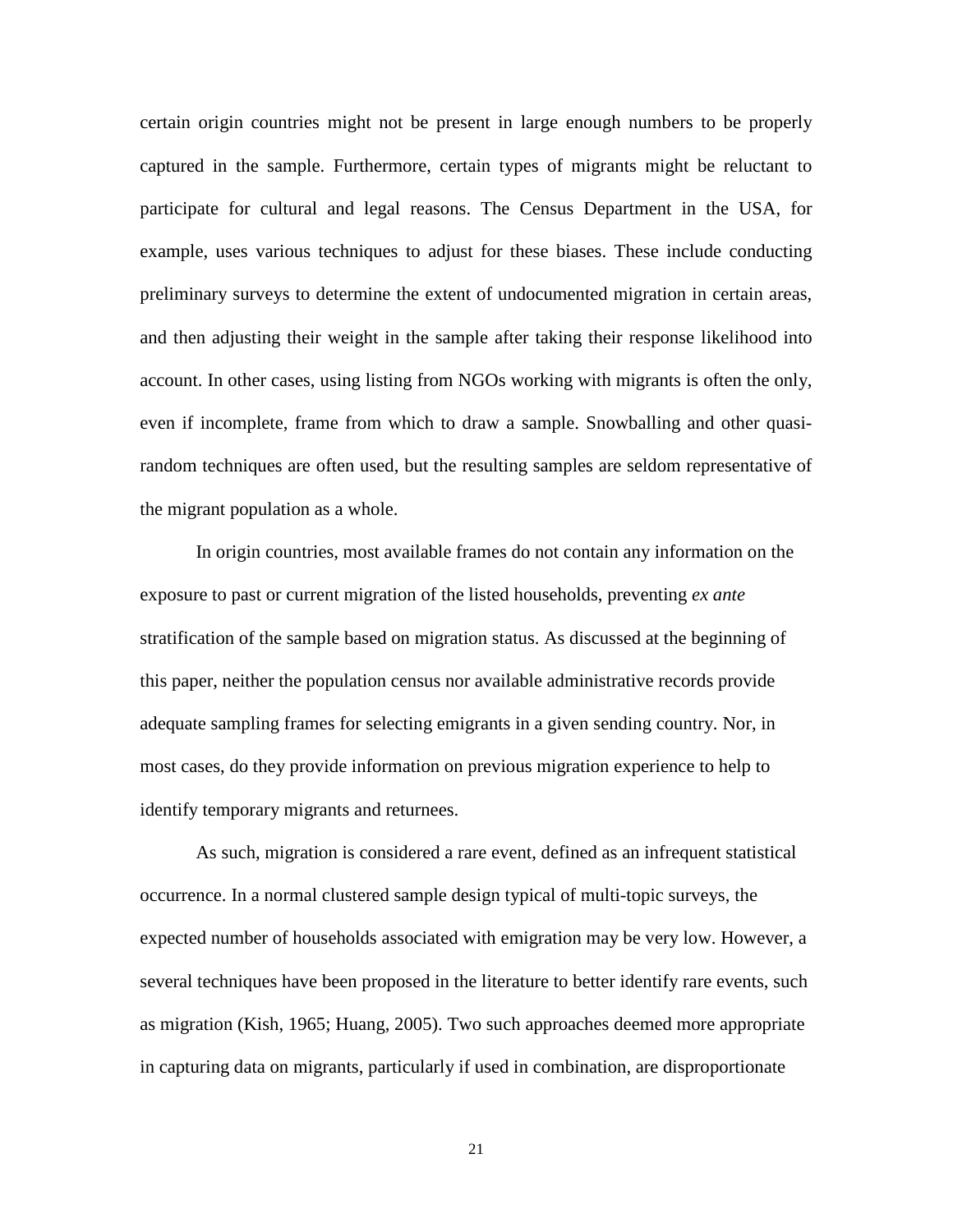sampling and two-phase sampling. However, both sample designs require some prior knowledge of migration in the population.

Disproportionate sampling implies that primary sampling units (PSUs) with higher migration rates are identified and oversampled. Thus the PSUs known to have a low rate of emigration would be allocated less probability of selection than PSUs with high migration. Representativeness would be regained through weighting. One drawback to this method is that the migration rate might still be too low within each PSU to use simple random sampling or systematic sampling to select households within each PSU.

Alternatively, one can initially select PSUs using the standard method, and then, within each PSU, oversample households known to be migrant households relative to other households. This method is known as two-phase sampling. A random draw of households within a PSU is unlikely to be an efficient way to select a sufficiently large number of migrant households, even in high-migration areas. In this case, a listing operation to clearly identify households with migrants may be a more cost-effective way to select a more balanced sample of migrant and non-migrant households. Listing operations are generally not very expensive and, except in special circumstances, they add up to only about 10–15 percent of the total survey budget (Muñoz, 2007), and the benefits may greatly outweigh the costs.

Finally, one could combine the two methods by initially giving more weight to PSUs with higher migration levels and then oversampling migrant households within each selected PSU. Whichever approach is used, the primary goal is to ensure that a large enough number of migrant households is drawn. It is important to note that using any of these methods is predicated on having prior information about the prevalence of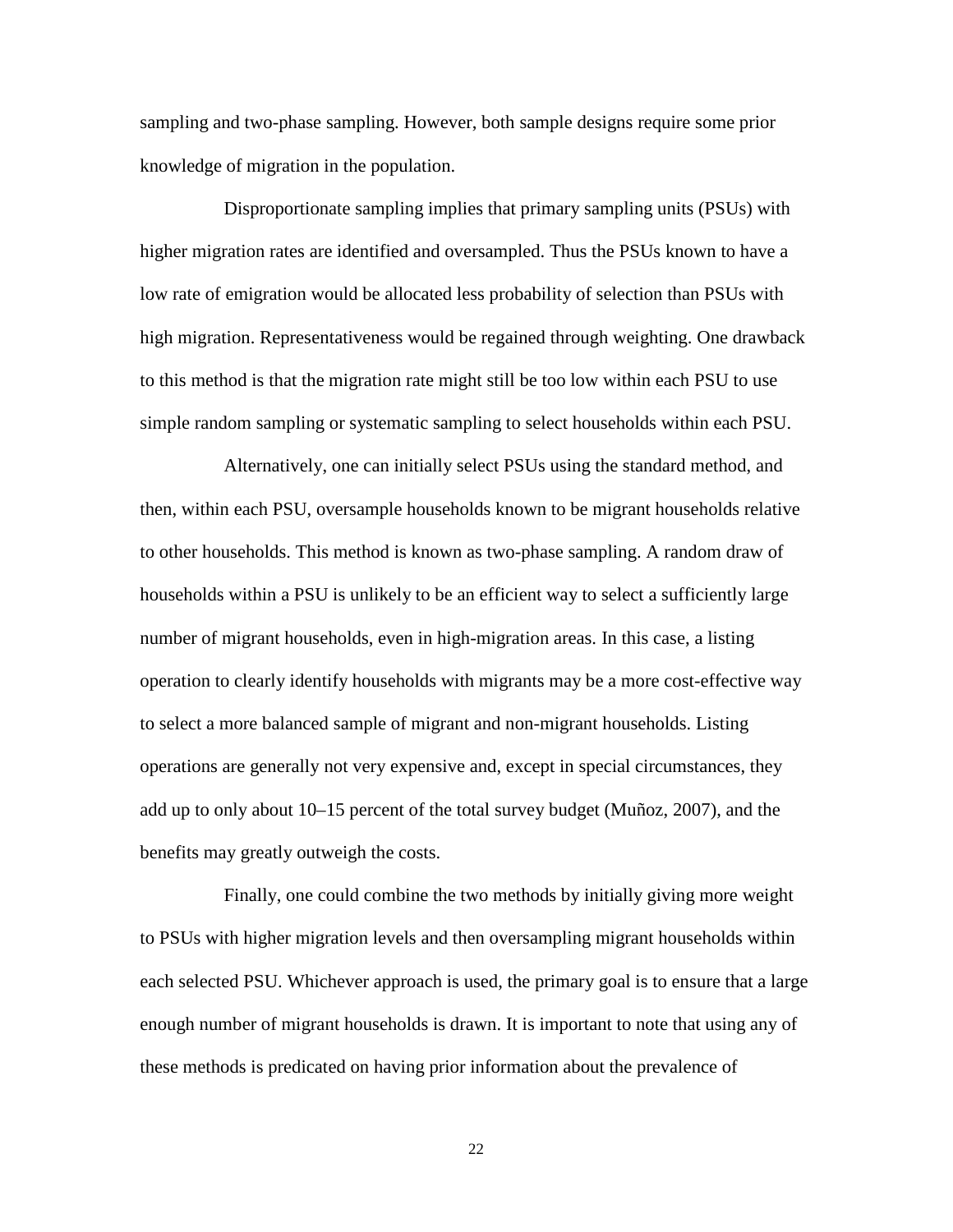migration in the population at either the area or household level. While this may be the case if one is interested in sampling immigrants in a destination country, it is rarely the case for the study of emigration in a source country. For methods 1 and 3, one needs information on the relative prevalence of emigration by PSU, and for methods 2 and 3 one needs information about emigration within PSUs.

One further decision to make, assuming that migrants can be properly identified in the frame, is whether to select based on the proportion of households with migrants out of the total number of households or to select based on the proportion of migrants over the population in the reference area. Given that a significant amount of analysis on migration is performed at the household level, the first option may be preferable (Bilsborrow et al., 1997). $^{6}$  $^{6}$  $^{6}$ 

For the specific purpose of using surveys to learn about emigrants in sending countries, the lack of a suitable sampling frame would still be an obstacle to implementing a disproportionate sampling design. One possible modification, but a departure from a full probability sample, would be to use alternative data sources to identify high-emigration areas in a country. These sources may include, for example, expert opinions, qualitative surveys or surveys in destination countries where, in addition to the immigrant's country of origin, the specific location of departure is asked. However, the last method is not recommended unless most emigration from the source country has a specific destination and all of these main destinations are covered.

Lacking a proper sampling frame, a less than perfect alternative would be to select all area sampling units (or clusters) at different stages with probability proportional to the

<span id="page-24-0"></span>6. For a worked example of a three-stage disproportionate sample of immigrants using a suitable sampling frame, see Bilsborrow et al. (1997, pp. 280–83).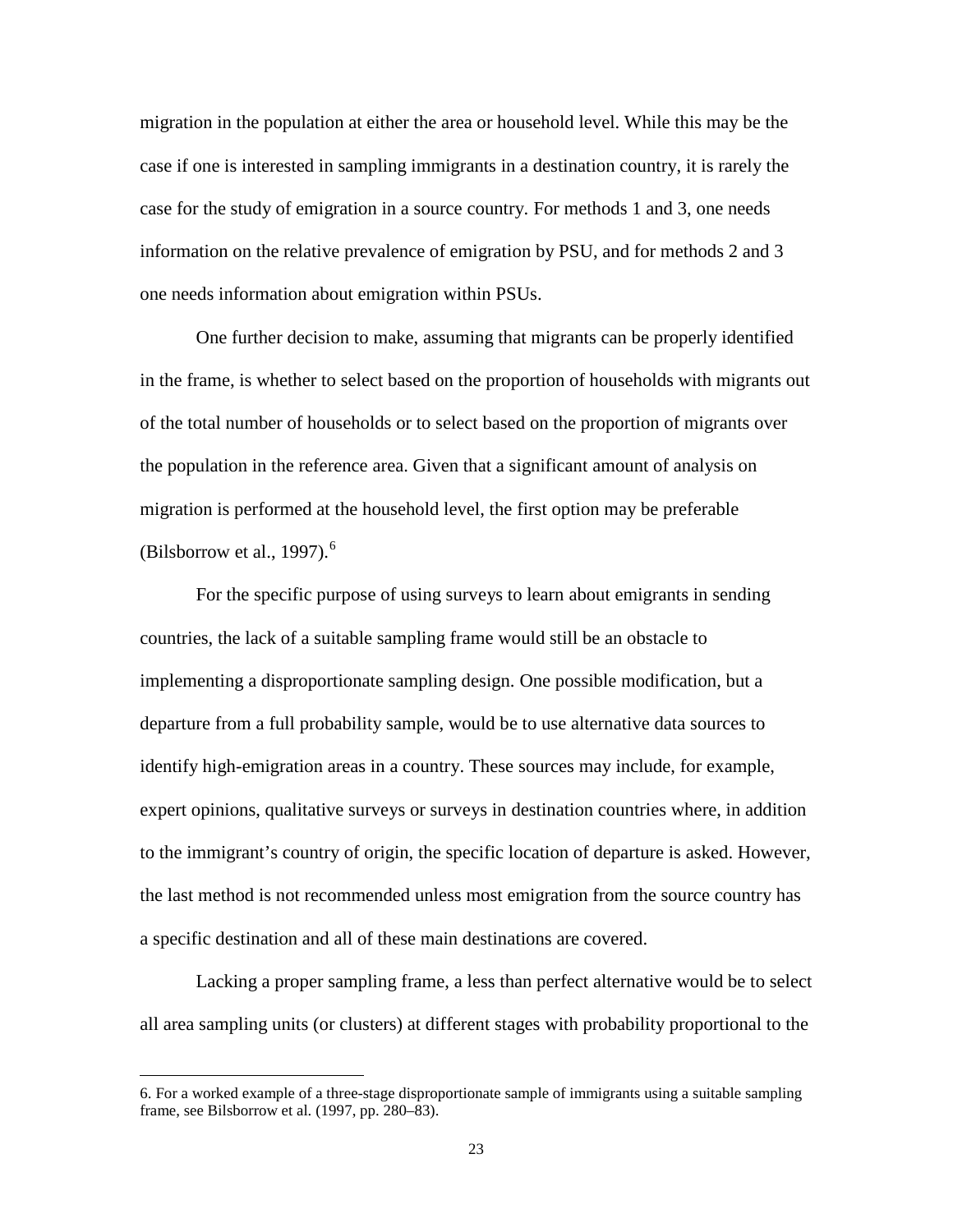estimated size (PPES) of the overall population (or the number of occupied dwelling units) and carry out a full listing operation only in the area sampling unit last selected. The method would be appropriate only in the unlikely event that the shares of migrants or migrant households were similar across area units, but finding a sufficient number of migrants in the select units might still be a challenge.

Other non-probability sampling techniques may also be used to capture rare events; for example, multiplicity methods such as snowballing have been used in the migration literature. One use of snowballing is to gather information on undocumented migrants, using as a starting point, or 'seed', a list of members of a diaspora organization or a list of migrants assisted by an NGO in destination countries. The 'seed' household is used to identify additional migrant households of the same country of origin, and so on until the necessary number of observations is reached. However, using data from Senegal, Beauchemin and González-Ferrer (2011) found snowballing to present a number of selection biases, including overrepresentation of migrants with close ties to the sending country.

Finally, techniques such as random walks and aggregation point intercept methods can be used to identify rare events, such as migration. Random walks using selected households in a community may act as a starting point to identify migration occurrences. A Brazilian survey of Nikkei population used the aggregation point intercept method, which, together with snowballing, was compared with more traditional censusbased random sampling (McKenzie and Mistiaen, 2009). In all cases, when using these non-probabilistic methods, it is crucial to collect ancillary information on the implementation of the sample to be able to identify the reference population in an attempt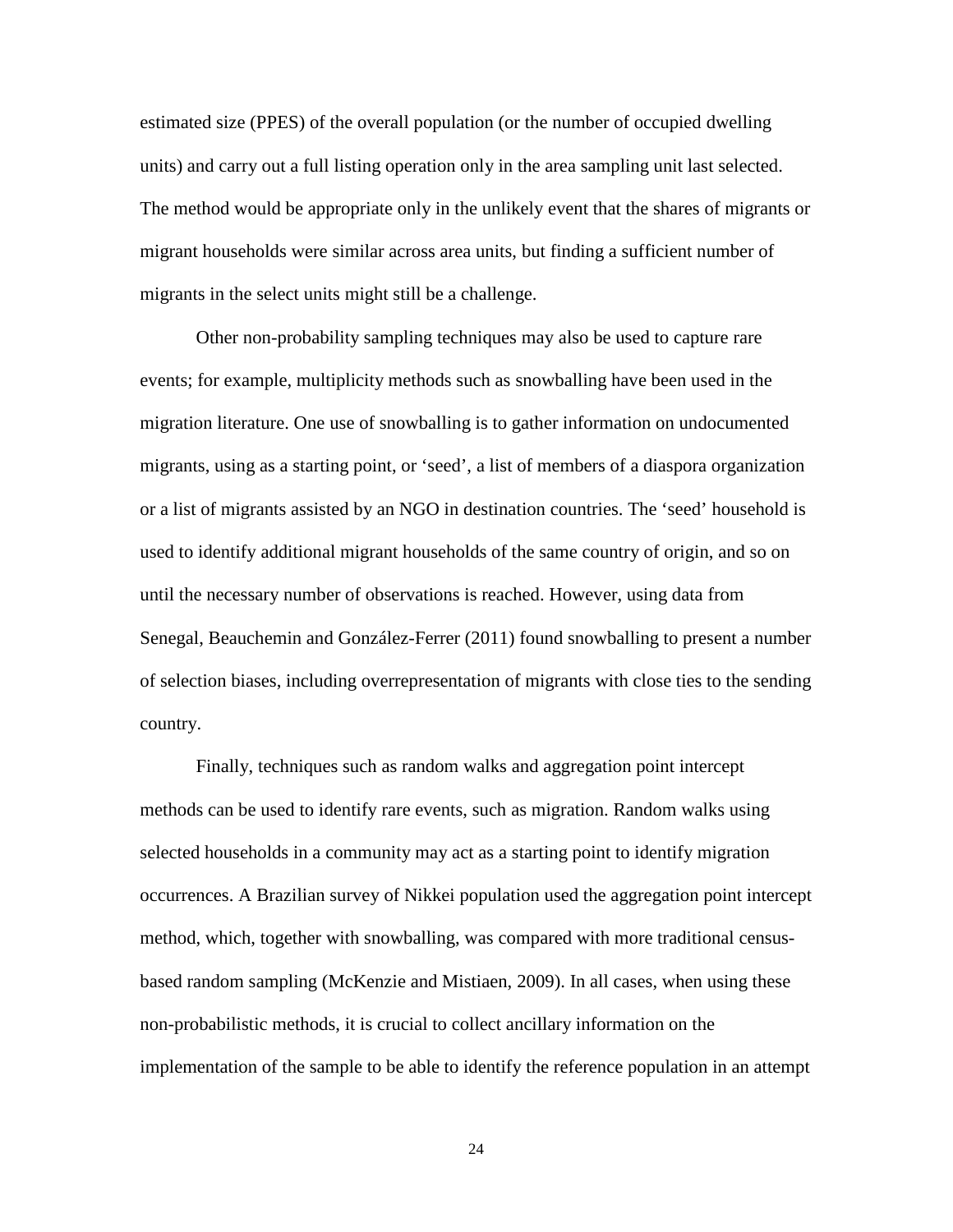to make 'educated inference' to a larger population group. This is particularly important given McKenzie and Mistiaen (2009) findings that non-probability methods, such as the aggregation point intercept, are unlikely to provide representative samples and tend to overestimate the migrant population. However, they also show that reweighing the intercept point estimates to account for visits by the same individual to multiple aggregation points may generate estimates rather close to the census-based method.

# III. MIGRATION AND POLICY: DATA REQUIREMENTS AND LIMITATIONS

With an understanding of the issues involved in measuring the migration process, we now turn to the specific policy questions that are often pursued with regard to migration. Our focus here is on examining the data requirements and identifying the data limitations analysts are likely to face when analyzing these issues.

# **Welfare Impact: Poverty and Income Distribution**

The interactions of migration, poverty and income distribution are of primary interest to researchers and policy makers, and have been extensively studied in the past (e.g. Lipton, 1980; Stark et al., 1986; de Haan, 1999). Income differences are among the key determinants of migration between countries and, conversely, migration flows tend to change income levels and distributions in both origin and destination economies. Yet because migration is difficult to identify statistically, few studies have been able to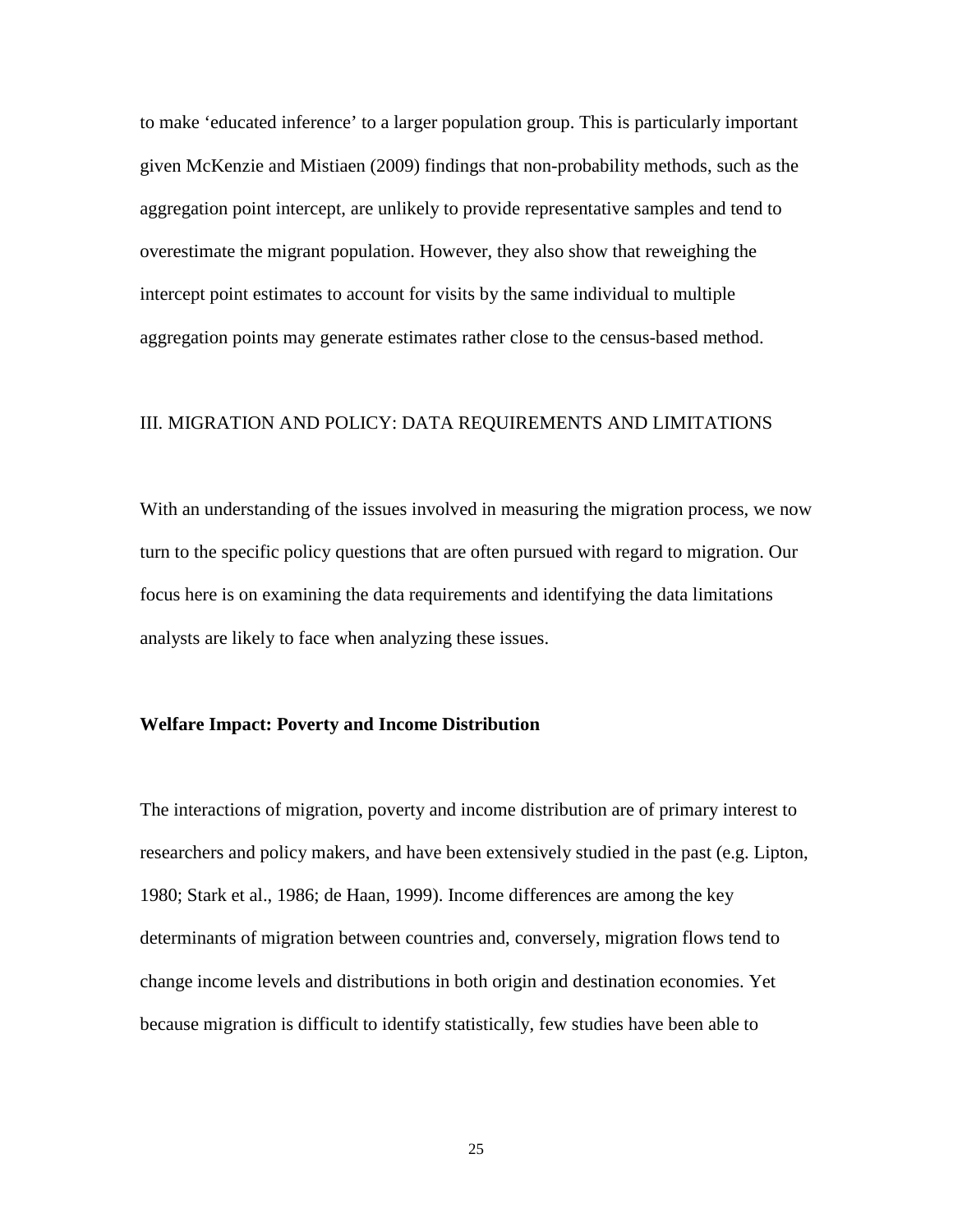convincingly demonstrate a causal relationship between migration and either poverty or inequality. There are several fundamental challenges.

First, income levels and migration influence each other. Low-income levels are among the main causes of migration. On the other hand, extreme poverty may hinder migration as very poor people lack financial and other resources. For example, in Nicaragua, Murrugarra and Herrera (2011) find that the socioeconomic level of a migrant affects his choice of destination, with poorer migrants choosing destinations that have lower transaction costs, and fewer potential gains. While income levels and poverty may influence migration decisions, migration also leads to poverty reduction and changes in the income distribution, especially in origin countries. In Guatemala, Adams (2005) finds that remittances reduce the degree, depth and severity of poverty in the country. In addition, numerous studies examine expenditure or consumption patterns of households with migrants abroad currently or previously (Taylor and Mora, 2006; Yang, 2008; Adams and Cuecuecha, 2010). As a result of data requirements and the difficulties involved in identifying migration, research on the dynamics of the relationship between migration and inequality or income growth remains relatively limited (McKenzie and Rapoport, 2007; de Brauw and Giles, 2008; Gibson et al., 2009; Lokshin et al., 2010).

The primary requirement to study migration, poverty and income distribution is an accurate measure of well-being: the preferred measure is consumption, which is an integral part of any multi-topic survey. Deaton and Grosh (2000) provide a detailed description of the issues one faces in measuring consumption, and Deaton and Zaidi (2002) discuss issues related to the computation of a consumption aggregate in household survey data in detail. In order to measure the causal relationship between migration and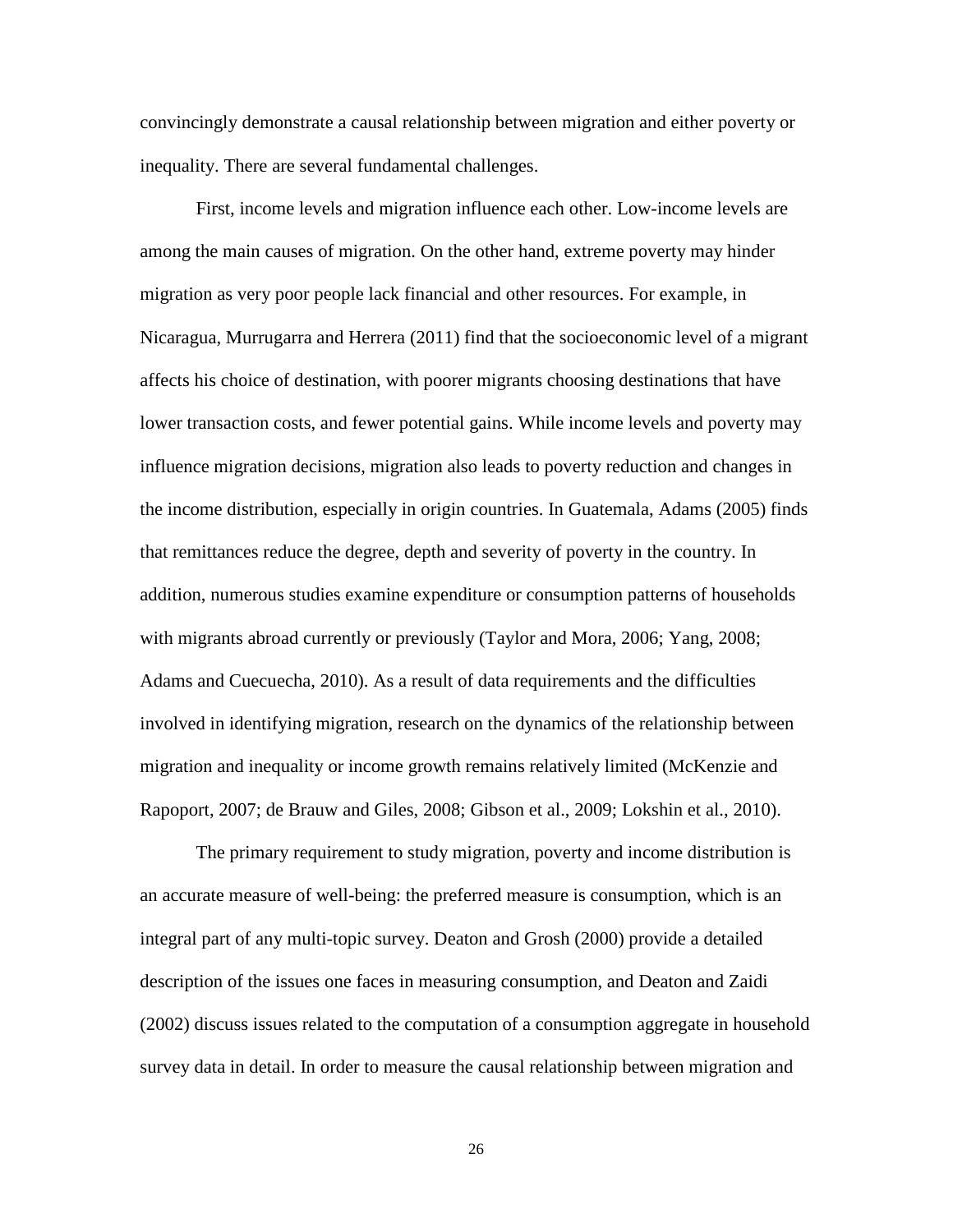welfare, one would need to estimate what the migrant household's per capita consumption level would have been if the migrant had remained within the household. Panel data with information on pre- and post-migration can be most useful. However, panel data are seldom available and cross-sectional data sets must be relied on. Although the counterfactual is difficult (if not impossible) to ascertain in a cross-sectional study, one can attempt to learn about it by collecting information on pre-migration conditions, such as measures of asset holdings, that can be reconstructed using recall methods.

The endogenous relationship between migration decisions and income outcomes requires a proper identification strategy. Except where the migrants are chosen randomly, for example in the case of Pacific Islanders in New Zealand (McKenzie et al., 2006), the general approach is instrumental variables (IV) estimation. The challenge of finding valid instruments that influence migration decisions but not the outcomes of interest, especially economic outcomes such as income, is one of the most severe challenges faced by researchers. Household surveys or labor force surveys with migration indicators are the main data sources used for poverty and income distribution analysis. The instruments are also constructed with the data in these surveys. Among the most common variables used in the literature are current and historical social networks and diaspora linkages (Hanson and Woodruff, 2003; Hildebrandt and McKenzie, 2005; De, 2008). In cases where purpose-specific surveys are used or the researcher has the option to design the questionnaire, certain questions can to be inserted that will lead to construction of appropriate variables to be used as instruments. For example, McKenzie and Mistiaen (2009) use the generation of the migrant when analyzing Japanese–Brazilian migration to Japan.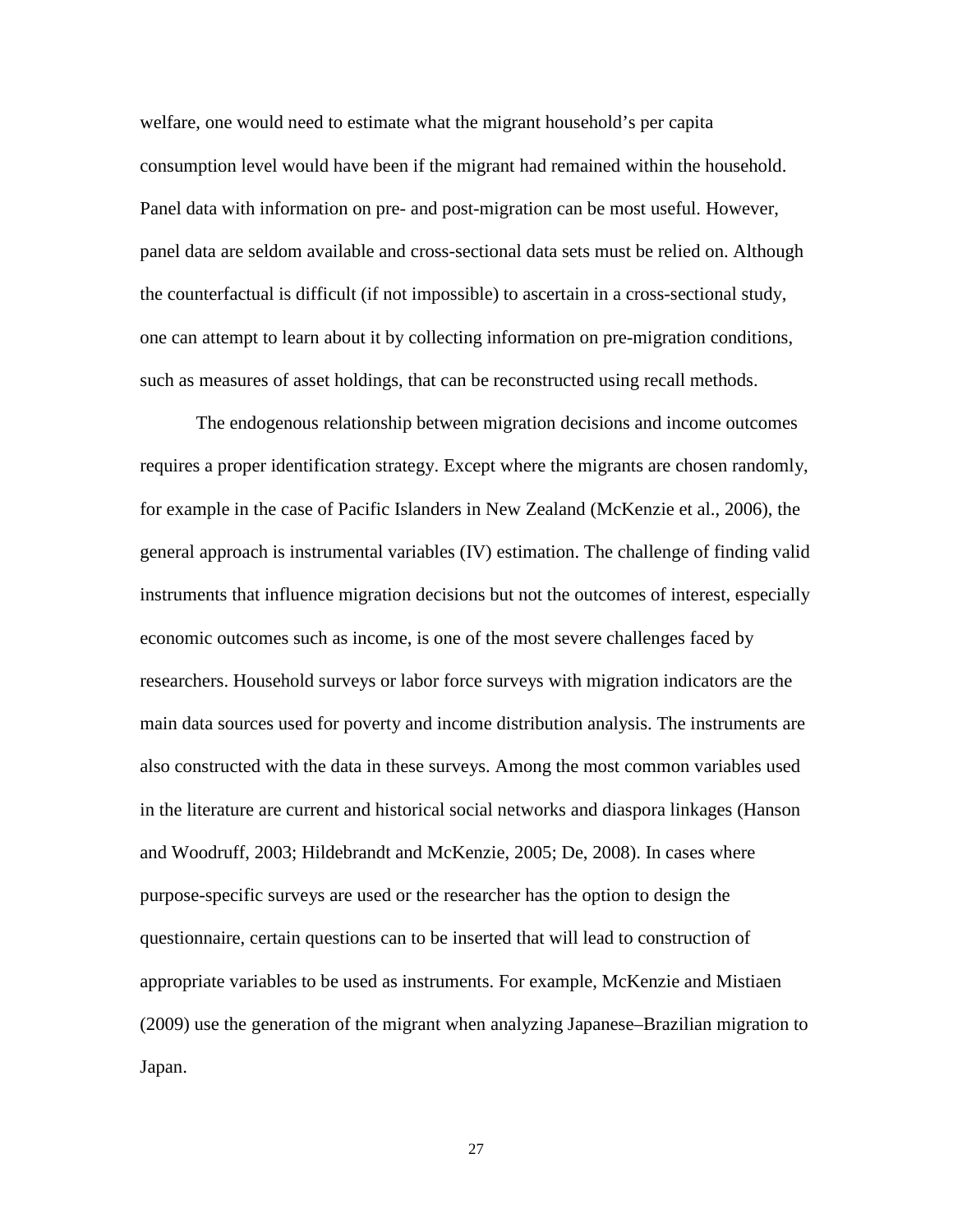Different types of migration may have differing effects on poverty and inequality (see Germenji and Swinnen, 2005). Furthermore, measurements at the household level must take into account the migrant's absence (Barham and Boucher, 1998). If emigrants are not accounted for in poverty estimates, poverty for some original group of individuals can also be overestimated (Clemens and Pritchett, 2008).

Migration may also have general equilibrium effects on the within-community income distribution. When migration occurs, one expects local wages, either explicitly or implicitly, to rise for the types of workers most likely to migrate, leading to more complex effects on the income distribution than the direct effects on inequality or income. In a cross-section, one could use questions about wages found in the labor modules or labor force surveys to investigate whether communities with more migration have higher increases in wages than other communities, if information on wages in the previous period are also collected. Otherwise, panel data are necessary to investigate general equilibrium effects.

#### **Welfare Impact: Health and Education**

The relationship between migration and human capital has also been widely examined, particularly the effects of migration on education and health outcomes of the families left behind (Kanaiaupuni and Donato, 1999; Cox Edwards and Ureta, 2003; Mansuri, 2006; Acosta et al., 2007; Nobles, 2007; Amuedo-Dorantes and Pozo, 2009). These are among the main development benefits of migration in labor-sending lower-income countries. Migration may have positive effects on educational attainment of children in migrant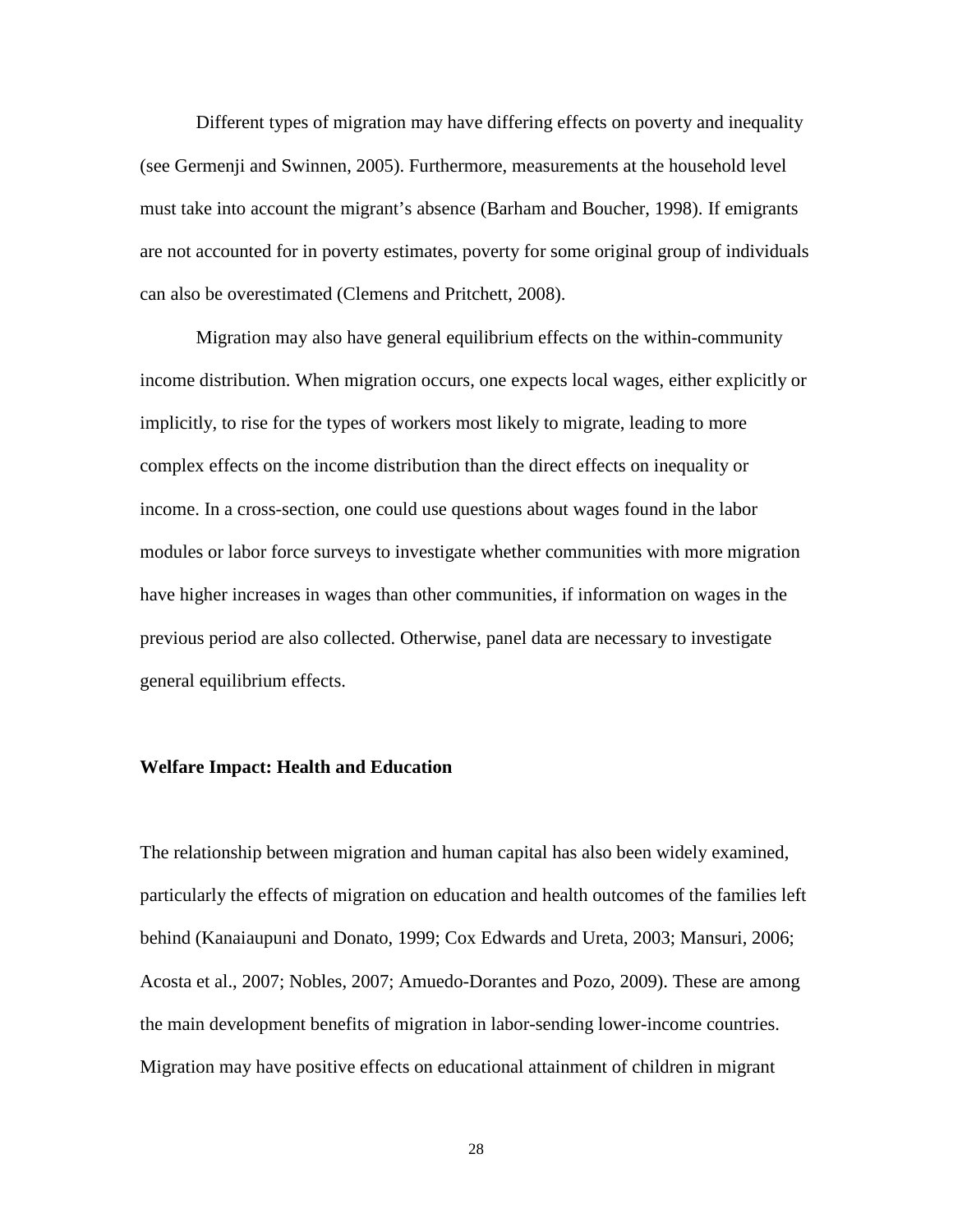families through the provision of remittances to alleviate credit constraints. Calero et al. (2008) find that remittances increase school enrollment and act to ensure education through financial shocks in Ecuador. However, parental migration may also have negative consequences if the child must now fill the role of the absent parent by working more at home, or if there is loss of parental involvement. In Mexico, McKenzie and Rapoport (2007) report a decline in school attendance and attainment for boys aged 12– 18 and girls aged 16–18 with a parent abroad. Similarly, in China, de Brauw and Mu  $(2011)$  find that the status of underweight children aged  $7-12$  is positively correlated with parental migration.

Type of migration and migrants affect welfare outcomes. Macours and Vakis (2010) find that maternal seasonal migration positively affected early cognitive development in Nicaragua. Gibson et al. (2011) show that children who migrate with parents experience improvements in diet reflected in improved weight-for-age and height-for-age, while children who remain have worsened diets and declining weight-forage and height-for-age.

In examining health outcomes, a household survey could be combined with anthropometric indicators to examine issues of nutritional status and food security as related to migration (see Antón, 2010; and Carletto et al., 2011). Similarly, for education outcomes, purpose-specific surveys as well as general household surveys with relevant questions can be used. Information specifically on remittance income is also needed.

Last, but not least, migrant selectivity is again a key concern. Health and education outcomes are closely related to income levels, which have an endogenous relationship with migration decisions, as discussed above. Furthermore, in many surveys,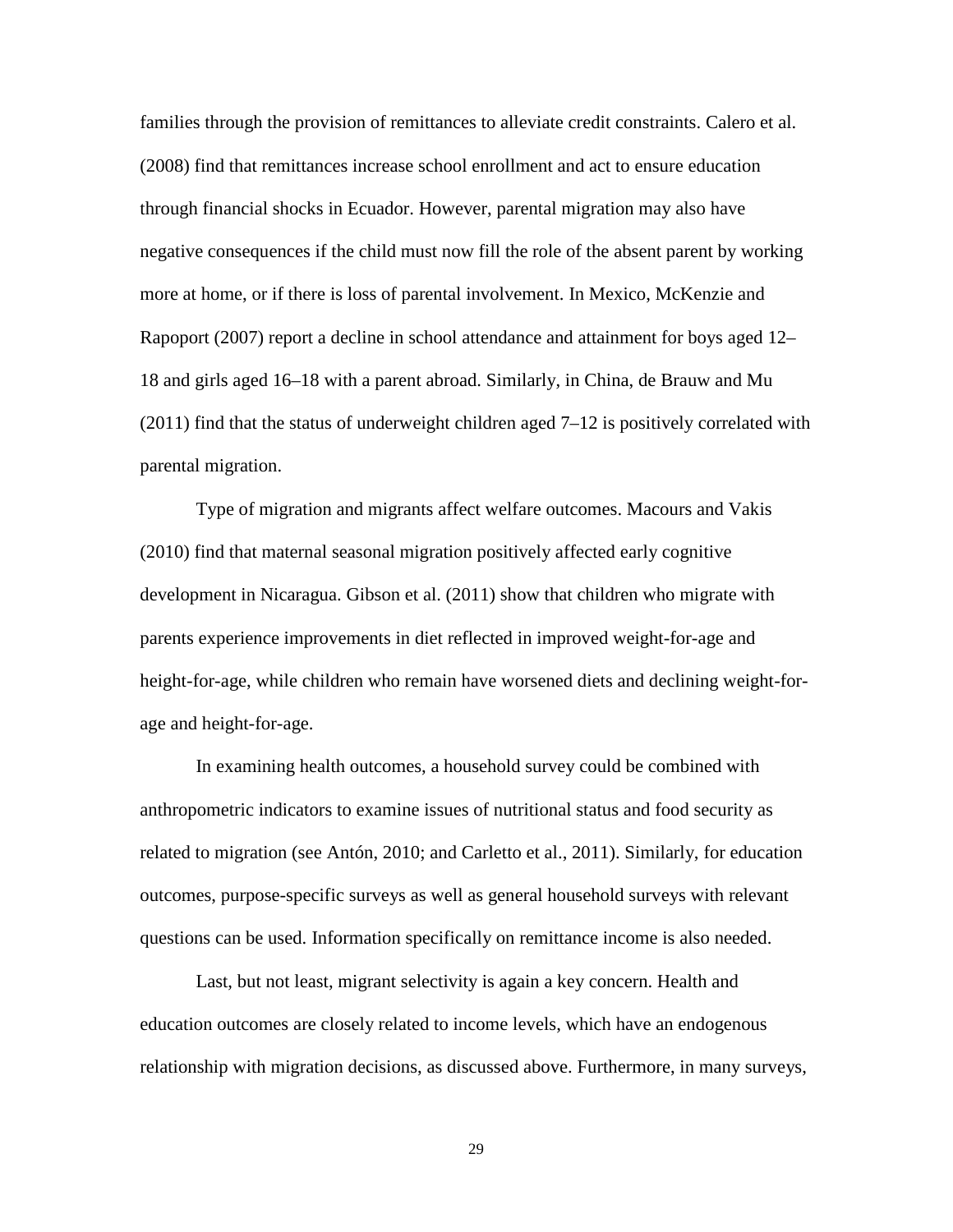migrants state that they choose to migrate specifically to provide the resources for their children's education and family's health expenditures. Thus a natural endogenous relationship can emerge between migration decisions and health/education outcomes. Since the data come from similar household survey data, parallel IV approaches can be used, as discussed in the previous section on poverty and income.

#### **Labor Market Impact**

Migration for employment can have several effects on the economy beyond the direct change in location of some workers. In countries of origin, at the household level, migration may change the household labor composition as well as labor supply decisions of family members who stayed behind. At the macro level, departure of a group of workers, especially if they are concentrated in certain skill, occupation and age categories, will have implications for absolute and relative wage levels as well as other labor market outcomes. These same issues are relevant in destination countries. Labor market implications receive extensive attention in OECD countries, where there is significant public and political opposition to migration flows on the grounds that migrants take jobs away from natives.

Different data sources can be used, depending on the questions asked. Multi-topic surveys are well suited to studying the impact of emigration on wages in specific sectors, labor mobility across sectors, and whether or not skills acquired through migration foster upward mobility among individuals. Aside from migration variables and data collected for potential identification strategies, surveys should include employment status, wage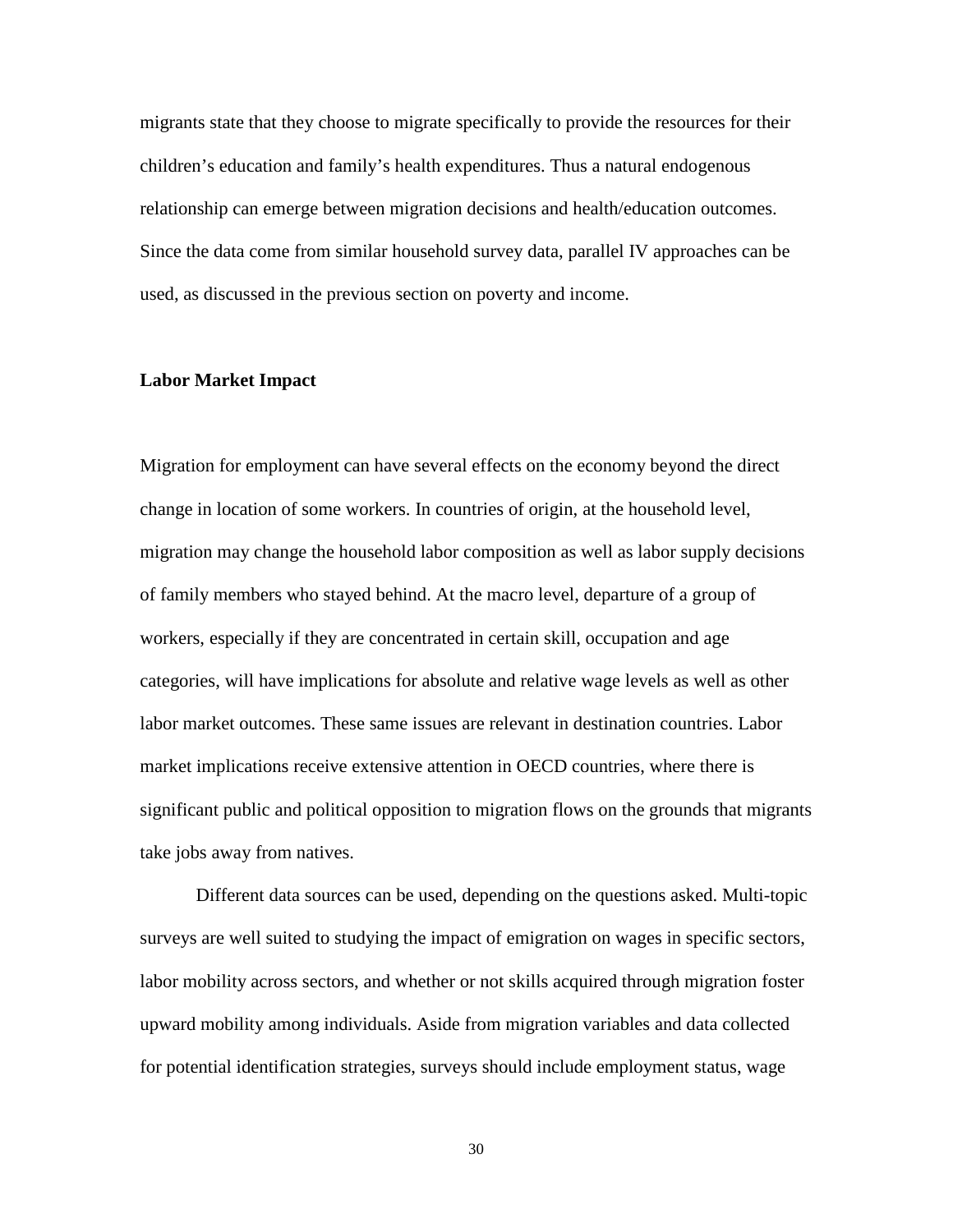rates, job types and human capital variables in the employment module. For people with migration experience, it is particularly useful to collect information on occupations prior to migration and at the destination, as well as the present occupation for return migrants (As examples, see Schaffner, 2000; for examples in practice see Carletto and Kilic, 2011; Mendola and Carletto, 2012). A survey that includes oversampling of migrants may be particularly useful for statistical power, especially as the number of job types increases.

There are numerous studies on the impact of emigration on local labor market outcomes in origin countries. In Albania, Miluka et al. (2010) find that international migration reduces overall labor inputs into farming. Similarly, in the Kayes area of Mali, Azam and Gubert (2006) report that individuals left behind by international migrants can exhibit shirking behavior in terms of working in agriculture. Within China, de Brauw et al. (2008) find that, as internal migration increased, overall agricultural labor inputs decreased, but the average share of agricultural labor inputs provided by women did not change. Migration can also affect child labor: on one hand, households with out-migrants may become wealthier, reducing the need for child labor; on the other hand, migration could lead to labor shortages on the farm, potentially increasing the need for child labor. Migration need not only affect the households that migrants leave; at the source, emigration can have general equilibrium effects on wages (Hanson, 2007; Mishra, 2007).

The macro impact of immigration in source and destination countries can be analyzed using aggregate data as well as labor force survey data. The big debate (Borjas, 1988, 1989, 1994 and Card, 2001, 2009) on how migration affects native workers is concerned deeply with properly identifying endogenous location choices. Migrant workers are attracted to geographic areas and sectors where there are strong labor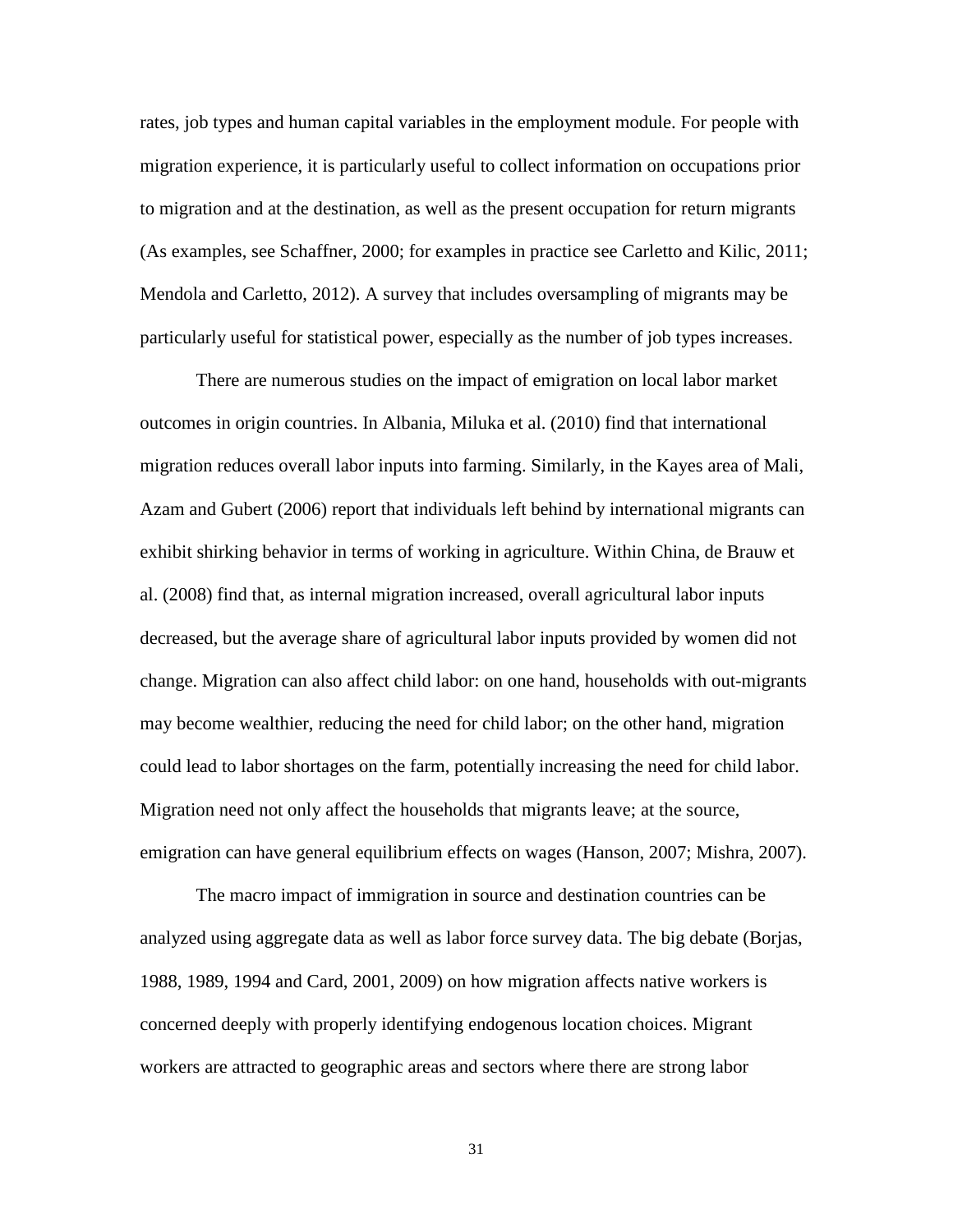demand and promising future prospects. On the other hand, arrival of migrants is likely to cause native workers to move to other sectors and areas, causing the effect to ripple through the overall economy. Various authors use different methods to control for these endogenous processes, obtaining quite different results along the way. For example, Card (2001) uses geographic local markets, while Borjas (2003) chooses education-age cohort cells as the unit of analysis. Among the more recent papers, Docquier et al. (forthcoming) use the bilateral migration database of Artuc et al. (forthcoming) to analyze the impact of immigration and emigration on labor market outcomes – both wages and employment levels – of native workers of different skill levels in OECD countries. The analytical framework is typically based on a general equilibrium model of labor markets and production where the substitution elasticities between different types of labor, especially between migrants and natives, play a critical role. Most of these studies rely on data aggregated from labor force surveys and construct their instruments from macro data. Özden and Wagner (2014) use the age-distribution data from origin countries interacted with historical migration patterns as instruments of current migration patterns in Malaysia. Borjas (2014) is an excellent survey of the issues, empirical methods and data requirements in research on labor market implications of migration.

An underexplored but very important issue with development implications is return migration. Migrants obtain skills and financial resources during their time away, which can prove useful on return (Mayr and Peri, 2008; Gibson and McKenzie, 2011). The benefits may especially be concentrated in the labor market outcomes of return migrants (Bijwaard et al. (2013)). A multi-topic survey should cover several important issues in order to study the implications of return migration. In addition to identifying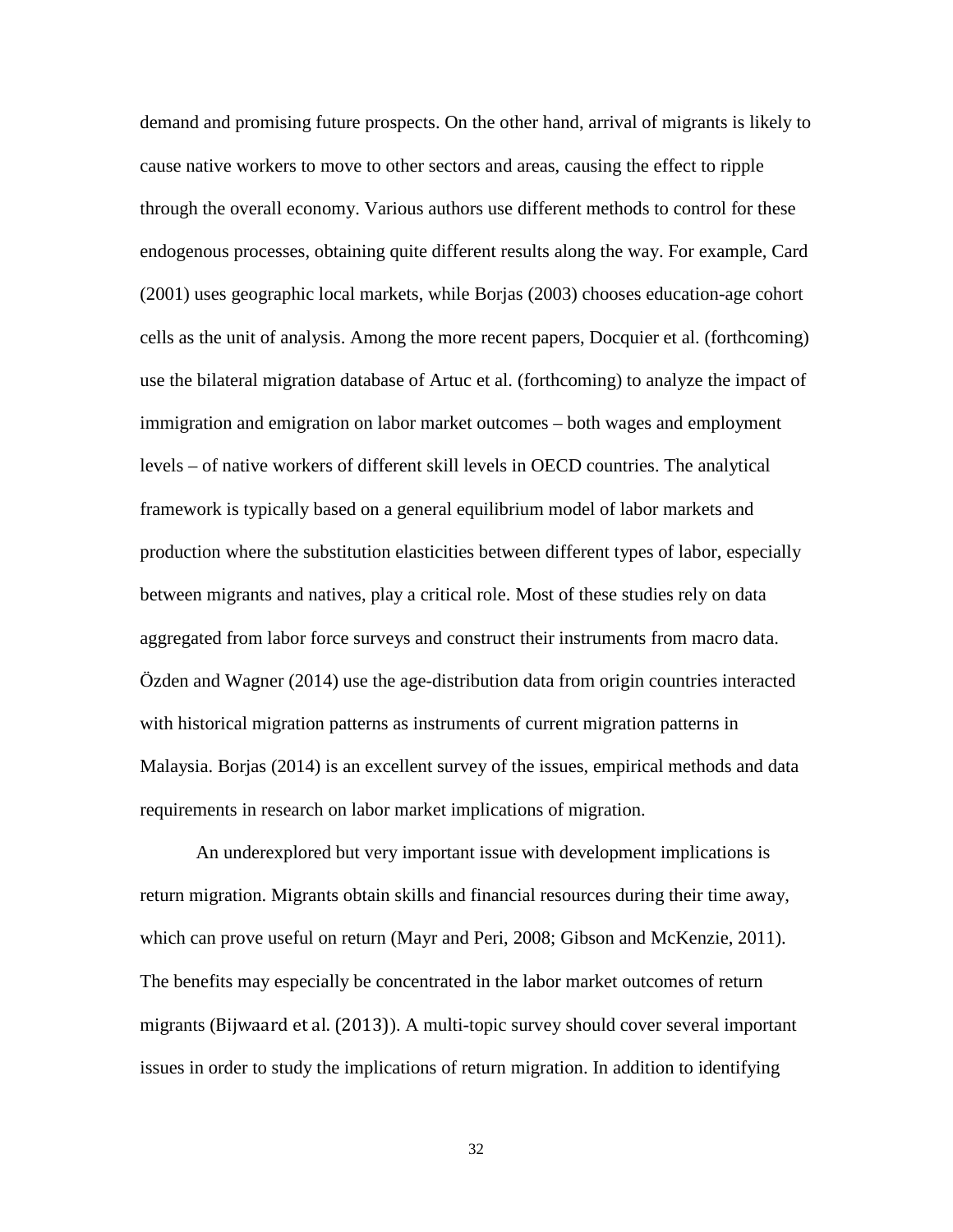return migrants in the labor force, it is also important to ask whether these individuals plan to migrate again. Although plans are not the same as actual migration after the survey, individuals who answer negatively can be labeled as truly returned migrants. It is important to ask further about the activities of a returned migrant in order to establish that the individual is truly a return migrant committed to staying.

Governments may want to encourage return migration, as migrants come back with valuable human and social capital acquired abroad. If programs exist to encourage return migration, such as job training or rural development programs, then the questionnaire should explicitly ask about whether migrants took part in any such programs. However, one might also want to know about the likelihood of return for current out-migrants, which is difficult to determine without a survey in the destination country. One can add questions to the survey about the integration of the migrant in the destination country or area. Specifically, one can ask whether or not the spouse lives with the migrant, if the migrant has children who were born or live at the destination, how often the migrant returns home, and whether or not the migrant has investments at home. If children live with migrants away from home, in cases of international migration or countries where multiple languages are spoken, one should also ask whether or not children living at the destination speak the native language.

In addition, migration itself can be affected by changing opportunities at potential destinations. As the populations of developed countries age, many developed-country governments realize that migrants can help fill gaps in their labor market that native workers would not fill, particularly prime-age workers. As migrants usually keep close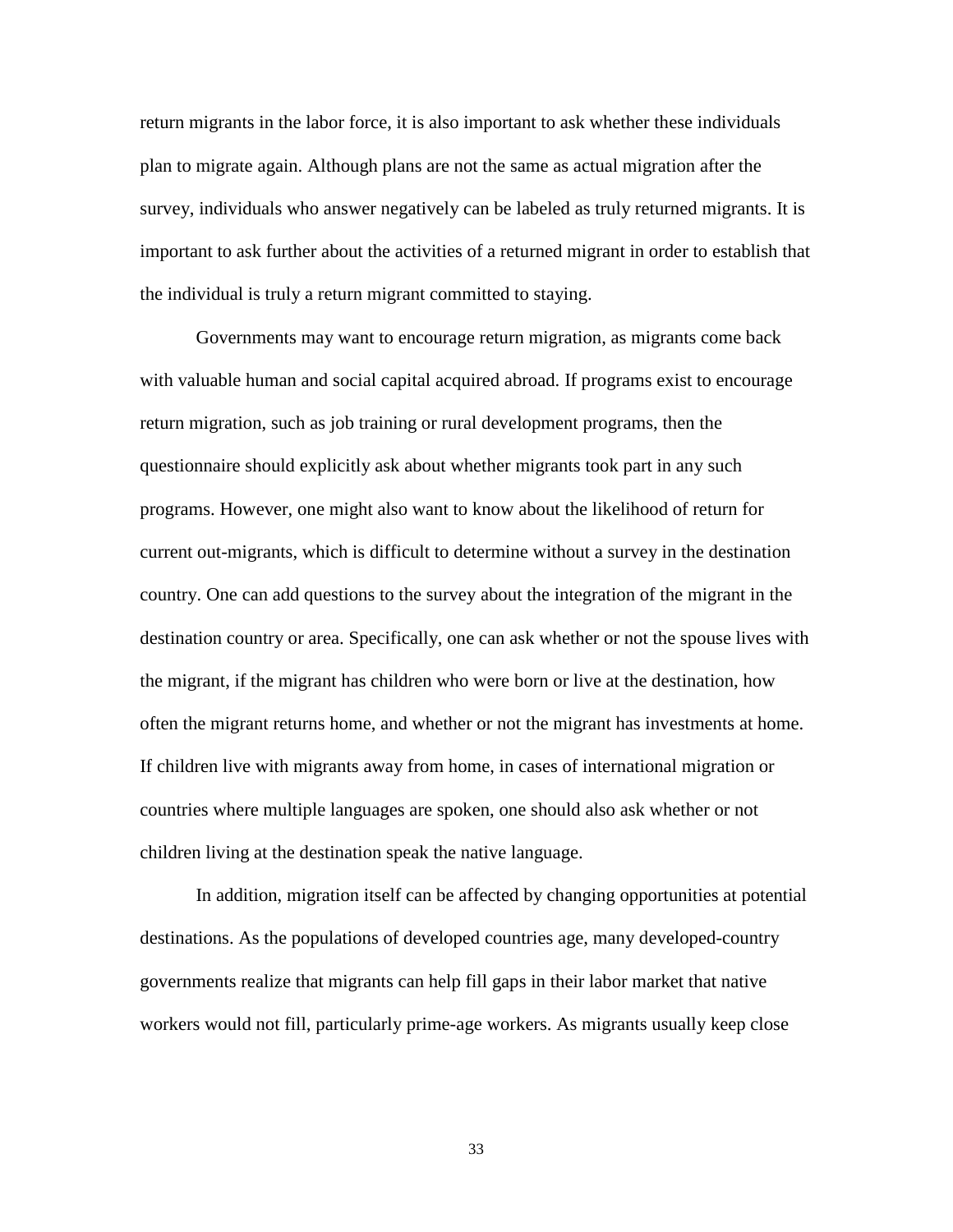ties to the households and communities they leave, policies that encourage temporary migration followed by a return can benefit both the source and destination countries.

#### **Brain Drain, Gain and Waste**

One of the most intensely debated issues in the migration literature involves the departure of highly skilled workers from poorer countries to wealthier ones. Often referred to as 'brain drain', loss of human capital in low-income countries that already suffer from relative skill shortages can have important negative development and growth implications. The main concern is that the positive externalities generated by high-skilled workers will disappear with their migration. The issue takes on an even more emotional dimension since the education of these migrants is funded through limited public resources and their move to high-income OECD countries implies a subsidy from the poor to the rich. Despite the extensive and old analytical literature (Bhagwati, 1979; Bhagwati and Hanson, 2009), empirical analysis has been relatively lacking. The first breakthrough was the construction of the bilateral migration databases for OECD destinations based on census data (Docquier and Marfouk, 2004, 2006; Dumont and Lemaître, 2004). These databases focused on migrant workers in the labor force, aged 15–65 generally, and disaggregated them by three education levels – primary, secondary and tertiary – since this was the most uniformly available human capital variable that could be used as a proxy for human capital and skill levels. Initially for the OECD countries, these data sets highlighted, for the first time, the extent of global skilled migration patterns.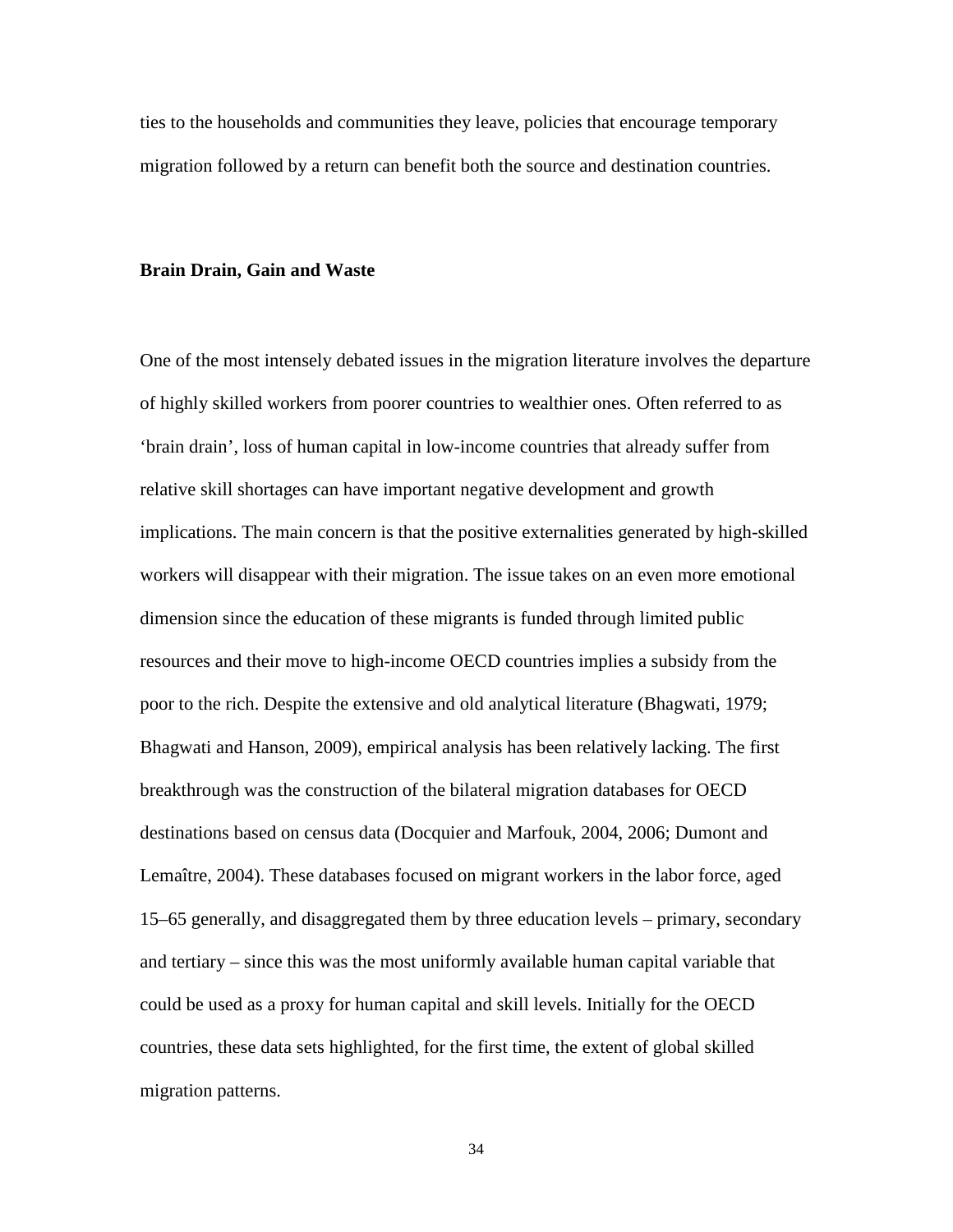There had been several extensions, starting with the gender dimension (Docquier et al., 2009, and Dumont et al., 2007). A more important issue is the age of migration, which is a proxy for the location of training. The issue is whether a Jamaican doctor who migrated to the USA as a child with his family, and trained in the USA, can be considered a real 'loss' for Jamaica. Beine et al. (2007) construct the database for OECD countries and show that the initial 'brain-drain' levels decline considerably for many countries as large numbers of their migrants obtained their tertiary education at the destination and did not necessarily impose a fiscal and productivity loss on the birth countries.

The next extension was the addition of non-OECD destinations. OECD's DIOC-e database added over 30 destination countries to the original OECD-centric data set, again using census-style sources. Artuc et al. (forthcoming) increase the number of countries to 63 in 1990 and 100 in 2000. Their main innovation is to use a gravity-type estimation model to predict the data – by gender and skill level – for the missing destination countries. The result is a truly global overview of human capital mobility. They estimate that there were slightly over 110 million working-age migrants between the ages of 15 and 64, with around half in OECD countries, half female and a quarter tertiary educated. They establish striking patterns. For example, over 70 percent of all tertiary educated migrants in the world end up in just four countries – the USA, the UK, Canada and Australia. The constructed database enables researchers to perform many analyses, including the paper by Docquier et al. (forthcoming), which evaluates the impact of both immigration and emigration in OECD labor markets.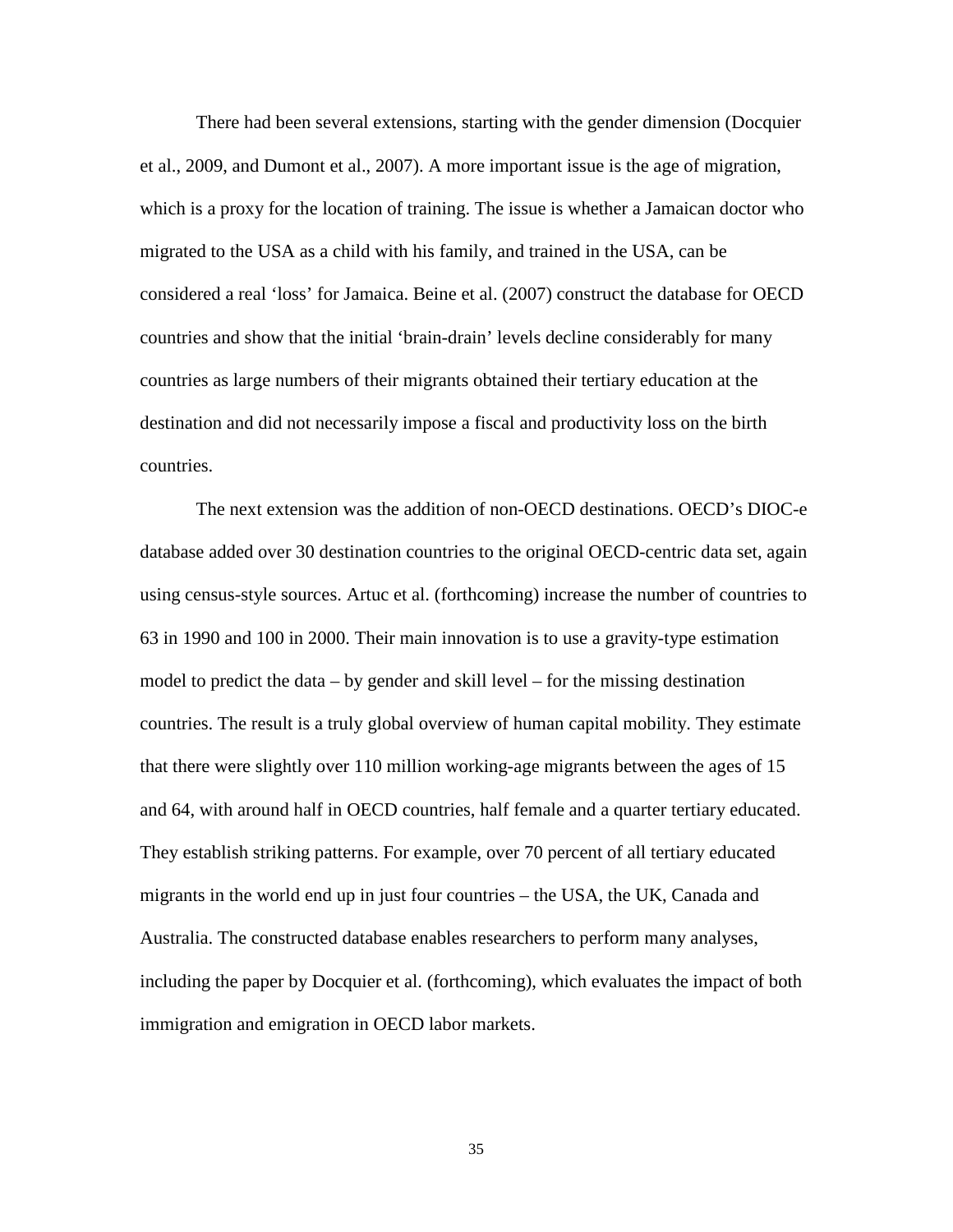One of the most interesting ideas to emerge in this literature is the possibility of 'brain gain'. The main premise is that higher expected returns to human capital in destination countries will induce people to invest more in their human capital. If some of these people end up staying at home, the final human capital level in the origin country might actually increase due to improved skilled migration opportunities. The important issue is that this likelihood of migration can neither be too high – too many people would leave and nobody would stay at home – nor too low – people would not invest in the their education. Using the above-mentioned bilateral skilled migration databases, Beine et al. (2008) show that the brain-gain effect can take place if the tertiary education level in the labor force is between 2 and 8 percent and the skilled migration level is not very high. The brain-gain effect has also been shown to exist using single-country survey data. For example, Batista et al. (2009) find significant brain gain in Cape Verde, specifically through increased education attainment of non-migrants. Similarly, using survey data in Moldova, Böhme (2012) demonstrates that migration positively affects parental aspirations for children's education at the lower end of the human capital spectrum. In their survey of the 'best and brightest' in Tonga and Papua New Guinea, Gibson and McKenzie (2011) show that students who contemplated migration took additional classes. Chand and Clemens (2008) found that ethnic Indians were more likely to invest in their education relative to native Fijians after the 1987 coup, which led to violence against the Indian community and increased their desire to migrate.

The last concept to emerge in this literature is 'brain waste'. The first type of brain waste occurs in an origin country if it overinvests in a specific type of human capital (e.g., engineers) and restricts labor movement. As a result, there will be high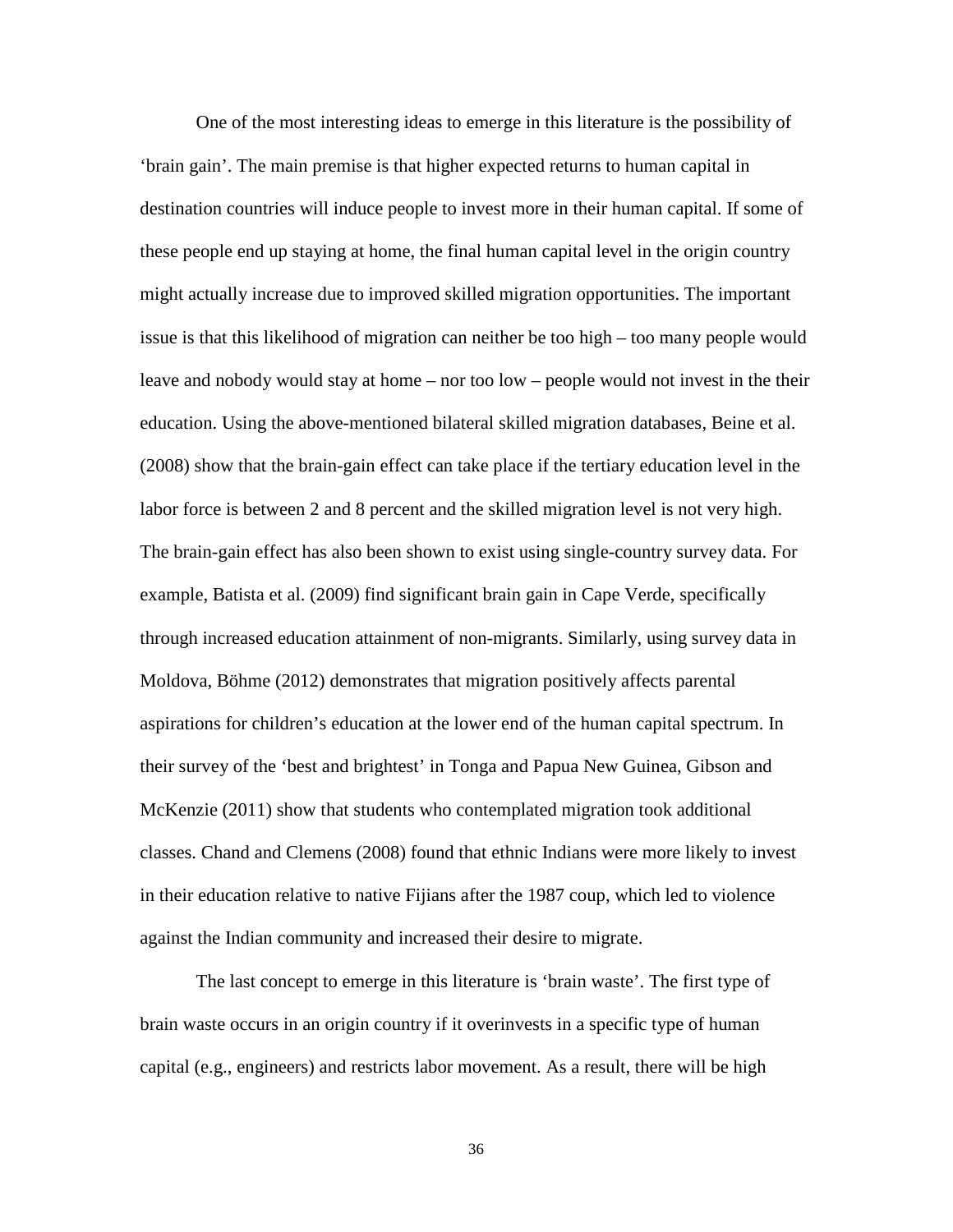unemployment levels for those workers and the resources spent on them will be wasted. The source economy would theoretically benefit by allowing those individuals to emigrate and realize returns to their human capital elsewhere, as they might be expected to send remittances back to the source economy.

Second, brain waste may occur when highly skilled migrants cannot find employment commensurate with their skills in the destination country. This is sometimes exemplified by Eastern European physicists driving taxis in New York. This might arise for various reasons. Their qualifications might not be recognized, such as foreign doctors who cannot obtain licenses. They might not be trained in location-specific skills, such as lawyers trained in a legal tradition that is different from the US legal regime. Finally, migrants may have the bureaucratic qualifications (the diplomas), but lack the actual human capital since their education is below the standards demanded in the destination labor markets. Mattoo et al. (2008) show that highly skilled immigrants to the USA from Eastern Europe and Latin America tend not to be able to find employment for which they are trained, whereas immigrants from OECD countries and Asia are more likely to find such employment. Their analysis shows that the main reasons are the lower quality of education in the origin countries, as well as selection effects. Since it is easier for Latin American migrants to enter the USA illegally or through family reunification programs, their average human capital level might be lower than that of Asian migrants who are forced to enter through more demanding employment-based preferences.

In addition to census-based global bilateral databases, multi-topic surveys are well suited to study brain drain, brain gain, and brain waste from the source-country perspective. Through an education module, one can characterize the educational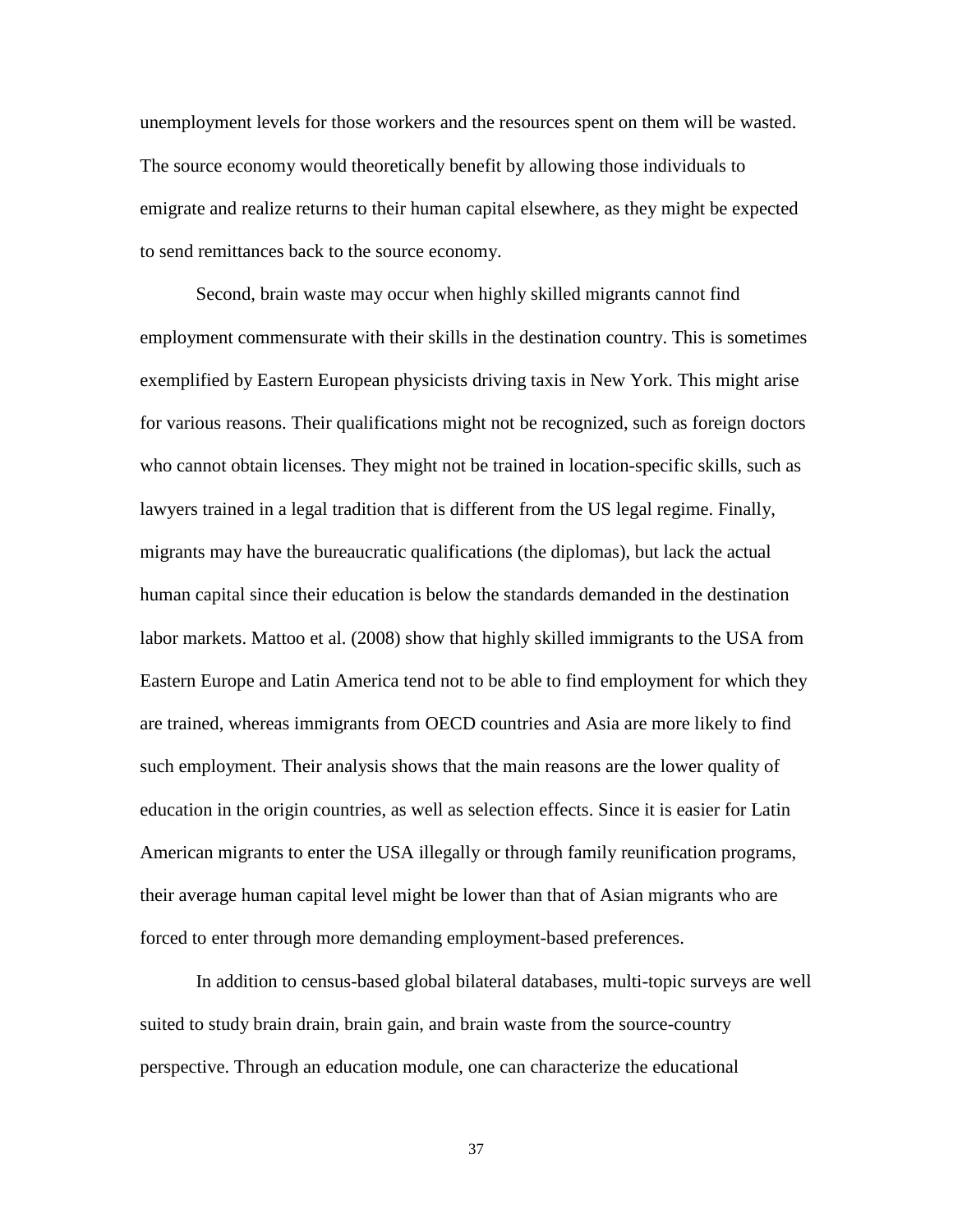background of a country's (or region's) out-migrants relative to the remaining population (Glewwe, 2000). To study brain gain, one can attempt to relate past migration variables constructed from a migration history to school enrollment. If the survey includes a detailed employment module, brain waste can be studied from the source-country perspective by examining job types held by individuals in different educational and experience cohorts. A survey that oversamples migrant households could be particularly informative in studying either brain drain or brain gain, as the distribution of educational attainment among migrants would be measured with less error. On the other hand, for learning about the brain-drain issue from the perspective of specific occupations, a specialized survey targeted at individuals with specific types of training (e.g. nursing school) would be more informative.

### **Trade, Foreign Direct Investment and Migration**

The main premise of this area of literature is that migration can facilitate integration between countries in other areas, mainly through trade and foreign direct investment (FDI) flows. Migrants possess knowledge of specific conditions, regulations and product features in both import and export markets. By using their knowledge, they can lower transactions costs, match parties in a relationship and increase economic integration. Migrants also are consumers of specific products from their home countries. Starting with Rauch (1999), an extensive literature mentioned these information and demand channels as key to the relationships between trade, migration and FDI flows.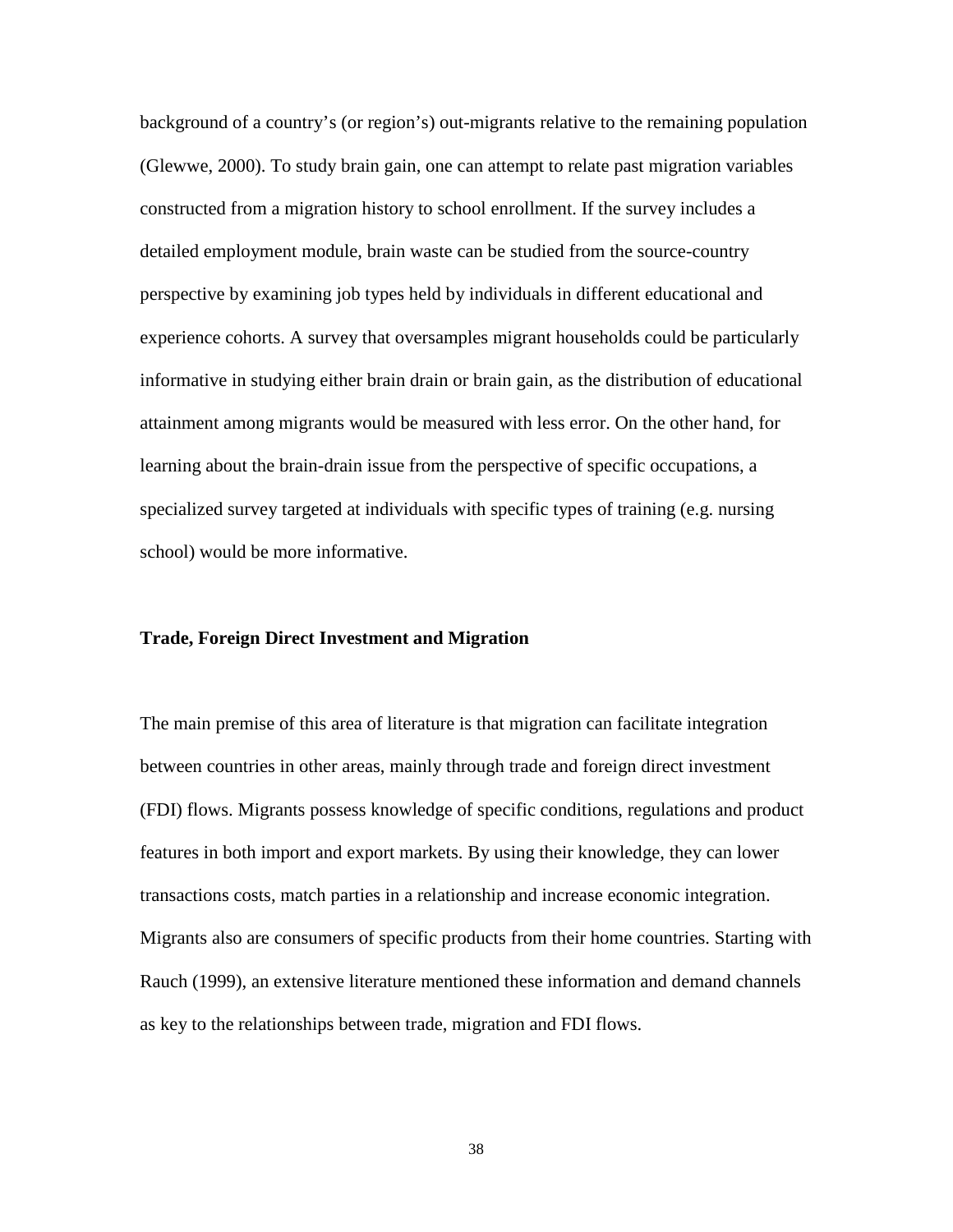The main analytical framework consists of gravity models and focuses on OECD countries due to data availability. Most papers analyze a single country and its multiple trading partners (such as Head and Ries, 1998; Dunlevy and Hutchinson, 2001; Girma and Yu, 2002; Blanes-Cristóbal, 2003; Hatzigeorgiou, 2010). The main exceptions are Felbermayr and Toubal (2008), who perform cross-section analysis, and Felbermayr and Jung (2009), who use panel data. Other papers focus on the trade and migration links between province/regions of a country and its trading partners (Wagner et al, 2002; Co et al., 2004; Bardhan and Guhathakurta, 2005; Herander and Saavedra, 2005; Dunlevy, 2006; Bandyopadhyay et al., 2008; Peri and Requena-Silvente, 2010).

The empirical analysis requires the matching of bilateral trade, migration and FDI data. Migration data are generally obtained from macro sources such as censuses, while trade and FDI data come from relevant customs and financial administrations. Singlecountry studies find a positive relationship, but are likely to suffer from omitted-variable biases as we cannot implement country fixed effects due to the nature of the data, an issue emphasized strongly in the literature on gravity models (Anderson, 1979). Felbermayr and Jung (2009) control for country-pair unobserved heterogeneity (and multilateral resistances) using a panel for 1990 and 2000, but they can cover only North– South trade. These authors find a significant and positive effect as well. In a more recent paper, Parsons (2012) uses the Özden et al. (2011) database of global bilateral migration for 1960–2000. The long-term panel structure of the data, combined with the fact that they cover all countries, enables Parsons (2012) to control for pairwise heterogeneity as well as to instrument properly for migration patterns by using historical stocks.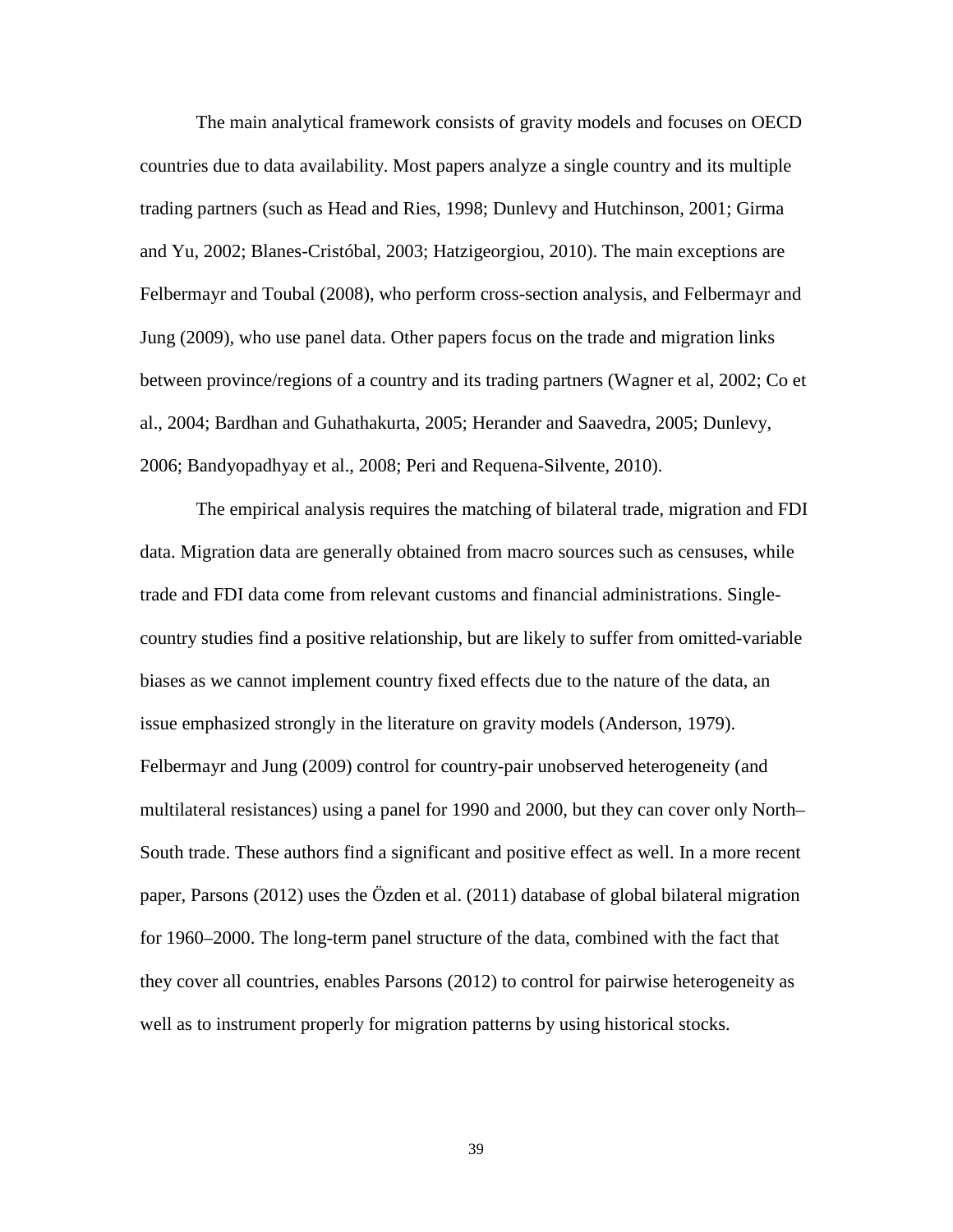The parallel analysis can be extended to linkages between FDI and migration flows. Similar macro sources are used for bilateral migration and FDI data. Among the important examples, Kugler and Rapoport (2005) use a standard gravity model while Javorcik et al. (2010) use the US data with education levels to analyze the role of skilled migration. In addition, they use geographic variables and passport costs as instruments to control for potential endogeneity problems.

#### **Forced Displacement**

The study of forced displacement is often associated with people fleeing from conflict. This may include, but is not limited to, generalized violence, armed conflict or persecution. As defined by the 1951 Convention on Refugees, a refugee is 'a person who is outside his or her country of nationality or habitual residence; has a well-founded fear of being persecuted because of his or her race, religion, nationality, membership of a particular social group or political opinion; and is unable or unwilling to avail him- or herself of the protection of that country, or to return there, for fear of persecution' (UNHCR, 2007, p. 3). While many individuals fleeing persecution may seek assistance across international borders either in the form of asylum or through temporary assistance, others may fear being returned and choose to remain anonymous.

Accurately recording refugees in data is extraordinarily difficult. The level of accuracy often depends on the destination of the refugees, the size of the displacement, and whether the refugee chooses to integrate into the destination community. The United Nations High Commissioner for Refugees (UNHCR) maintains a statistical database of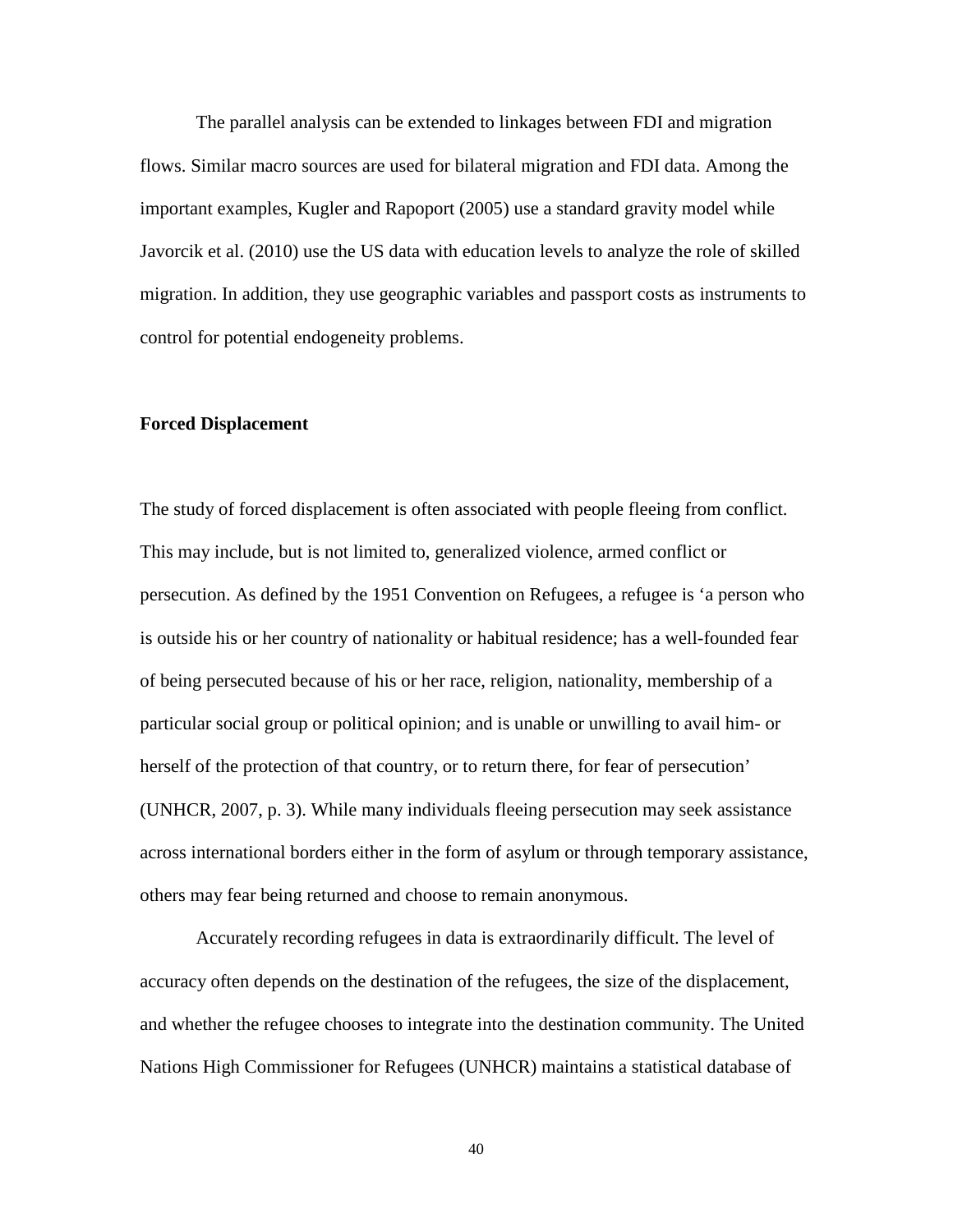refugees across the world. The data are usually reported by local UNHCR offices and reflect host-country data. In the developing world, this information largely incorporates refugees in camps, but may not include those who have integrated into society. In 25 industrialized countries, the data are estimated based on individual-country recognition of the refugee population over a ten-year period.<sup>[7](#page-24-0)</sup> Furthermore, in OECD countries, refugees are most often integrated into society and may be registered in the census.

Forced displacement is not limited to those fleeing conflict, but may also include individuals fleeing natural disasters or environmental change. Such migration may be international or domestic, and therefore, while forced, environmental migrants often do not fit the legal definition of a refugee. Individuals fleeing natural disasters, such as Haitians responding to the 2010 earthquake by fleeing to the Dominican Republic, may do so temporarily or on a longer-term basis. Documenting the temporary migration may be done through administrative data, such as information on border crossings, or through targeted surveys at the destination shortly after the natural disaster. Alternatively, longerterm migration may be captured in census data or through multi-topic surveys. Individuals forced to migrate due to environmental change are unlikely to be able to return. Researchers are devising a numbers of ways to link multiple types of data in order to assess and anticipate environmental migration. In Ghana, Van der Geest et al. (2010) link census data to vegetation data to examine the connections between internal migration and vegetation dynamics. Feng et al. (2010) examine the connection between crop yields and migration by merging crop data with census data. Others are modeling climate

7. See the UNHCR website [\(http://www.unhcr.org/4a01417d6.html\)](http://www.unhcr.org/4a01417d6.html) for a list of the 25 industrialized countries and a complete explanation of the database.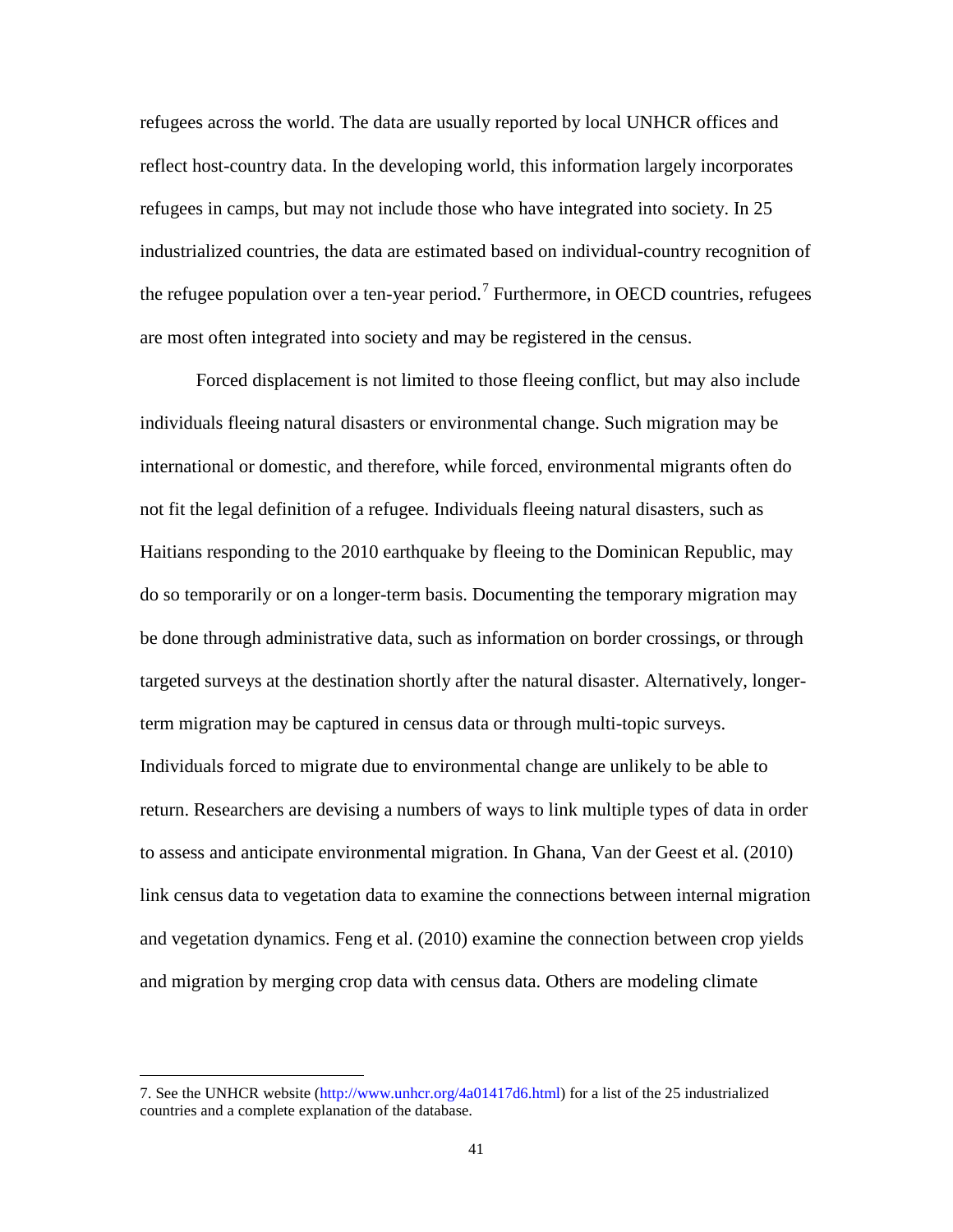change patterns in an attempt to understand future migration trends (Barbieri et al., 2010; Hunter et al., 2011; McLeman, 2013).

Forced migration may also include displacement due to development policies or projects. These could include the introduction of conservation areas or biosphere projects, or large infrastructure projects, such as the construction of dams or deforestation. Similar to many environmental refugees, those displaced by development projects/policies remain largely within their own country, and do not meet the legal requirements to be considered refugees. Surveys specifically targeting those who may be affected by such policies would be most beneficial. Moreover, in designing surveys to answer questions about all types of forced migration, it is important to include questions regarding where individuals lived previously and why they moved.

#### IV. CONCLUSIONS

The study of migration and its importance as a driver and consequence of many socioeconomic processes has long been a key component in many countries' development debates. However, the availability of data has been a major constraint hampering the formulation of proper policies in both destination and origin countries. A number of data sources exist, including censuses, various administrative data and surveys, but their thematic and geographic coverage remains inadequate and inconsistent.

Collecting migration data poses a number of technical and logistical challenges requiring special methods and techniques to properly sample and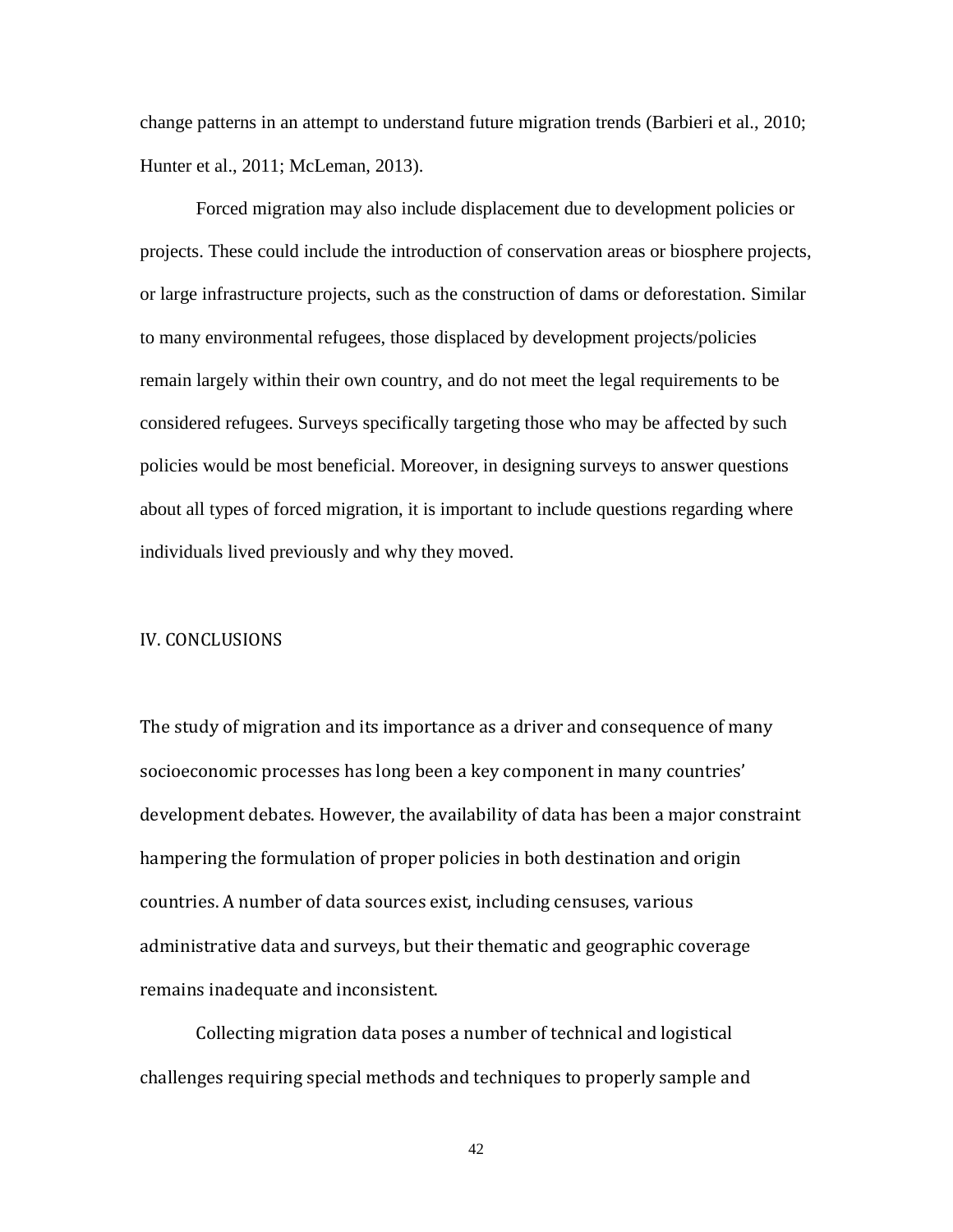interview migrants. Furthermore, because migration is a highly selective decision, assessing the true impact of migration on the outcomes of choice remains particularly difficult and demanding in terms of data. The objective of this paper was to give readers of this volume a primer on the issues surrounding the collection of migration data and on the data requirements to address some important questions at the center of national and global policy debates.

Each of the different data sources reviewed has its own strengths and weaknesses, depending of its specific use, but improving the linkages across these different data sources and the various available databases is probably an aspect of the migration data agenda that deserves more attention and would result in substantial benefits to policy analysts. Ultimately, no single data source will be able to meet all data demands; thus countries need to think systemically about how the various sources are integrated and complement each other.

The issue of representativeness, or the lack thereof, of many migration studies also highlights the difficulties associated with drawing suitable samples of migrants at both the origin and destination. Several techniques were highlighted, but the lack of complete and updated sampling frames is bound to continue to hamper future efforts.

Migration is innate to human nature, and both internal and international flows will undoubtedly continue to be a natural part of the policy debates of most countries. Some processes, like increasing rural–urban migration, are inevitable and come with countries' development and households' evolution. Other emerging issues, like climate change, are bound to accelerate these processes. And others, like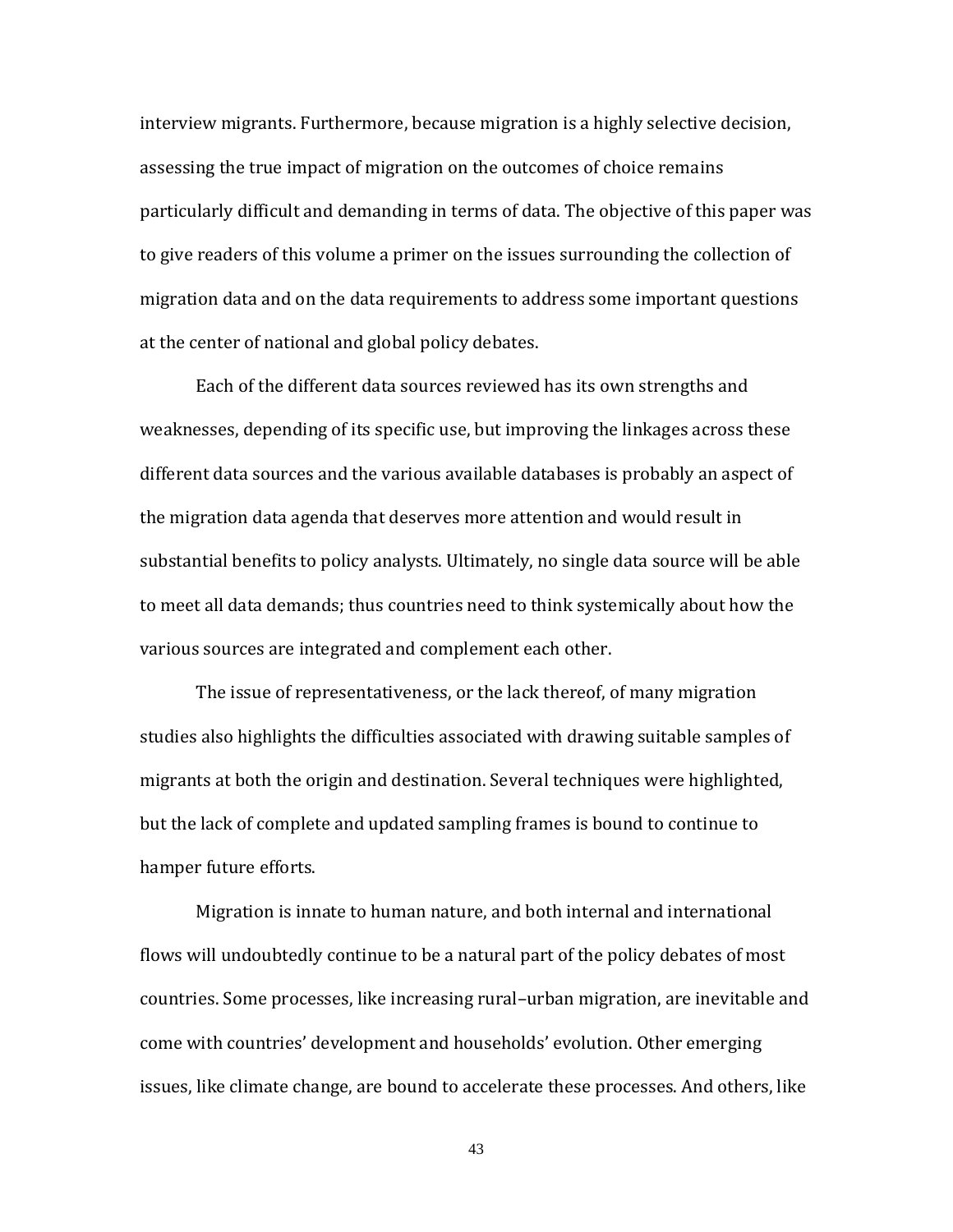the aging of population in developed countries, are sure to generate additional demand for unskilled and skilled labor from sending countries. However, how migration is managed and its positive impact fully exploited will ultimately depend on the availability of accurate and timely data on the different facets of the phenomenon. From Ravenstein's day much has changed in terms of global migration patterns, and our knowledge has steadily increased. Yet some of the same data challenges remain to this day, and this requires a concerted effort among researchers and policy makers to resolve.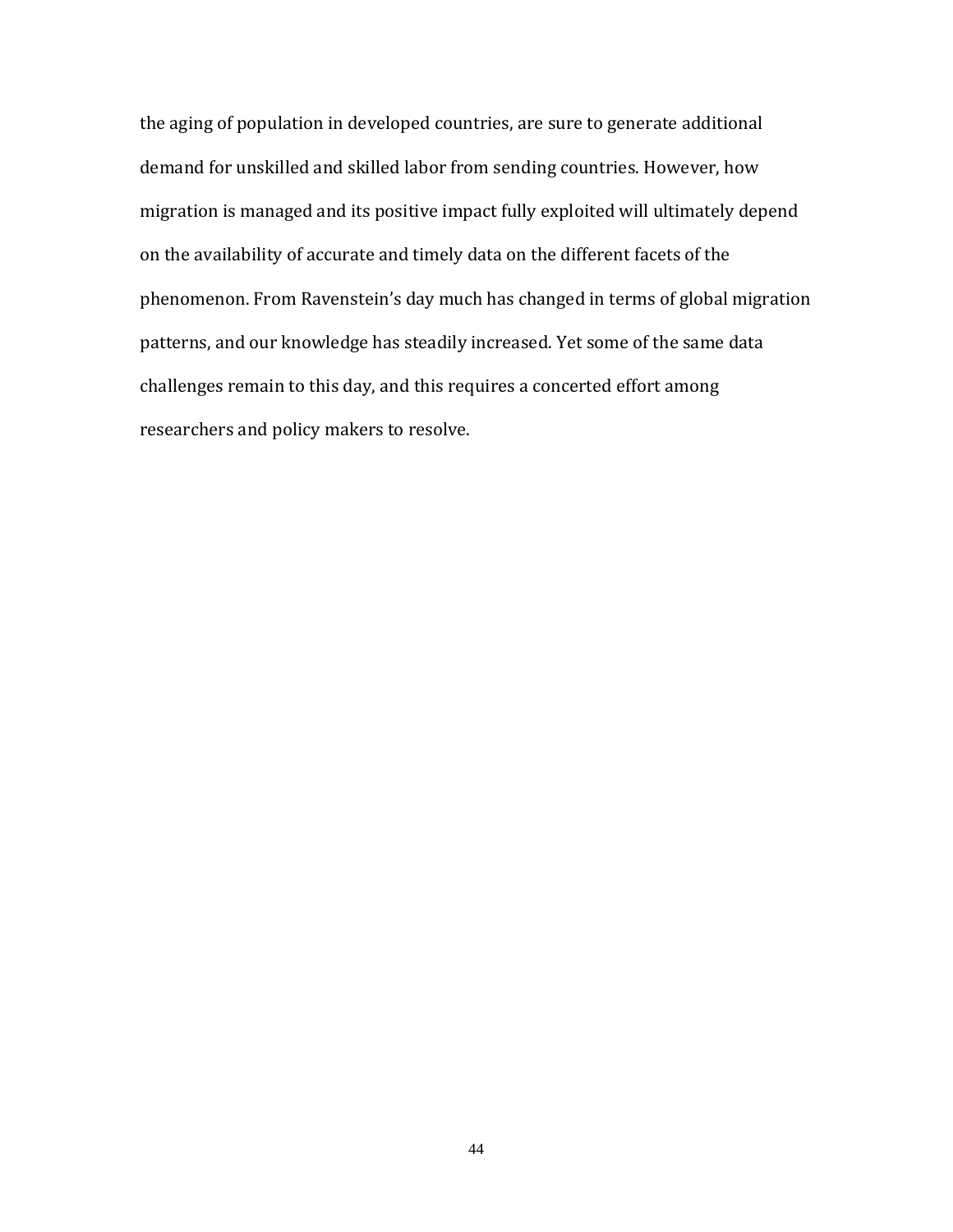#### **REFERENCES**

- Acosta, P., P. Fajnzylber and J.H. López (2007), 'Remittances and household behavior: evidence for Latin America', in P. Fajnzylber and J.H. López (eds*.*), *Remittances and Development: Lessons from Latin America*, Washington, DC: The World Bank, pp. 133–70.
- Adams, R.H. (2005), 'Remittances and poverty in Guatemala', World Bank Policy Research Working Paper No. 3418, Washington, DC: The World Bank.
- Adams, R.H. and A. Cuecuecha (2010), 'Remittances, household expenditure and investment in Guatemala', *World Development*, **38**(11), 1626–41.
- Amuedo-Dorantes, C. and S. Pozo (2009), 'New evidence on the role of remittances on health care expenditures by Mexican households', Discussion Paper No. 4617, Bonn, Germany: Institute for the Study of Labor (IZA).
- Anderson, J. E. (1979), 'A theoretical foundation for the gravity equation', *The American Economic Review*, **69**(1), 106–16.
- Antón, J. (2010), 'The impact of remittances on nutritional status of children in Ecuador', *International Migration Review*, **44**(2), 269–99.
- Artuc, E., F. Docquier, Ç. Özden and Christopher Parsons (forthcoming), 'A global assessment of human capital mobility', *World Development.*
- Azam, J.P. and F. Gubert (2006), 'Migrants' remittances and the household in Africa: a review of the evidence', *Journal of African Economies*, **15**(2), 426–62.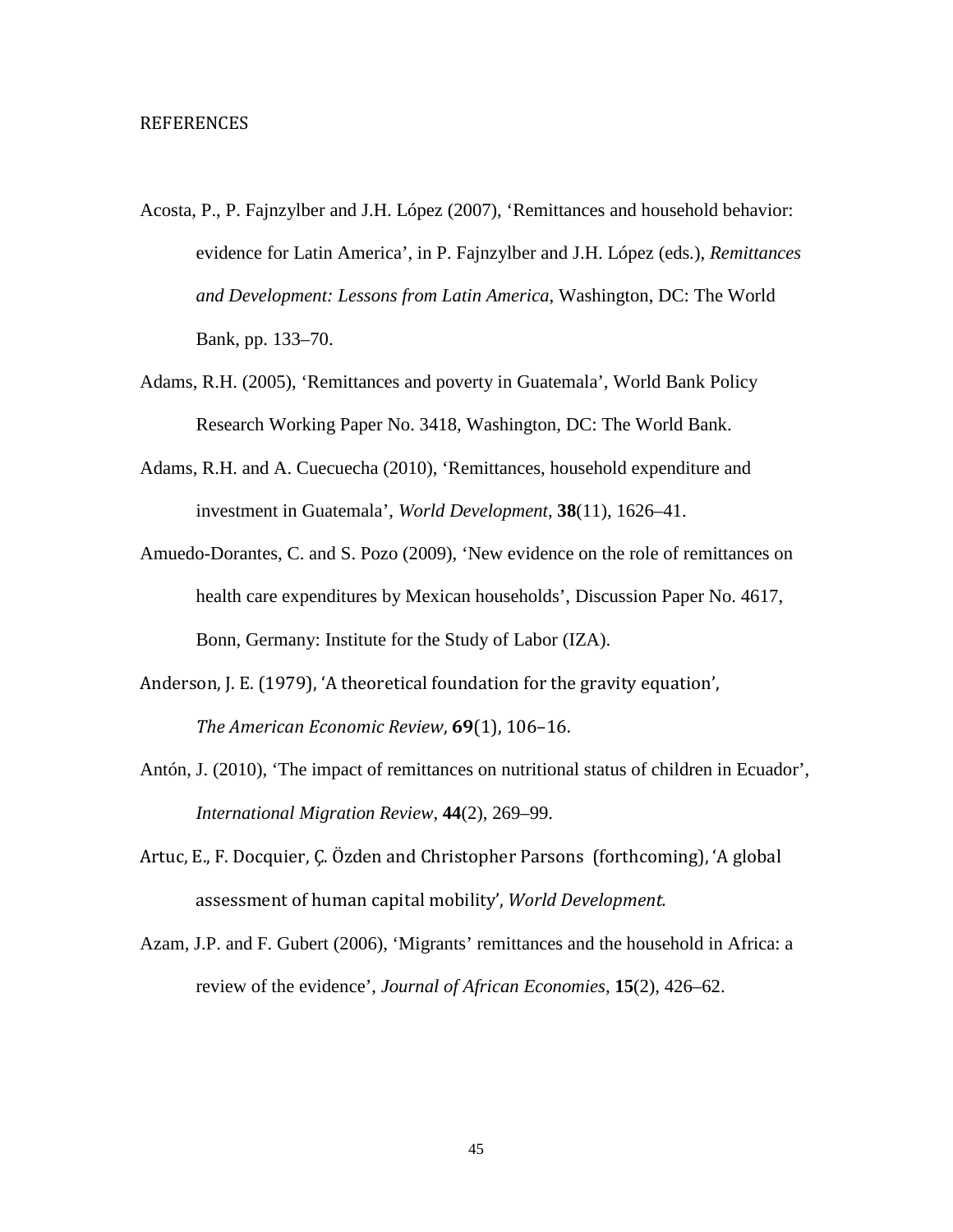Bandyopadhyay, S., C. Coughlin and H. J. Wall (2008), 'Ethnic networks and US exports', *Review of International Economics*, **16**(1), 199–213.

Barbieri, A.F., E. Doningue, B.L. Queiroz, R.M Ruiz, J.I. Rigotti, J.A.M. Carvalho, and M. F. Resende (2010), 'Climate change and population migration in Brazil's Northeast: scenarios for 2025–2050', *Population Environment*, **31**, 344–70.

Bardhan, A. D. and S. Guhathakurta (2005), 'Global links of subnational regions: coastal exports and international networks', *Contemporary Economic Policy*, **22**, 225–36.

- Barham, B. and S. Boucher (1998), 'Migration, remittances, and inequality: estimating the net effects of migration on income distribution', *Journal of Development Economics*, **55**, 307–31.
- Batista, C., A. Lacuesta and P. Vicente (2009), 'Micro evidence of the brain gain hypothesis: the case of Cape Verde', Banco de España Working Paper No. 0902, Madrid: Banco de España.
- Beauchemin, C. and A. González-Ferrier (2011), 'Sampling international migrants with origin-based snowballing method: new evidence on biases and limitations', *Demographic Research*, **25**, 103–34.
- Beegle, K., J. de Weerdt and S. Dercon (2011), 'Migration and economic mobility in Tanzania: evidence from a tracking survey', *Review of Economics and Statistics*, **93**(3), 1010–33.
- Beine, M., F. Docquier and H. Rapoport (2007), 'Measuring international skilled migration: a new database controlling for age of entry', ULB Institutional Repository 2013/10411, Université Libre de Bruxelles.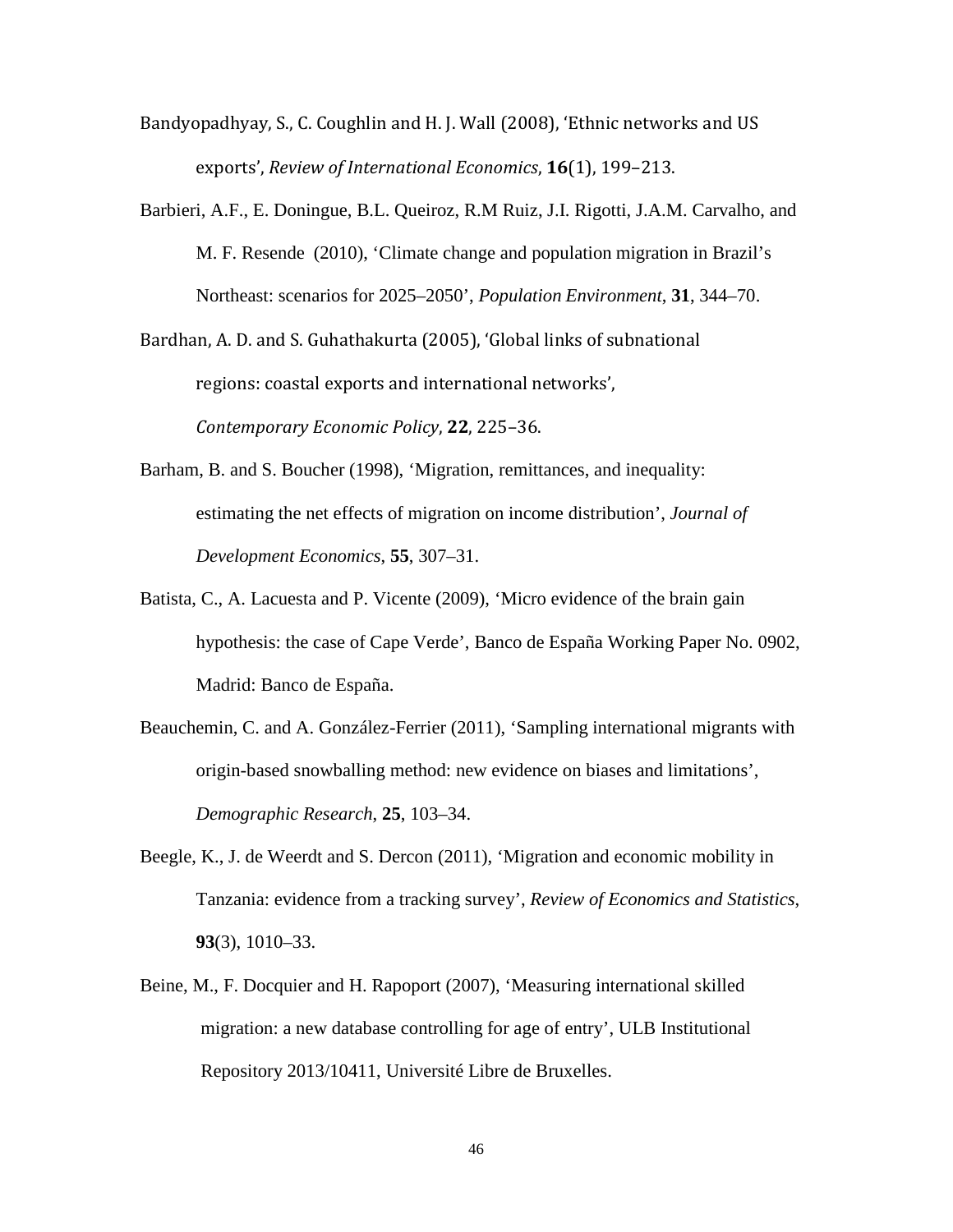- Beine, M., F. Docquier and H. Rapoport (2008), 'Brain drain and human capital formation in developing countries: winners and losers,' *Economic Journal*, **118(**528), 631-52.
- Bhagwati, J. (1979), 'International migration of highly skilled: economics, ethics and taxes', *Third Word Quarterly*, **1**(3), 17–30.
- Bhagwati, J. and G. Hanson (2009), *Skilled Immigration Today: Prospects, Problems, and Policies*, New York: Oxford University Press.
- Bijwaard, G. E., C. Schluter and J. Wahba (2013.), 'The impact of labor market dynamics on the return migration of immigrants', *The Review of Economics and Statistics*, online.
- Bilsborrow, R., G. Hugo, A.S. Oberai and H. Zlotnick (1997), *International Migration Statistics: Guidelines for Improving Data Collection Systems*, Geneva: International Labour Organization.
- Blanes-Cristóbal, J.V. (2003), 'The link between immigration and trade in Spain', Seville, Universidad Pablo de Olavide, Paper presented at XXVIII Simposio de Análisis Económico, 11–13 December, Seville. http://www.revecap.com/vieea/autores/B/62.pdf.
- Böhme, M. (2012), 'Migration and education aspirations another channel of brain gain?', Kiel Working Paper No. 1811, Kiel: Kiel Institute for the World Economy.
- Borjas, G.J. (1988), 'Self-selection and the earnings of immigrants', National Bureau of Economic Research, Inc. Retrieved from http://ideas.repec.org/p/nbr/nberwo/2248.html.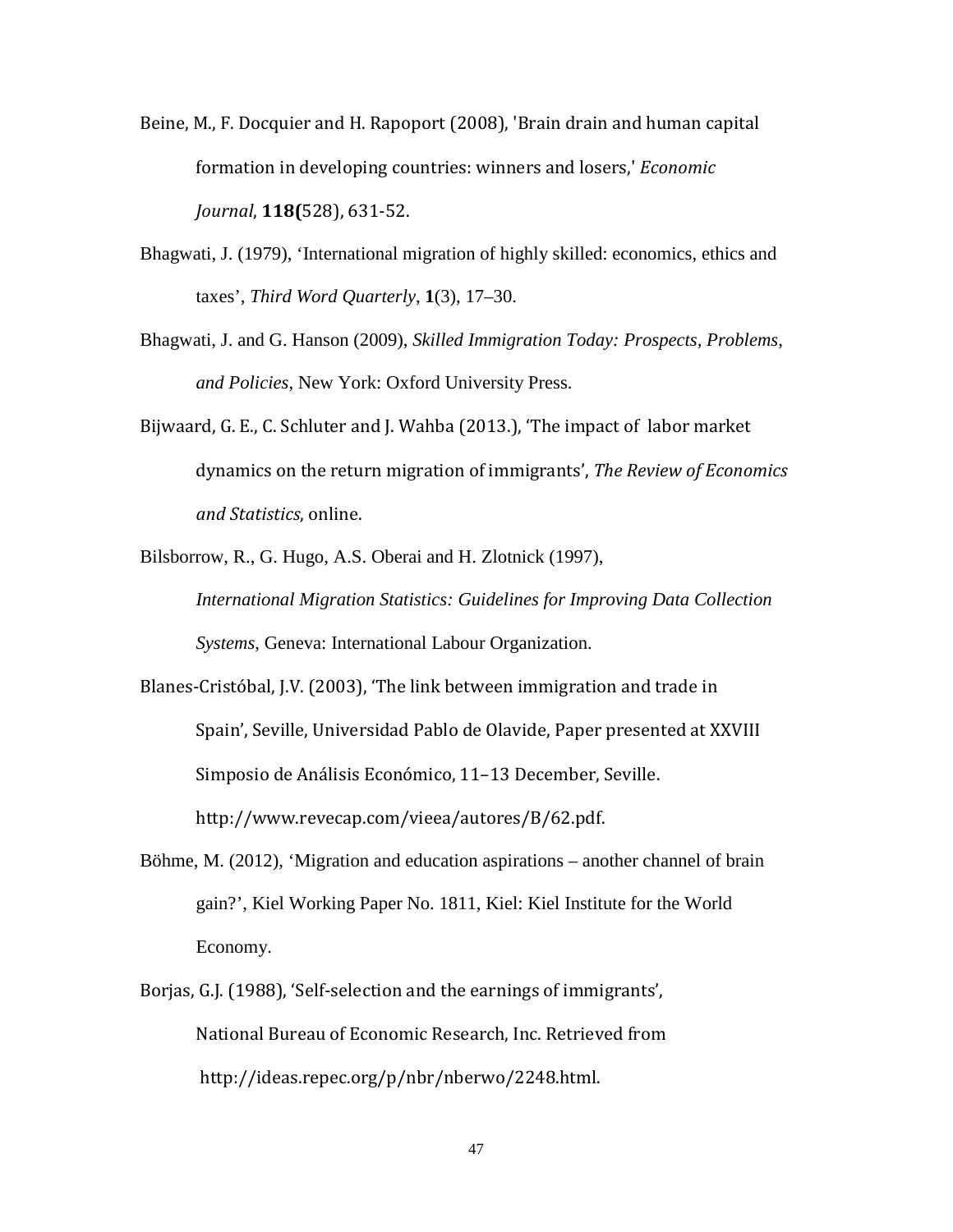- Borjas, G.J. (1989), 'Economic theory and international migration', *International Migration Review*, **23**(3), 457–85.
- Borjas, G.J. (1994), 'The economics of immigration', *Journal of Economic Literature*, **32**(4), 1667–717.
- Borjas, G. J. (2003), 'The labor demand curve is downward sloping: reexamining the impact of immigration on the labor market', *Quarterly Journal of Economics*, **118**(4), 1335–74.
- Borjas, G.J. (2014), *Immigration Economics*, Cambridge, MA: Harvard University Press.
- Borjas, G.J. and B. Bratsberg (1996), 'Who leaves? The outmigration of the foreignborn', *The Review of Economics and Statistics*, **78**(1), 165–76.
- Calero, C., A.S. Bedi and R. Sparrow (2008), 'Remittances, liquidity constraints and human capital investments in Ecuador', *World Development*, **37**(6), 1143–54.
- Card, D. (2001), 'Immigrant inflows, native outflows, and the local market impacts of higher immigration', *Journal of Labor Economics*, **19**(1), 22–64.
- Card, D. (2009), 'Immigration and inequality', *American Economic Review*, **99**(2**)**, 1–21.
- Carletto, C. and C. Azzarri (2007), 'Migration in Albania: trends, determinants and impact on poverty', Background Paper to the 2007 Albania Poverty Assessment, mimeo, Washington, DC: The World Bank.
- Carletto, C., K. Covarrubias and J.A. Maluccio (2011), 'Migration and child growth in Guatemala', *Food Policy*, **36**(February), 16–27.
- Carletto, C. and A. de Brauw (2008), 'Measuring migration using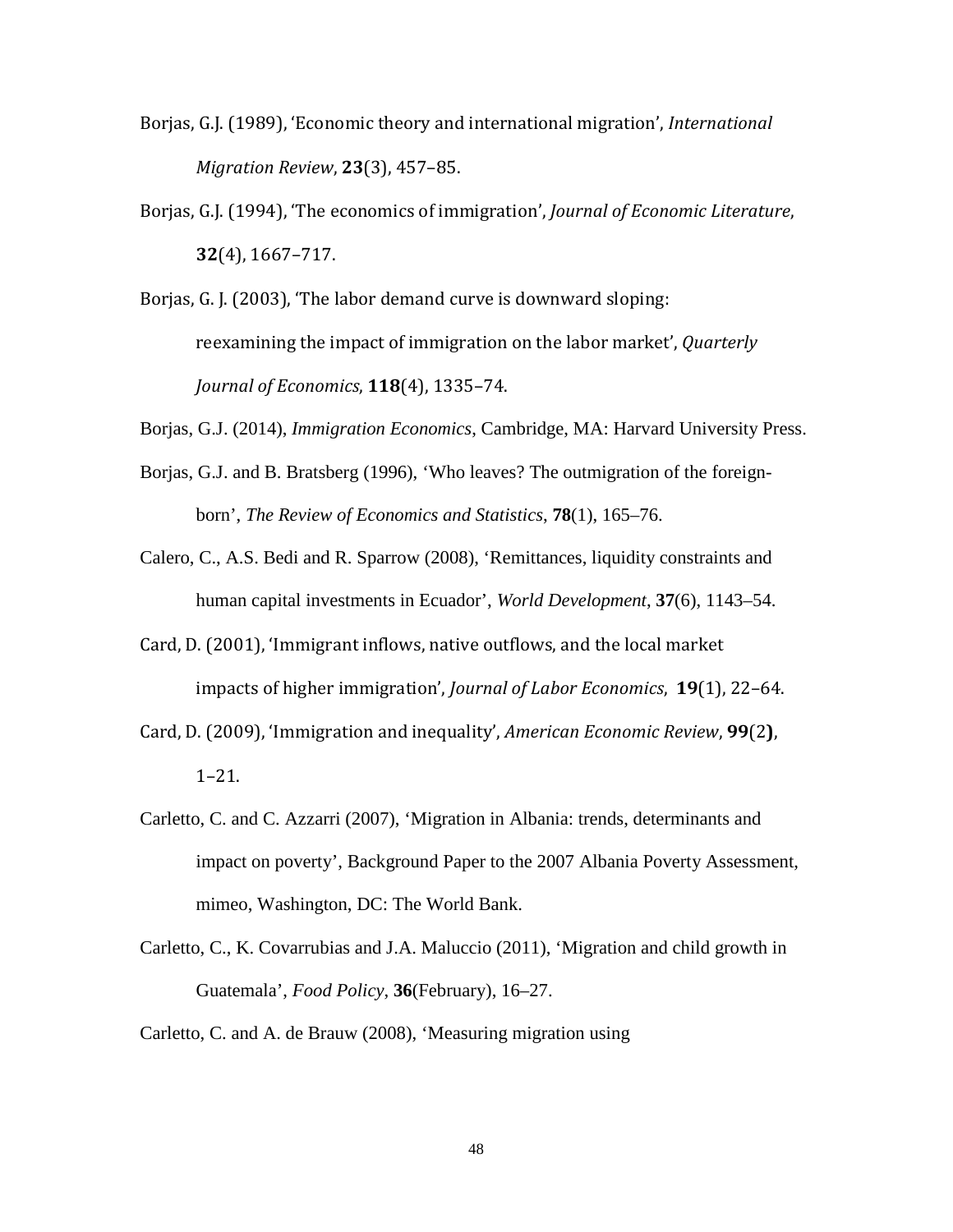household surveys', Migration Operational Vehicle, Operational Note No. 2, Washington, DC: The World Bank.

- Carletto, C. and T. Kilic (2011), 'Moving up the ladder? The impact of migration experience on occupational mobility in Albania', *Journal of Development Studies*, **47**(6), 846–69.
- Center for Global Development (2009), 'Migrants count: five steps toward better migration data', Report of the Commission on International Migration Data, Washington, DC: Center for Global Development.
- Chand, S. and M.A. Clemens (2008), 'Skilled emigration and skill creation: a quasiexperiment', International and Development Economics Working Papers idec08- 05, International and Development Economics.
- Clemens, M. and L. Pritchett (2008), 'Income per natural: measuring development for people rather than places', *Population and Development Review*, **34**(3), 395–434.
- Co, C. Y., P. Euzent and T. Martin (2004), 'The export effect of immigration into the USA', *Applied Economics*, **36**, 573–83.
- Cox Edwards, A. and M. Ureta (2003), 'International migration, remittances, and schooling: evidence from El Salvador', *Journal of Development Economics*, **72**(2), 429–61.
- De, P.K. (2008) 'Identifying the impacts of international migration on women's contraceptive use in Mexico', mimeo, New York: New York University.

De Brauw, A. and J. Giles (2008), 'Migrant opportunity and the educational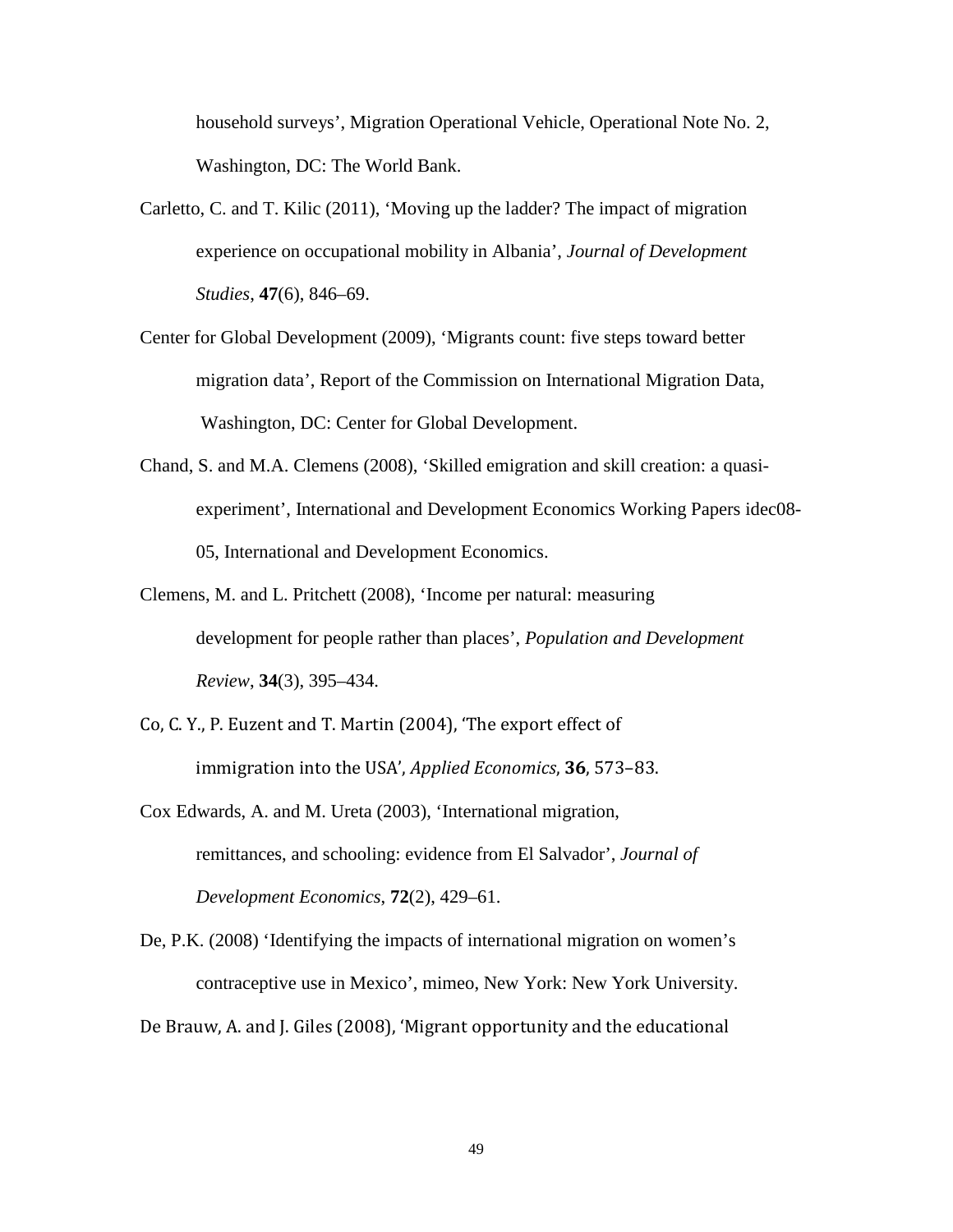attainment of youth in rural China', Policy Research Working Paper Series 4526, The World Bank.

- De Brauw, A., J. Huang, S. Rozelle, L. Zhang and Y. Zhang (2002),'The evolution of China's rural labor markets during the reforms', *Journal of Comparative Economics*, **30**(2), 329–53.
- De Brauw, A. and C. Carletto (2012), 'Improving the measurement and policy relevance of migration information in multi-topic household surveys', mimeo. http://siteresources.worldbank.org/INTLSMS/Resources/3358986- 1199367264546/Migration\_Data\_v14.pdf.
- De Brauw, A. and R. Mu (2011), 'Migration and the overweight and underweight status of children in rural China', *Food Policy*, **36**(February), 16–27.
- De Brauw, A., V. Mueller and T. Woldehanna (2013), 'Does internal migration improve overall well-being in Ethiopia?', Ethiopia Strategy Support Program II (No. 55). Retrieved from http://essp.ifpri.info/2013/06/20/does-internal-migration-improveoverall-well-being-in-ethiopia/.
- De Brauw, A., Q. Li, C. Liu, S. Rozelle, and L. Zhang (2008), 'Feminization of Agriculture in China? Debunking Myths Surrounding Women's Participation in Farming', *China Quarterly*, **194**:327–334.
- De Haan, A. (1999), 'Livelihoods and poverty: the role of migration a critical review of the migration literature', *Journal of Development Studies*, **36**(2), 1–47.
- Deaton, A. and M. Grosh (2000), 'Consumption', in M. Grosh and P. Glewwe (eds), *Designing Household Survey Questionnaires for Developing Countries: Lessons from 15 years of the Living Standards Measurement Study*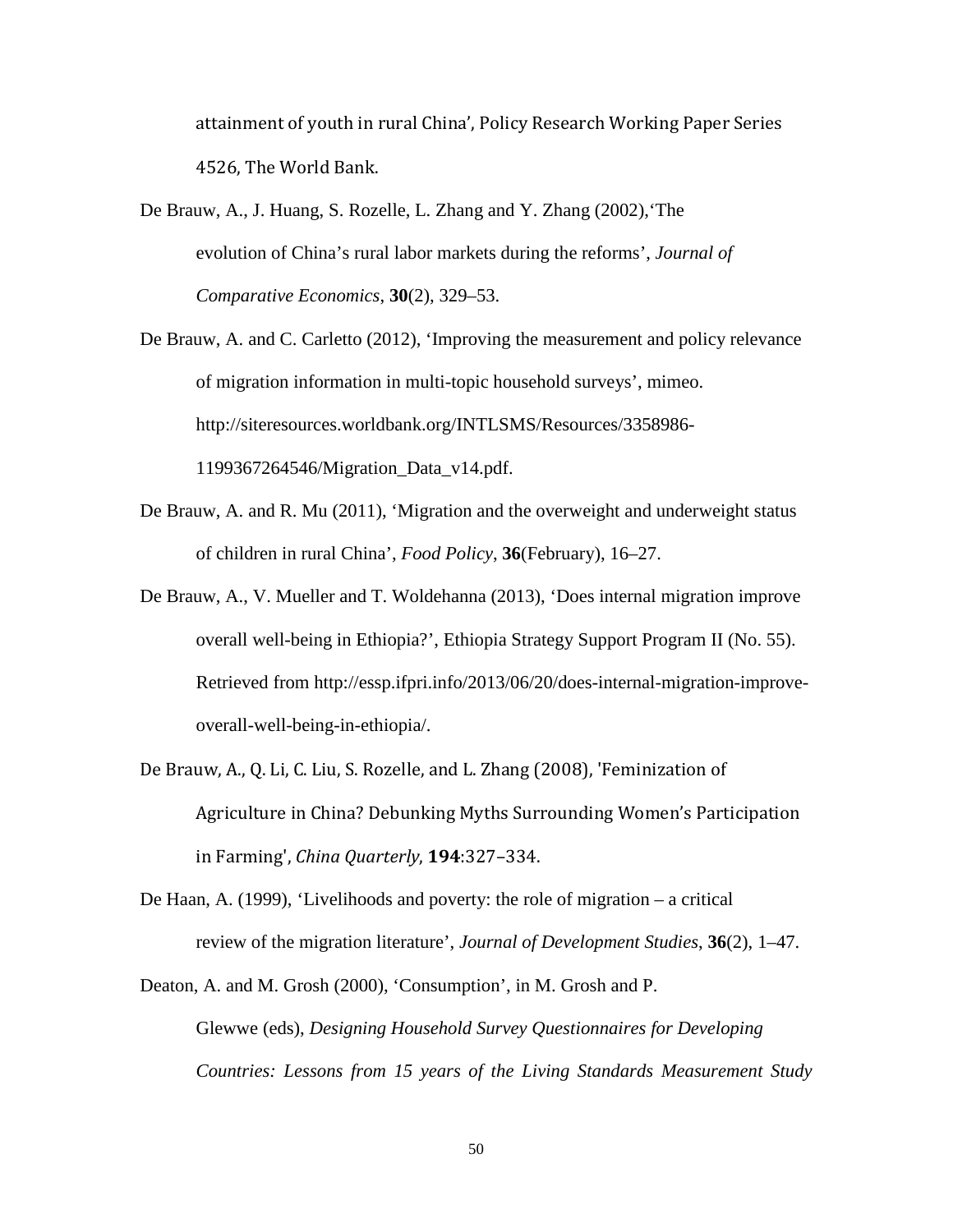*Volume 1*. Washington, DC: The World Bank, pp. 91–134.

- Deaton, A. and S. Zaidi (2002), *Guidelines for Constructing Consumption Aggregates for Welfare Analysis*, Washington, DC: The World Bank.
- Docquier, F. and A. Marfouk (2004), 'Measuring the international mobility of skilled workers (1990–2000) : release 1.0', Policy Research Working Paper Series 3381, Washington, DC: The World Bank.
- Docquier, F. and A. Marfouk (2006), 'International migration by educational attainment (1990–2000)', in Ç. Özden and M. Schiff (eds), *International Migration, Remittances and the Brain Drain*, Basingstoke, UK: Palgrave-Macmillan, ch. 5.
- Docquier, F., B.L. Lowell and A. Marfouk (2009), 'A gendered assessment of highly skilled emigration', *Population and Development Review*, **35**(2), 297– 321.
- Docquier, F., Ç. Özden and G. Peri (forthcoming), 'The wage effects of immigration and emigration', *The Economic Journal.*
- Dumont, J.C. and G. Lemaître (2004), 'Counting immigrants and expatriates in OECD countries: a new perspective', mimeo, Paris: OECD.
- Dumont, J.C., J.P. Martin and G. Spielvogel (2007), 'Women on the move: the neglected gender dimension of the brain drain', Discussion Paper Series No. 2920, Institute for the Study of Labor.
- Dunlevy, J. A. (2006), 'The influence of corruption and language on the protrade effect of immigrants: evidence from American states', *Review of Economics and Statistics*, **88**(1), 182–6.

Dunlevy, J. A. and W. K. Hutchinson (2001), 'The pro-trade effects of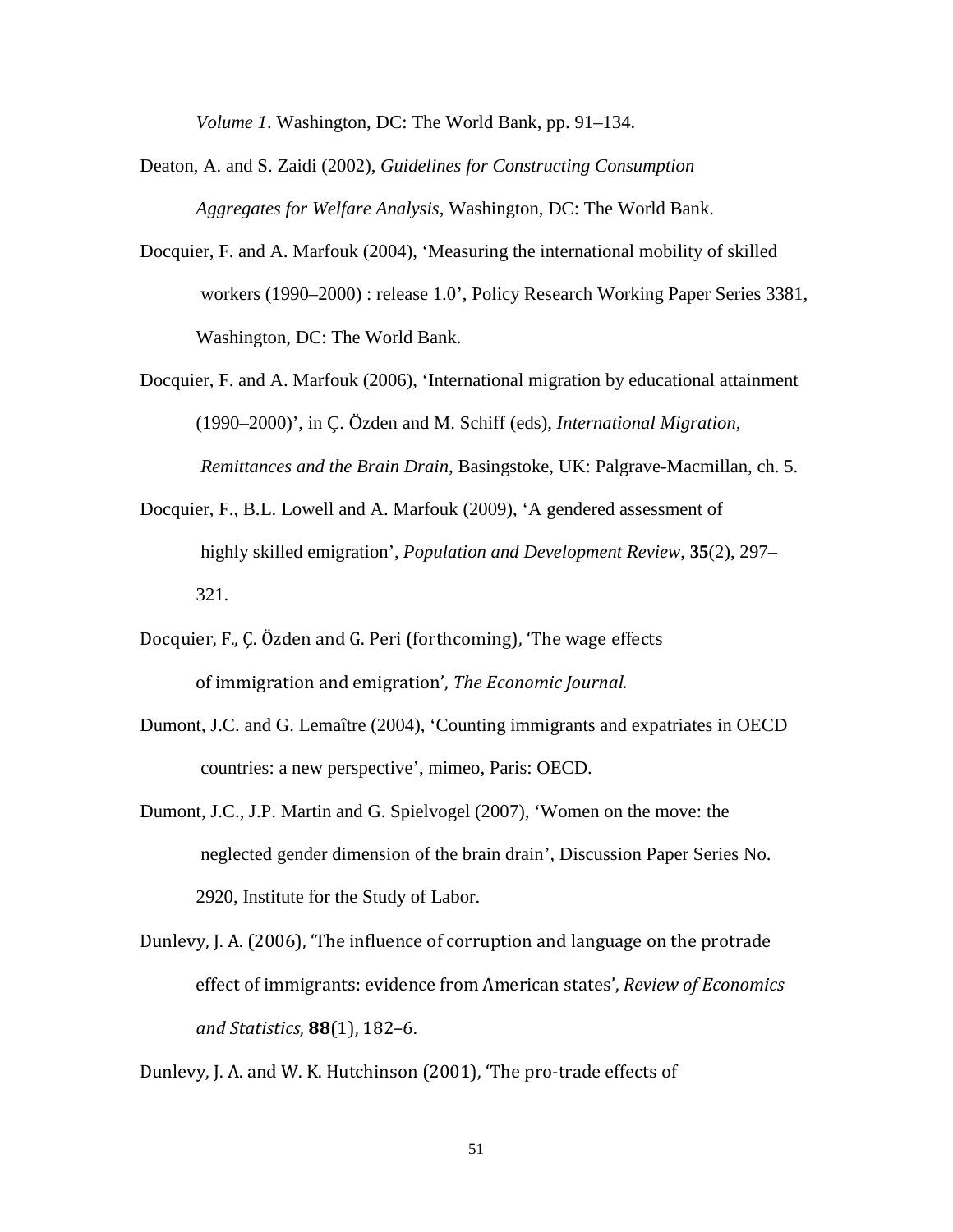immigration on American exports during the period 1870 to 1910', Vanderbilt University Working Paper 01-W25.

- Felbermayr, G. J. and B. Jung (2009), 'The pro-trade effect of the brain drain: sorting out confounding factors', [Economics Letters,](http://ideas.repec.org/s/eee/ecolet.html) **104**(2), 72–5.
- Felbermayr, G. and F. Toubal (2008), 'Revisiting the trade–migration nexus: evidence from new OECD data', mimeo.
- Feng, S.F, A.B. Krueger and M. Oppenheimer (2010), 'Linkages among climate change, crop yields and Mexico–US cross-border migration', *Proceedings of the National Academy of Sciences USA*, **107**(32), 14257–62.
- Germenji, E. and J. Swinnen (2005), 'Human capital, market imperfections, poverty and migration: evidence From Albania', Licos Discussion Papers, No. 175, Leuven: Centre for Institutions and Economic Performance.
- Gibson, J. and D. McKenzie (2011), 'The microeconomic determinants of emigration and return migration of the best and brightest: evidence from the Pacific', *Journal of Development Economics*, **95**(1), 18–29.
- Gibson, J., D. McKenzie and S. Stillman (2009), 'The impacts of international migration on remaining household members: omnibus results from a migration lottery program', World Bank Policy Research Working Paper No. 4956, Washington, DC: The World Bank.
- Gibson, J., D. McKenzie and S. Stillman (2011), 'What happens to diet and child health when migration splits households? Evidence from a migration lottery program', *Food Policy*, **36**(February), 7–15.

Girma, So. and Z. Yu (2002), 'The Link between immigration and trade: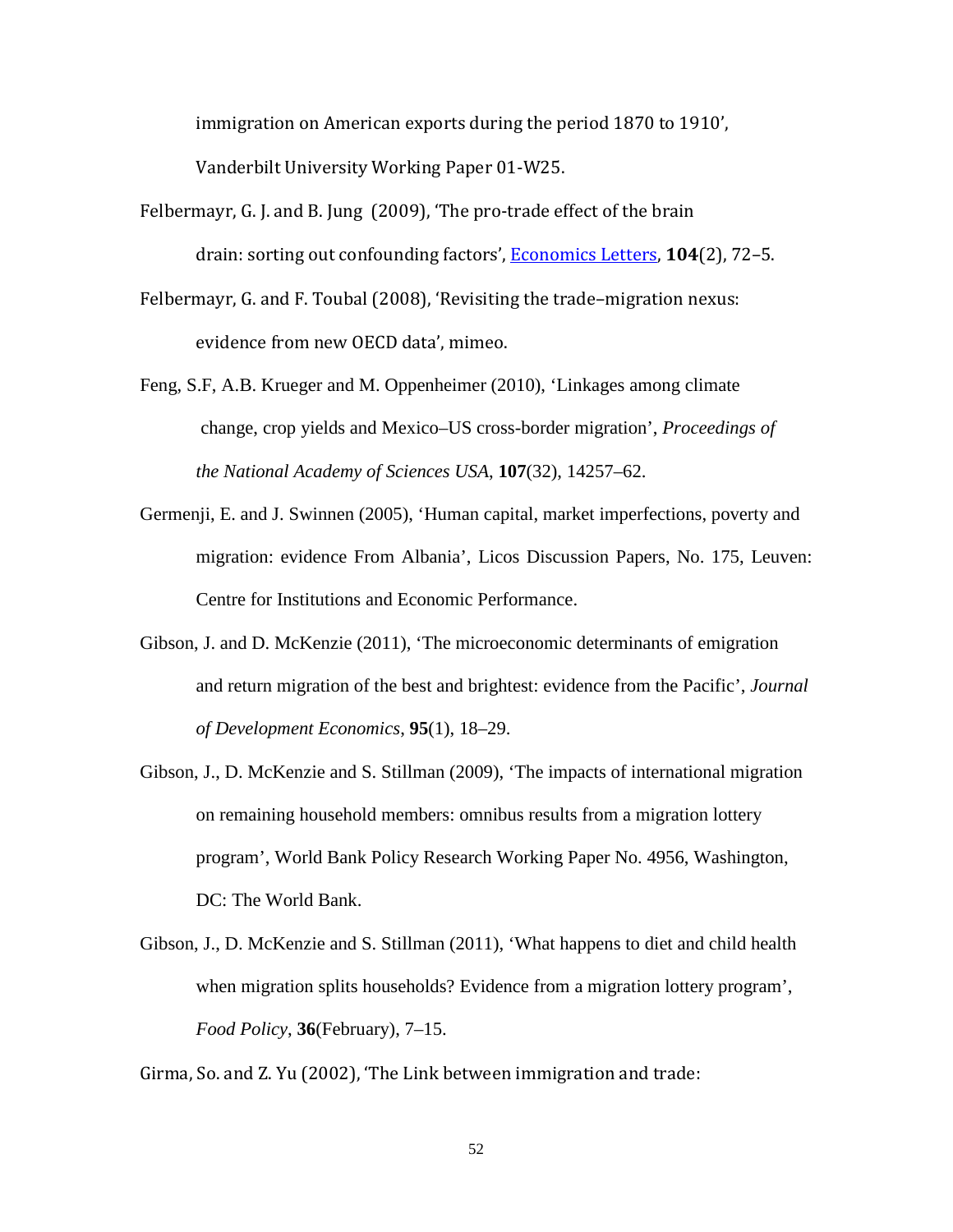evidence from the U.K.', *Weltwirtschaftliches Archiv*, **138**(1), 115–30.

- Glewwe, P. (2000), 'Human capital', in M. Grosh and P. Glewwe (eds), *Designing Household Survey Questionnaires for Developing Countries: Lessons from 15 years of the Living Standards Measurement Study Volume 1*. Washington, DC: World Bank, pp. 143–76.
- Hanson, G. (2007), 'Emigration, labor supply, and earnings in Mexico', in G. Borjas (ed.), *Mexican Immigration*, Chicago, IL: University of Chicago Press and the National Bureau of Economic Research, pp. 289–328.
- Hanson, G.H. and C. Woodruff (2003), 'Emigration and educational attainment in Mexico', mimeo, San Diego, CA: University of California.
- Hatzigeorgiou, A. (2010), 'Does immigration stimulate foreign trade? Evidence from Sweden', *Journal of Economic Integration*, **25**(2), 376–402.
- Head, K. and J. Ries (1998), 'Immigration and trade creation: econometric evidence from Canada', *Canadian Journal of Economics*, 47–62.
- Herander, M. G. and L. Saavedra (2005), 'Exports and the structure of immigrant-based networks: the role of geographic proximity', *Review of Economics and Statistics*, **87**(2), 323–35.
- Hildebrandt, N. and D. McKenzie (2005), 'The effects of migration on child health in Mexico', *Economía*, Fall, 257–89.
- Huang, W. (2005), *Methods to Extract Rare Events* (Degree of Doctor of Philosophy). Los Angeles, CA: University of California.
- Hunter, L.M., W. Twine and A. Johnson (2011), 'Adult mortality and natural resource use in rural South Africa: evidence from the Agincourt Health and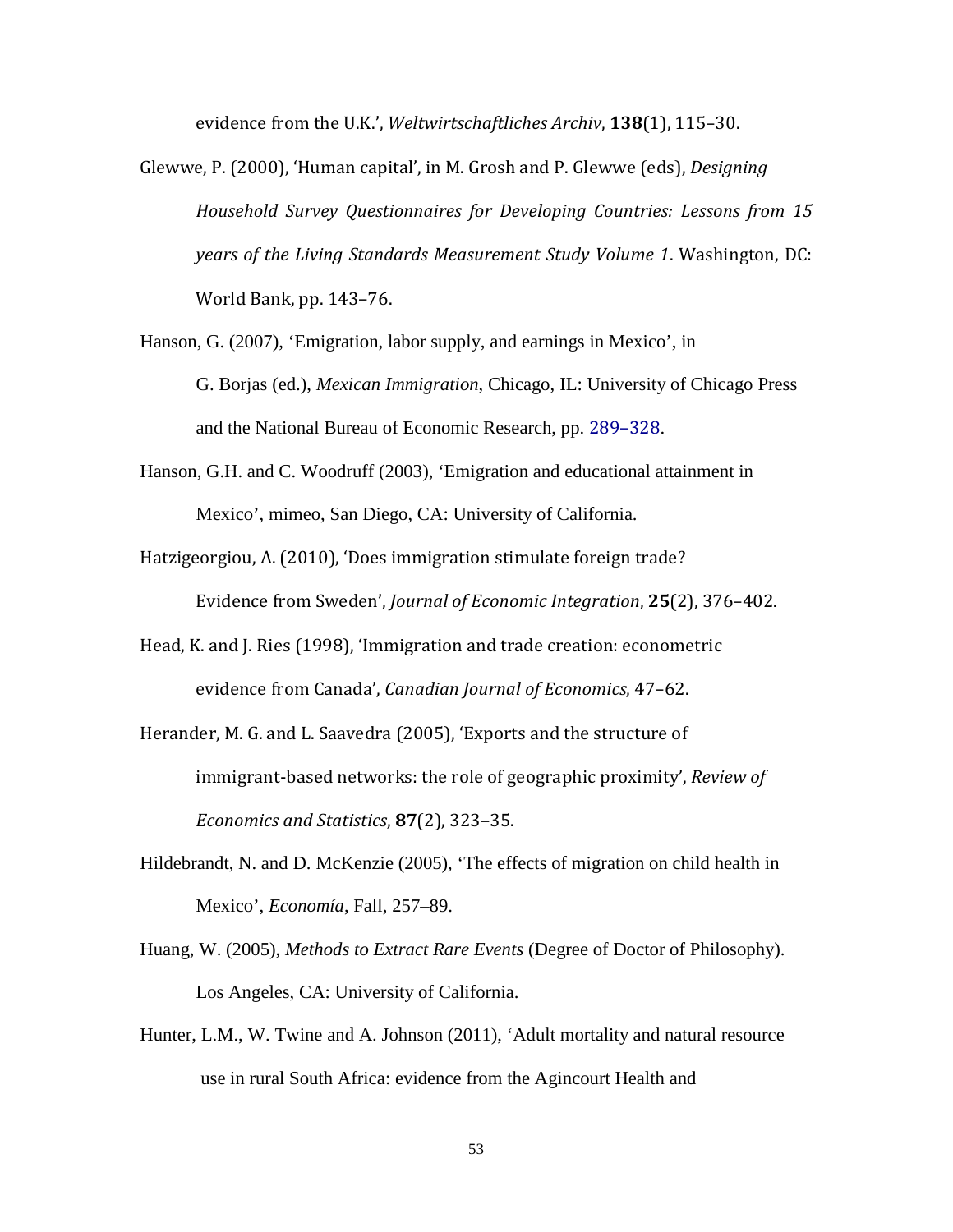Demographic Surveillance Site', *Society of Natural Resources*, **24**, 256–75.

- INSTAT (2002), Albania Living Standards Measurement Survey, www.worldbank.org/lsms.
- INSTAT (2005), Albania Living Standards Measurement Survey, [http://www.worldbank.org/lsms.](http://www.worldbank.org/lsms)
- Javorcik, B., Ç. Özden, M. Spatareanu and C. Neagu (2010), 'Migrant networks and foreign direct investment', *Journal of Development Economics*, **94**, 231–41.
- Kanaiaupuni, S. and K. Donato (1999), 'Migradollars and mortality: the effects of migration on infant survival in Mexico', *Demography*, **36**(3), 339–53.
- Kish, L. (1965), *Survey Sampling*, New York: John Wiley.
- Kugler, M. and H. Rapoport (2005), 'Skilled emigration, business networks and foreign direct investment', CESifo Working Paper Series 1455, ECSifo Group, Munich.
- Lipton, M. (1980), 'Migration from rural areas of poor countries: the impact on rural productivity and income distribution', *World Development*, **8**, 1–24.
- Lokshin, M., M. Bontch-Osmolovski and E. Glinskaya (2010), 'Work-related migration and poverty reduction in Nepal', *Review of Development Economics*, **14**(2), 323– 32.
- Macours, K. and R. Vakis (2010), 'Seasonal migration and early childhood development', *World Development*, **38**(6), 857–69.
- Mansuri, G. (2006), 'Migration, school attainment and child labor: evidence from rural Pakistan', mimeo, Washington, DC: The World Bank.
- Mattoo, A., I.C. Neagu and Ç. Özden (2008), 'Brain waste? Educated immigrants in the US labor market', *Journal of Development Economics*, **87**(2), 255–69.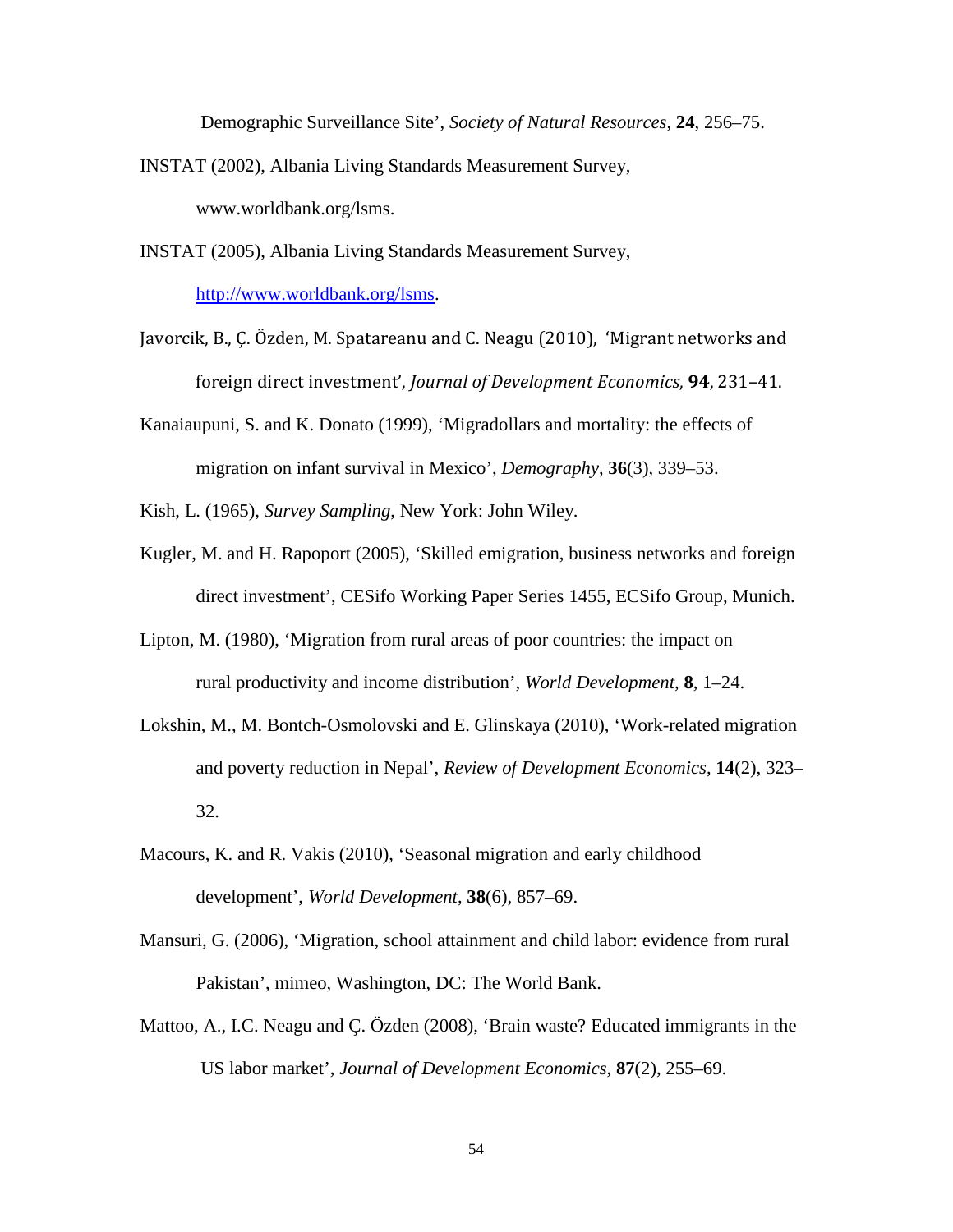- Mayr, K., and G. Peri (2008), 'Return migration as channel of brain gain', CReAM Discussion Paper Series No. 0804, Centre for Research and Analysis of Migration (CReAM), Department of Economics, University College London.
- McKenzie, D., J. Gibson and S. Stillman (2006), 'How important is selection? Experimental versus non-experimental measures of the income gains from migration', World Bank Policy Research Paper No. 3906, Washington, DC: The World Bank.
- McKenzie, D. and J. Mistiaen (2009), 'Surveying migrant households: a comparison of census-based, snowball and intercept point surveys', *Journal of the Royal Statistical Society, Series A*, **172**(2), 339–60.
- McKenzie, D. and H. Rapoport (2007), 'Network effects and the dynamics of migration and inequality: theory and evidence from Mexico', *Journal of Development Economics*, **84**(1), 1–24.
- McLeman, R. (2013), 'Developments in modeling of climate change-related migration', *Climatic Change*, **117**, 599–611.
- Mendola, M. and C. Carletto (2012), 'International migration and gender differences in the home labour market: evidence from Albania', *Labour Economics*, **19**(6): 870– 80.
- Miluka, J., G. Carletto, B. Davis and A. Zezza (2010), 'The vanishing farms? The impact of international migration on family farming', *Journal of Development Studies*, **46**(1), 140–61.
- Mishra, P. (2007), 'Emigration and wages in source countries: evidence from Mexico', *Journal of Development Economics*, **82**(1), 180–99.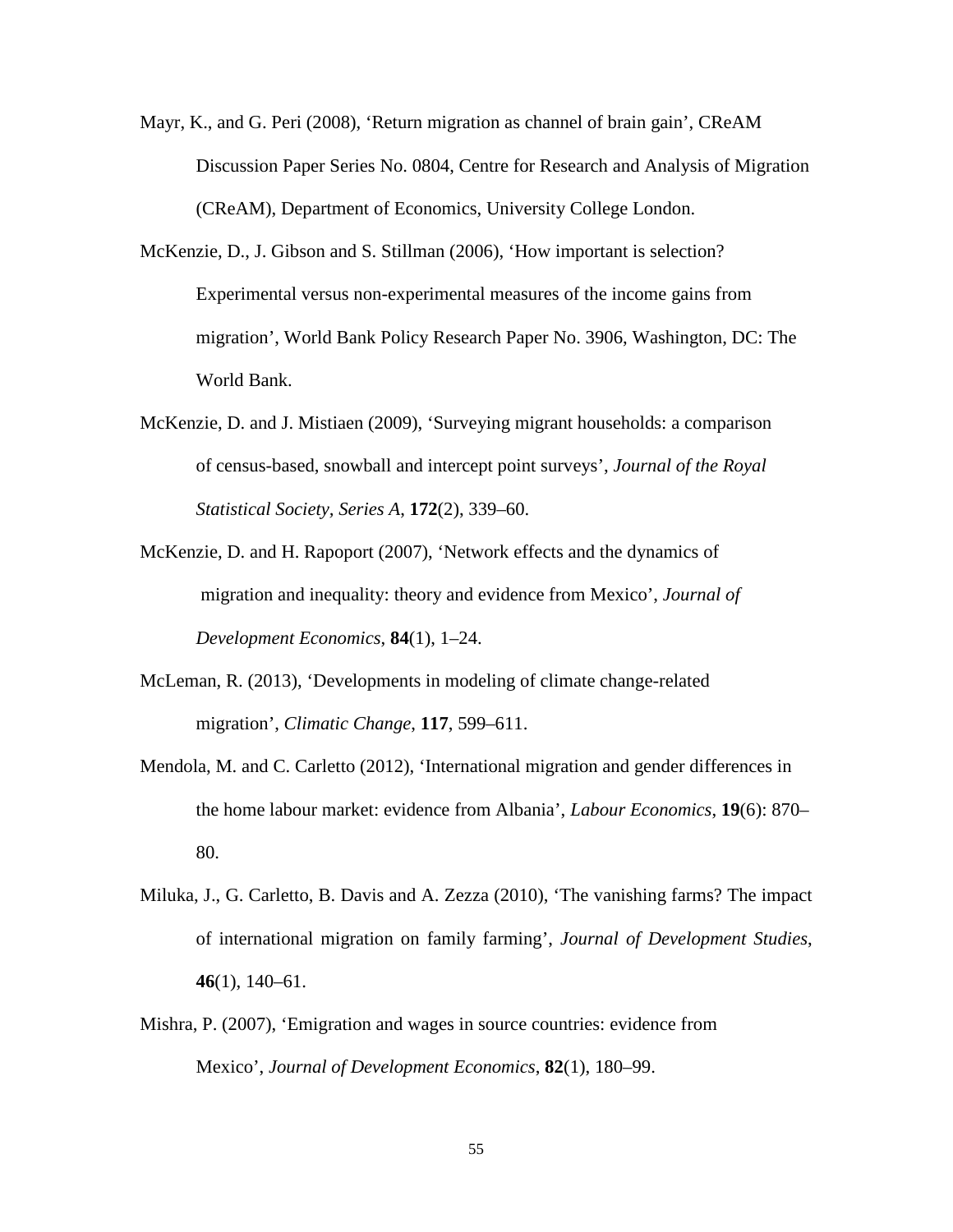- Muñoz, J. (2007), 'Sampling: what you don't know can hurt you', presented at the Multi-topic Household Survey course, January,Washington, DC: World Bank.
- Murrugarra, E. and C. Herrera (2011), 'Migration choices, inequality of opportunities, and poverty reduction in Nicaragua', in E. Murrugarra, J. Larrison and M. Sasin (eds), *Migration and Poverty: Toward Better Opportunities for the Poor*, Washington, DC: World Bank, pp. 101–24.
- Nobles, J. (2007), 'Parental migration and child health in Mexico', Conference paper presented at the Population Association of America Meetings, New York, March 29–31.

OECD (2009), *International Migration Outlook*. Paris OECD.

- Özden, Ç. and M. Wagner (2014), 'Immigrant versus natives? Displacement and job creation', World Bank Policy Research Working Paper 6900.
- Özden, Ç., C. Parsons, M. Schiff and T. Walmsley (2011), 'Where on earth is everybody? The evolution of global bilateral migration 1960–2000', *The World Bank Economic Review*, **25**(1), 12–56.
- Parsons, C. R. (2012), 'Do migrants really foster trade? The trade-migration nexus, a panel approach 1960-2000', Policy Research Working Paper Series 6034, The World Bank.
- Peri, G. and F. Rquena-Silvente (2010), Rauch The trade creation effect of immigrants: evidence from the remarkable case of Spain', *Canadian Journal of Economics,* **43**(4), 1433-59.

Rauche J. (1999), 'Networks versus markets in international trade', *Journal of*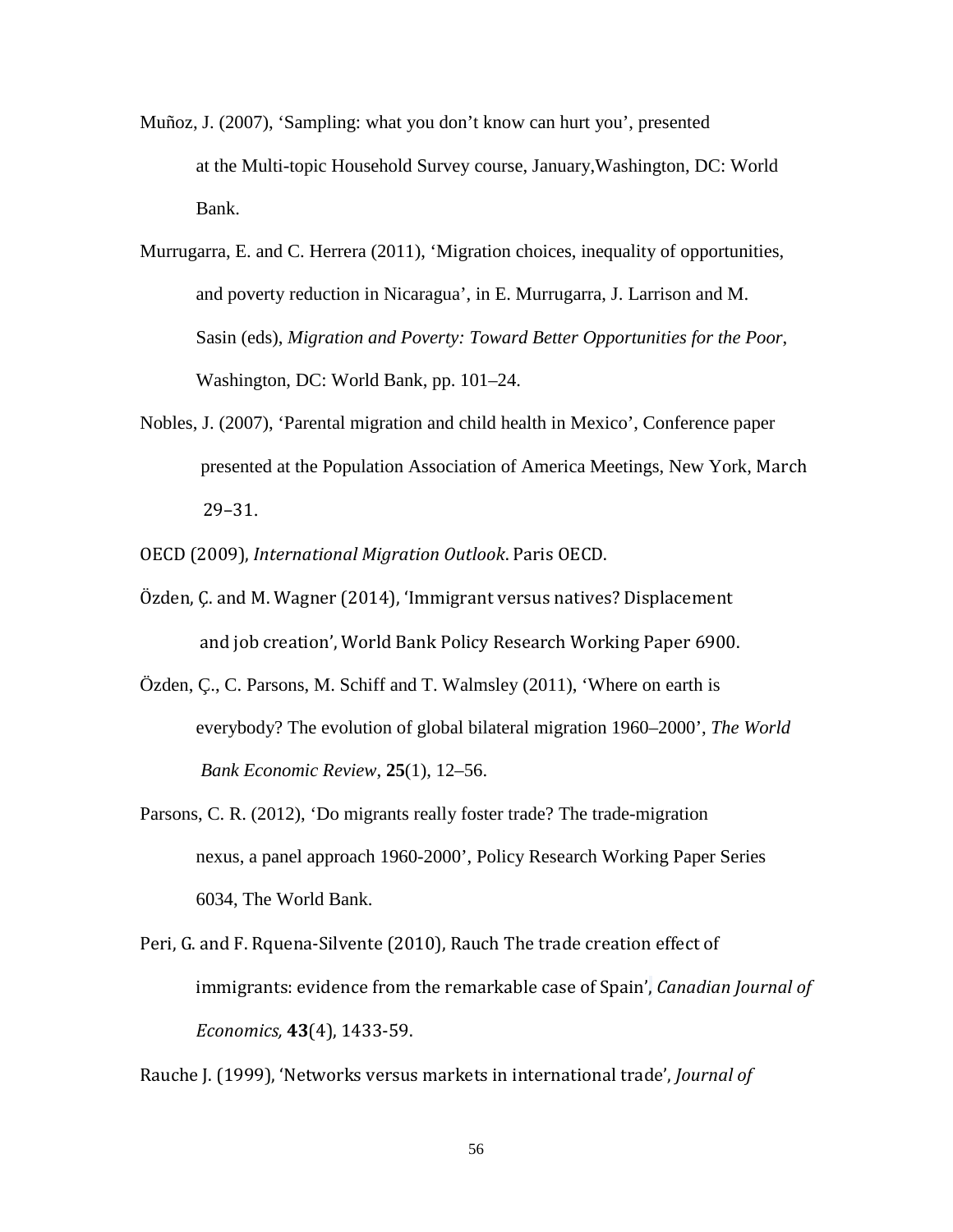*International Economics*, **48**, 7–35.

- Ravenstein, E. G. (1885), 'The laws of migration', *Journal of the Statistical Society*, **46**, 167–235.
- Ravenstein, E. G. (1889), 'The laws of migration: second paper', *Journal of the Royal Statistical Society*, **52**, 241–305.
- Redfern, P. (1989), 'Population registers: some administrative and statistical pros and cons', *Journal of the Royal Statistical Society*, Series A (153), 1–41.
- Richter, S. and J.E. Taylor (2005), 'Policy reforms and the gender dynamics of rural Mexico-to-U.S. migration', Davis, CA: University of California at Davis.
- Sasin, M. and D. McKenzie (2007), 'Migration, poverty and human capital', Migration Operational Vehicle Operation Note No. 1, Washington, DC: World Bank.
- Schaffner, J.A. (2000), 'Employment', in M. Grosh and P. Glewwe (eds), *Designing Household Survey Questionnaires for Developing Countries: Lessons from 15 years of the Living Standards Measurement Study Volume 1*, Washington, DC: World Bank, pp. 217–50.
- Stark, O.J., E. Taylor and S. Yitzhaki (1986), 'Remittances and inequality', *Economic Journal*, **101**, 1163–78.
- Taylor, J.E. and J. Mora (2006), 'Does migration reshape expenditures in rural households? Evidence from Mexico', World Bank Policy Research Working Paper No. 3842.
- United Nations High Commissioner for Refugees (2007), *Convention and Protocol Relating to the Status of Refugees*, Geneva: UNHCR.

United Nations Statistics Division (1998), *Recommendations on Statistics of*